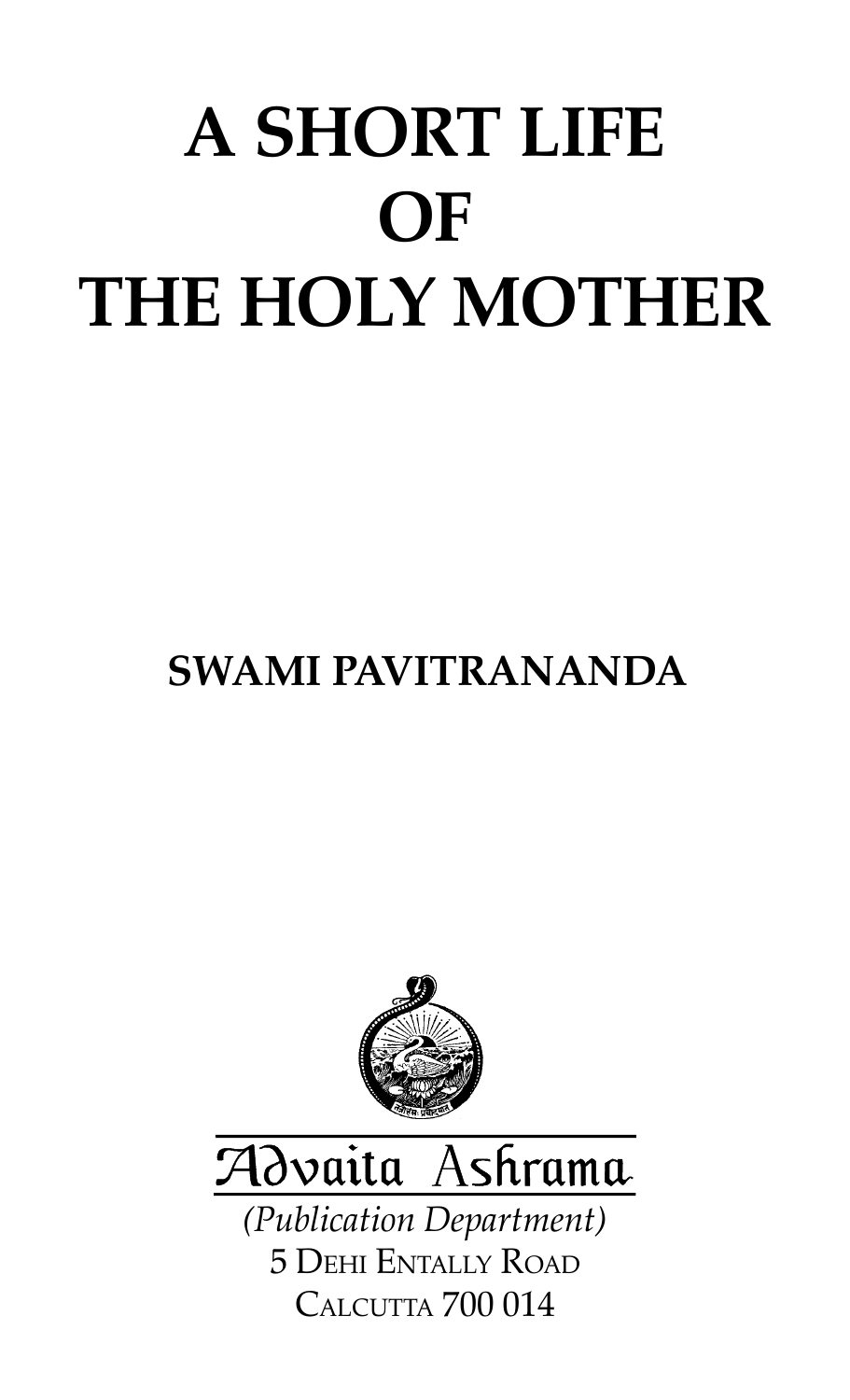## **PREFACE**

In the following pages will be found the story of a life which was lived so silently and unostentatious that its very simplicity was bewildering. Yet the depth of its richness seemed unfathomable even to those who were universally respected for their spiritual greatness. Indeed such a life defies analysis, and it is much more difficult to portray it. We may not comprehend greatness as a whole, but still does not even a partial glimpse of it often bring us infinite good? Therein lies our justification for making the present attempt.

In preparing this work we have got considerable help from the following books: Sri Ramakrishna Lilaprasanga, Mayer Katha, Parts I & II, and Sri Sarada Devi. Of these the first two are in Bengali, published by the Udbodhan Office, Calcutta, and the last one is in English, published by the Ramakrishna Math, Madras.

Advaita Ashrama PUBLISHER Mayavati, Himalayas September 2, 1942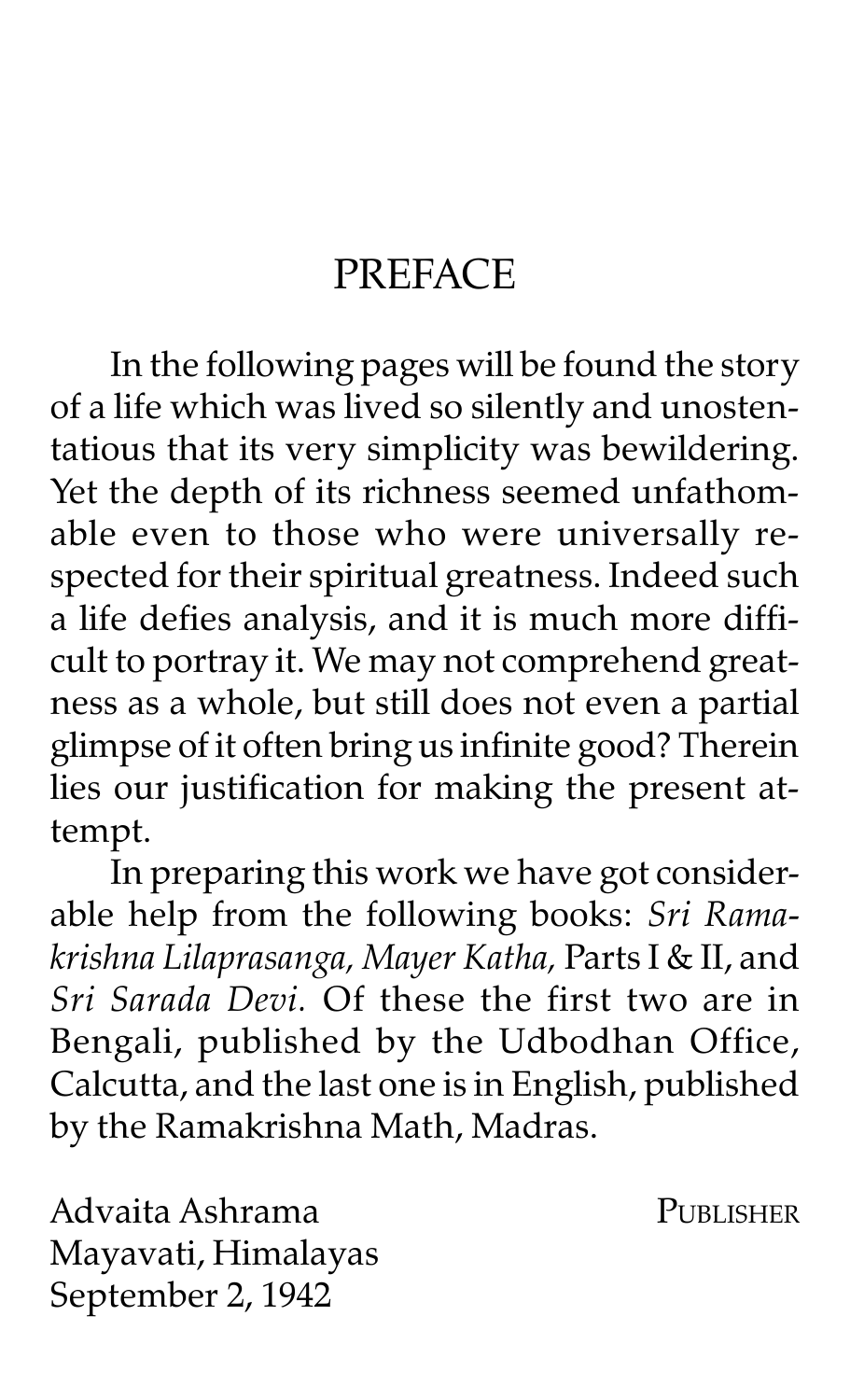#### CAMBRIDGE, MASS., Sunday, December 11, 1910

#### Beloved Mother,

This morning, early, I went to church—to pray for Sara. All the people there were thinking of Mary, the Mother of Jesus, and suddenly I thought of you. Your dear face, and your loving look and your white Sari and your bracelets. It was all there. And it seemed to me that yours was the Presence that was to soothe and bless poor S. Sara's sickroom. And-do you know?—I thought I had been very foolish to sit in your room, at the evening service to Sri Ramakrishna, trying to meditate. Why did I not understand that it was quite enough to be a little child at your dear feet? Dear Mother! You are full of love! And it is not a flushed and violent love, like ours, and like the world's, but a gentle peace that brings good to everyone and wishes ill to none. It is a golden radiance, full of play. What a blessed Sunday that was, a few months ago, when I ran in to you, the last thing before I went on the Ganges—ran back to you for a moment—as soon as I came back! I felt such a wonderful freedom in the blessing you gave me, and in your welcome home! Dearest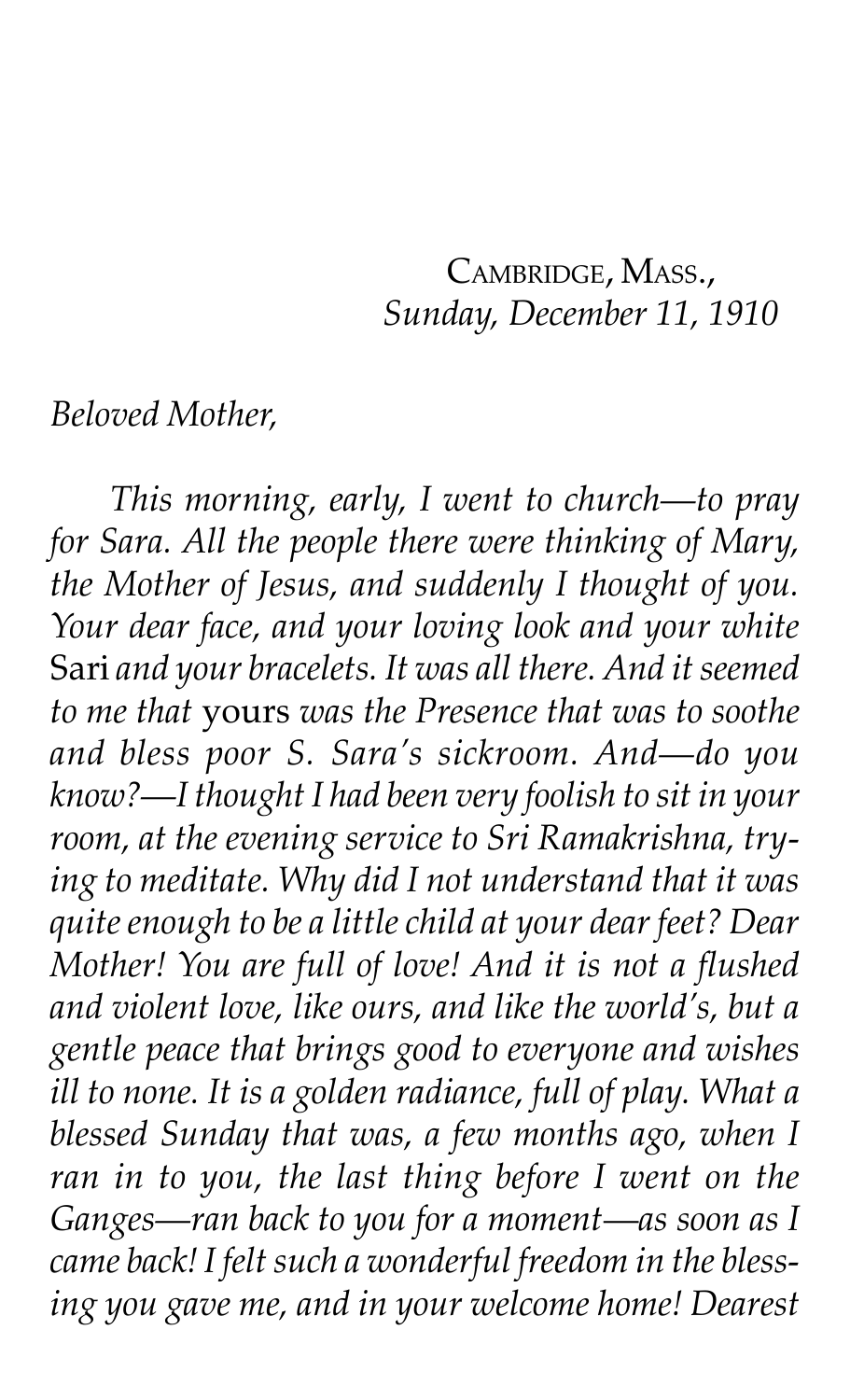Mother! I wish we could send you a wonderful hymn, or a prayer. But somehow even that would seem too loud, too full of noise! Surely you are the most wonderful thing of God-Sri Ramakrishna's own chalice of His Love for the world—a token left with His children, in these lonely days, and we should be very still and quiet before you—except indeed for a little fun! Surely the 'wonderful things of God' are all quietstealing unnoticed into our lives—the air and the sunlight and the sweetness of gardens and of the Ganges. These are the silent things that are like you!

Do send to poor S. Sara the mantle of your peace. Isnít your thought, now and then, of the high calm that neither loves nor hates? Isn't that a sweet benediction that trembles in God, like the dewdrop on the lotus-leaf, and touches not the world?

Ever, my darling Mother, your foolish KHOOKI (baby),

Nivedita

A LETTER BY SISTER NIVEDITA TO THE HOLY MOTHER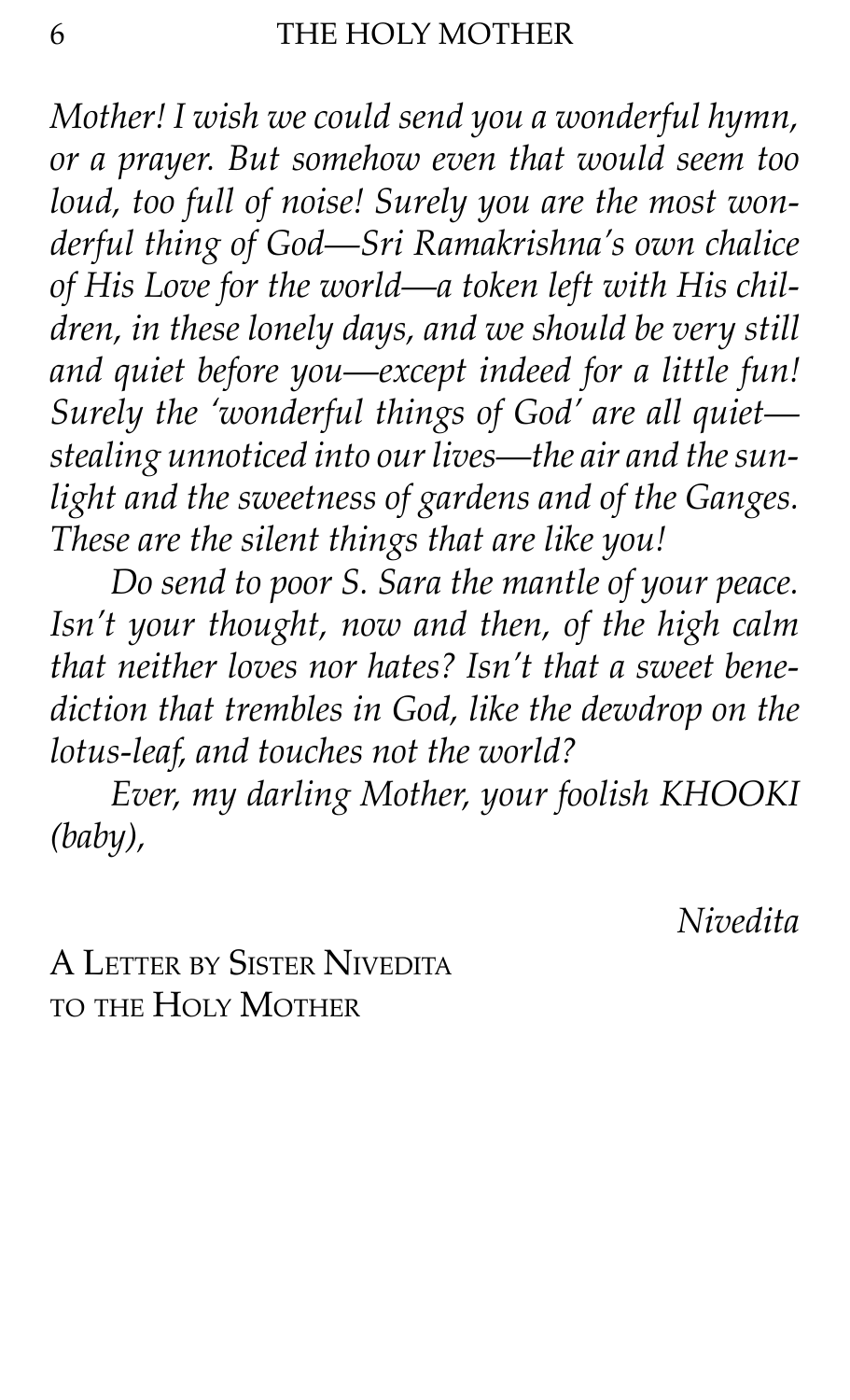# **CONTENTS**

| Chapter     |                                       | Page |
|-------------|---------------------------------------|------|
| L           | The Discovery of Saradamani           | 9    |
| П           | THE DARLING OF THE VILLAGE            | 12   |
| Ш           | <b>MARRIAGE</b>                       | 15   |
|             | <b>IV FIRST VISIT TO DAKSHINESWAR</b> | 20   |
| V           | . Relationship with the Master        | 26   |
|             | VI FAITH AND INNOCENCE                | 32   |
| VII         | <b>DAKSHINESWAR DAYS</b>              | 36   |
| VIII        | FORESHADOWING THE FUTURE              | 42   |
|             | IX THE PASSING OF SRI RAMAKRISHNA     | 48   |
| X           | <b>TRIALS AND SUFFERINGS</b>          | 52   |
| XI          | <b>PILGRIMAGES</b>                    | 57   |
| XII         | IN CALCUTTA AND AT JAYRAMBATI         | 62   |
| <b>XIII</b> | AS A SPIRITUAL FORCE                  | 68   |
| XIV —       | THE ALL-LOVING MOTHER                 | 76   |
| XV —        | <b>LAST DAYS</b>                      | 86   |
|             | <b>CULLED FROM STRAY TALKS</b>        | 89   |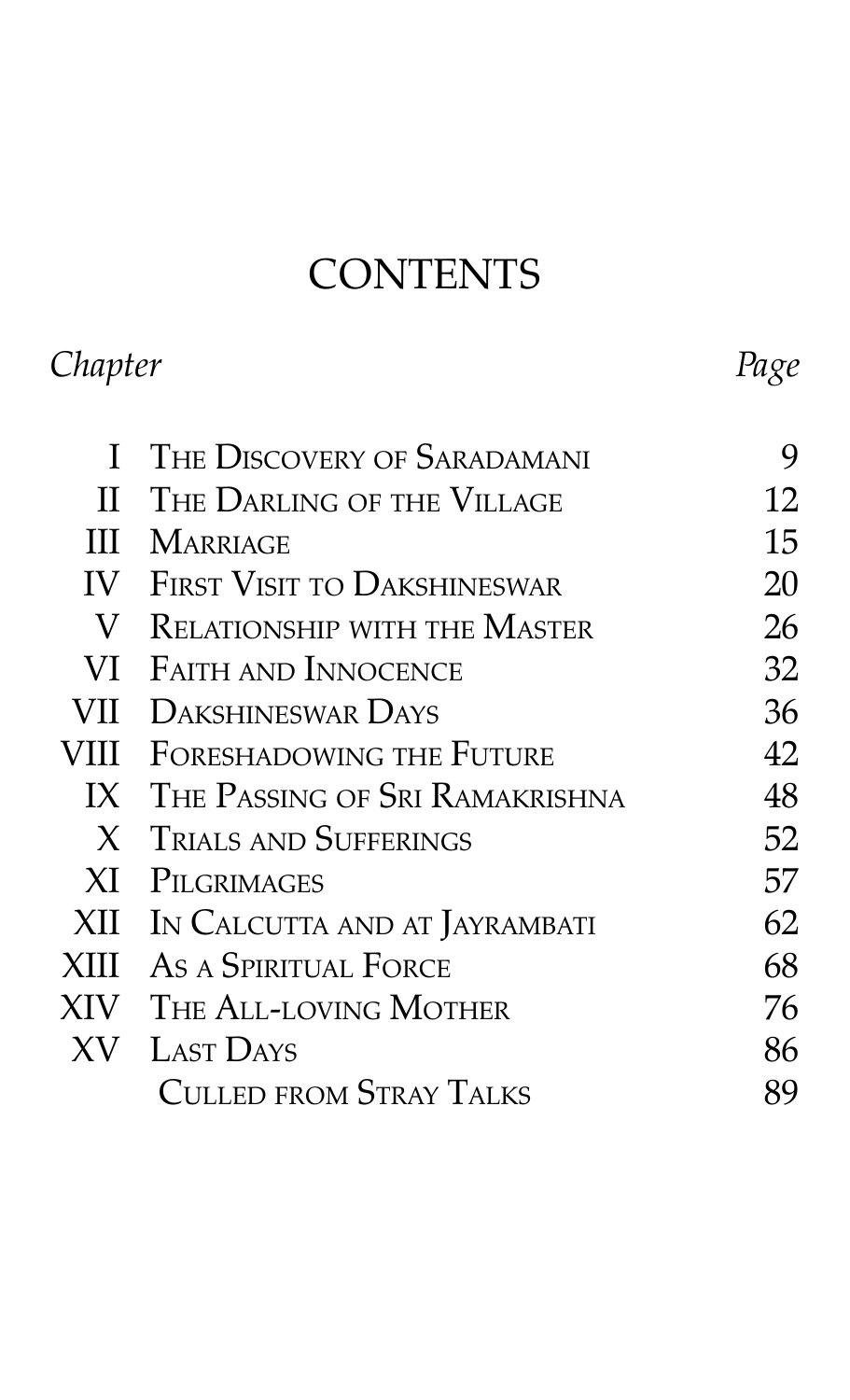I

# THE DISCOVERY OF SARADAMANI

After Sri Ramakrishna had the first vision of the Divine Mother, he was consumed with a thirst to have it constantly. He was like a man who had once had access to an invaluable treasure, but which had again been closed to him. So he was burning with a desire to repeat that experience. His desire was so intense and his longing so severe that he could no longer behave like a normal man. Seeing his strange actions and behaviour many thought that he was out of his mind. The news reached his old mother, who was at their native village, Kamarpukur. She felt very anxious for her son and had him brought to her, so that by careful nursing she might cure him.

When Sri Ramakrishna came to Kamarpukur, his mother thought that marriage might bring down his mind to worldly things and he might be cured of his divine malady. So she sent emissaries here and there to negotiate with various persons but a suitable bride could not be found. Strangely enough, Sri Ramakrishna took a childlike interest in these proceedings; and finding his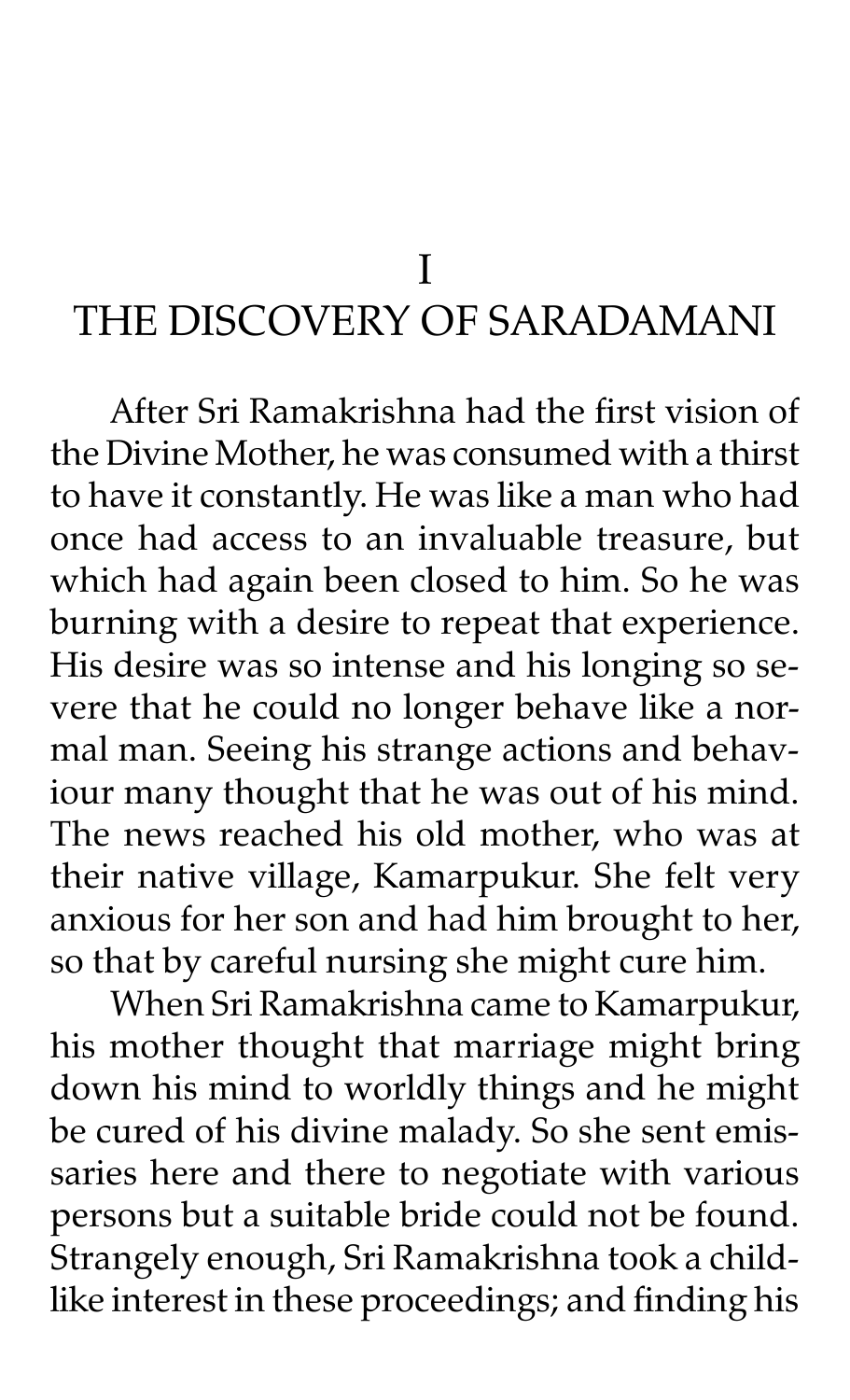mother in a great predicament about his bride, he himself suggested that there was a little girl who might be suitable-the daughter of Ram Chandra Mukhopadhyaya-at Jayrambati, only six kilometers away.

His mother, Chandramani, took up this suggestion, sent a man to Jayrambati and learnt that the girl, beaming with divine effulgence, was not only the pet child of her parents and family but also the idol of the whole village. There was something in her which even at that early age drew everybody to her. Whoever saw this little girl could not but feel a fascination for her. So Chandra Devi at once agreed to have her as her daughterin-law. The marriage was arranged and performed with Sri Ramakrishnaís own consent, in spite of the fact that his thoughts constantly soared high above the earthly region.

The name of the bride, who was afterwards known as the Holy Mother to innumerable disciples and admirers of Sri Ramakrishna, was Saradamani. Her father, Ram Chandra Mukhopadhyaya, was a very pious Brahmin; her mother, Shyamasundari Devi, was also known for her great piety. Being very poor, Ram Chandra had to struggle very hard for his livelihood and the maintenance of the family. The income from his priestly duties was too meagre for his needs, so he had to supplement it by agricultural pursuits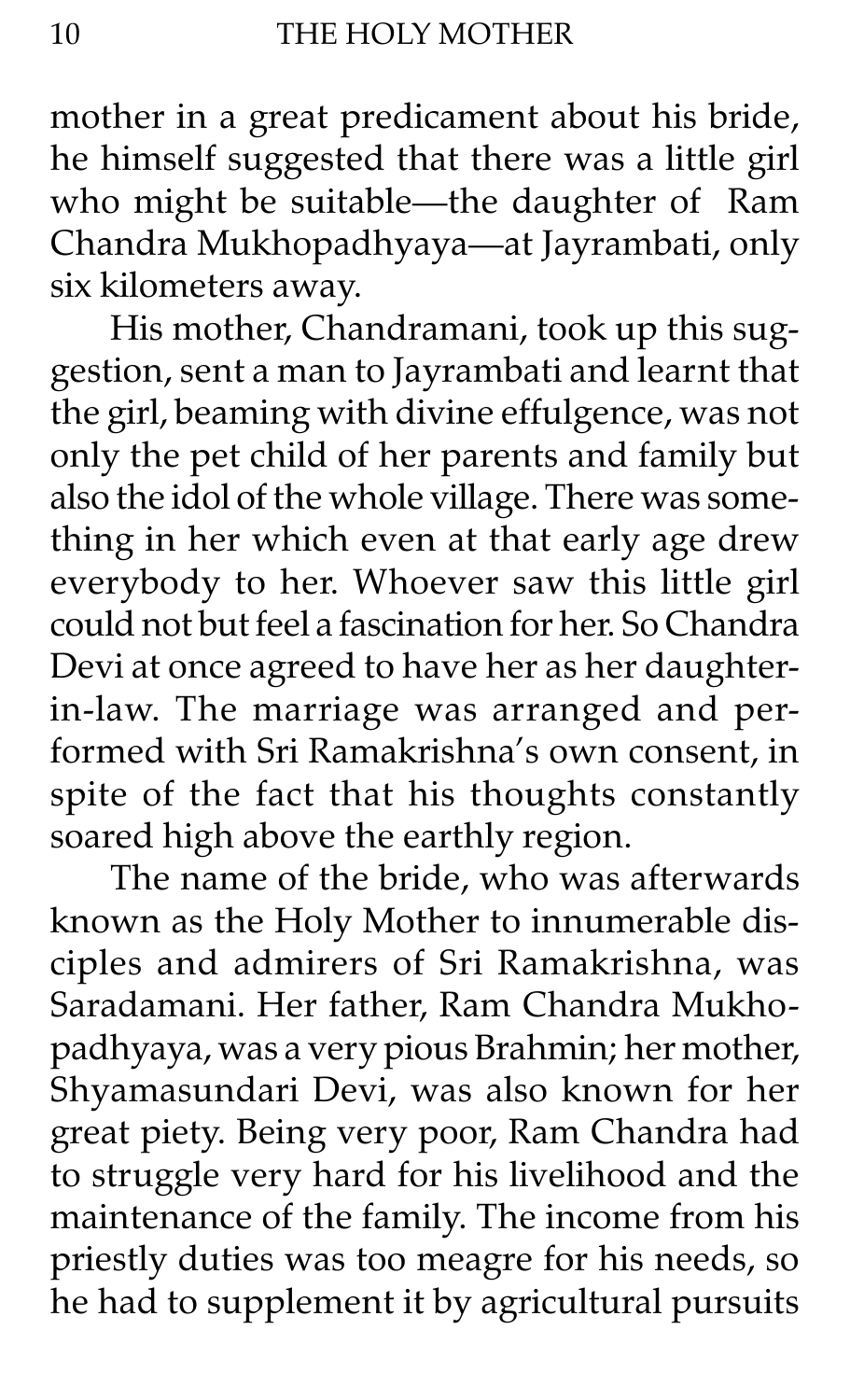and the making of sacred threads. Nevertheless Ram Chandra was known for his kindness and generosity. He had a very tender heart which felt distress at the suffering of others. In 1864, when a terrible famine devastated Bengal and the little village of Jayrambati and the neighbourhood did not escape the ravages of the scourge, Ram Chandra would daily feed large a number of starving people out of his surplus produce of the previous year, without caring for his own difficult circumstances. No wonder Ram Chandra was the object of great reverence and deep affection of the whole locality.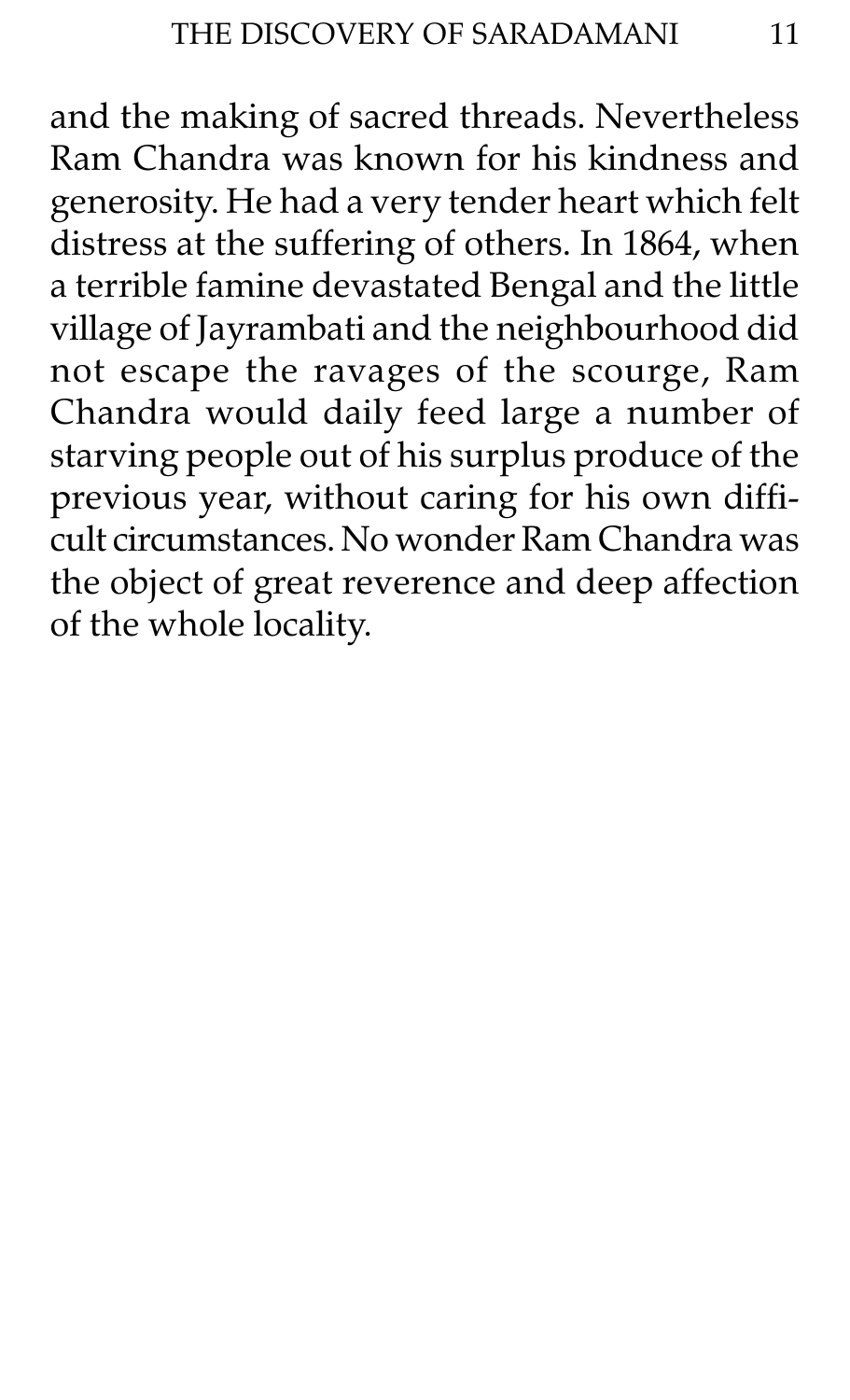#### II

### THE DARLING OF THE VILLAGE

Saradamani was born on 22 December 1853, about seventeen years after the birth of Sri Ramakrishna. Born in a poor family, though the darling of all, she had to do many of the hard household duties to help her parents. She was the eldest child, and she had to take care of her six younger brothers and sisters. She would take food to the servants in the fields, she would cut grass for the cows in neck-deep water, and she would collect grain from the fields in the paddy season. All these have a very touching interest when we know that afterwards in her advanced years she gave spiritual ministration to thousands of persons who would have been ready to spend literally everything to fulfil her slightest wish. But even in more favourable circumstances she lived the same simple life-liking her ordinary village dishes, doing the duties and following a routine of life similar to those of other women of that poor little village. Actually her life was more strenuous than theirs as her family was very exacting and also because many devotees would flock to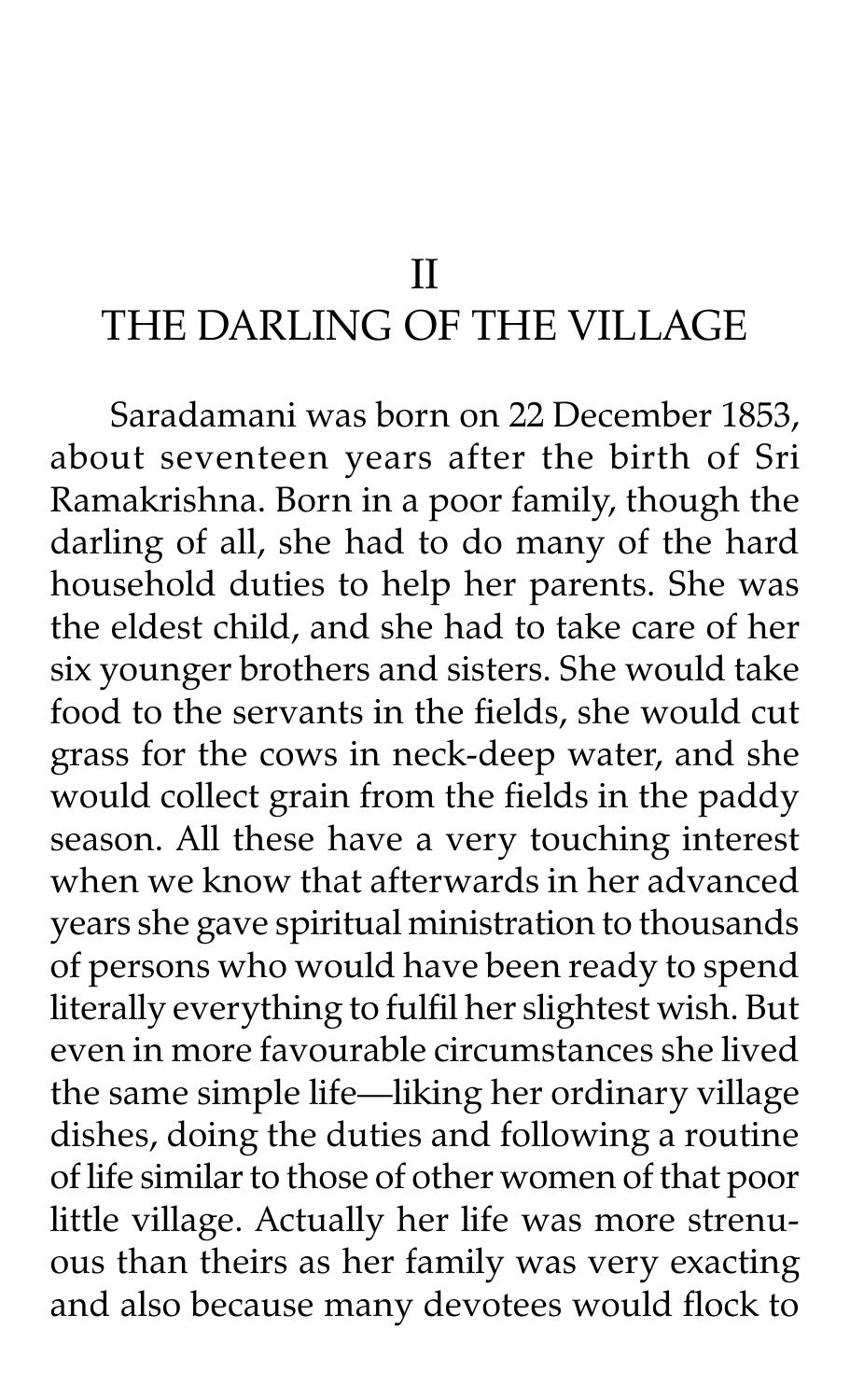her village home. But in her early age, when she would be going about in the fields and doing hard labour, though her presence would invariably light up joy in the surroundings, who did know that here was an almost divine being walking in their midst!

As a young girl, Saradamani was rather grave for her age. None would find in her any childish frivolity, and she had little interest in the games commonly played by children of her age. But she was the embodiment of innocence and simplicity, and her love for other children was compelling. That made her the natural mediator when there was any quarrel among other girls. She would prefer to play with the clay images of the deities Kali and Lakshmi rather than with ordinary dolls; and would worship them with great devotion with flowers and sacred leaves. She had a great aptitude for meditation. One day while the worship of the goddess Jagaddhatri was going on, she sat meditating on the Divine Mother with so much absorption that a bystander was struck with awe at the sight.

Saradamani had little formal education. Along with her younger brothers she would now and then go to school, but nobody took her education seriously. On the contrary, she sometimes met with positive discouragement. Later at Kamarpukur, when she was found reading a Bengali primer,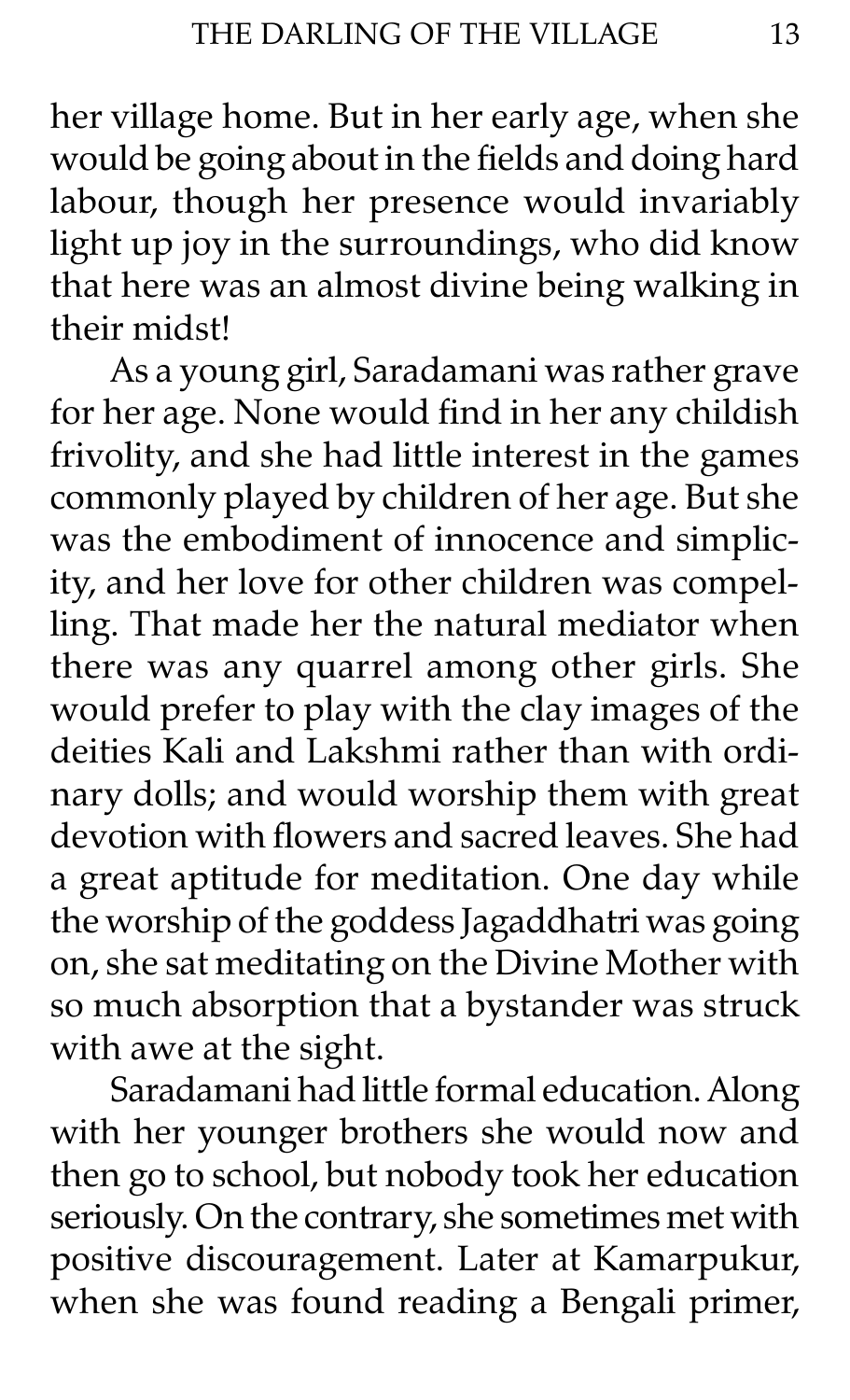Hriday, a nephew of Sri Ramakrishna, snatched away the book saying that it would develop in her a tendency to read novels and dramas. But because of her own interest she later learnt in a general way to read books through the help of Lakshmi, a niece of Sri Ramakrishna, and also through another girl at Dakshineswar who would come to see her on her way to the Ganga for bathing. Afterwards the Holy Mother would read the Ramayana or similar books at leisure, but she was never found to write.

That does not mean, however, that the Holy Mother had no education in the real sense of the term. In her village home she had plenty of opportunities to see religious dramas and to listen to Pauranic stories, and she would attend many religious festivals. She was brought up under the influence of parents who were of the finest character. And above all, she had the rare privilege of coming into the closest contact with one who not only had the power to transform but actually did transform many lives by his silent and unconscious influence. As such the Holy Mother embodied the result of the best education. Her natural dignity, combined with motherly affection for one and all, her tender courtesy along with great broadmindedness indicating the highest development of mind, compelled not only love and reverence, but at times wonder and awe.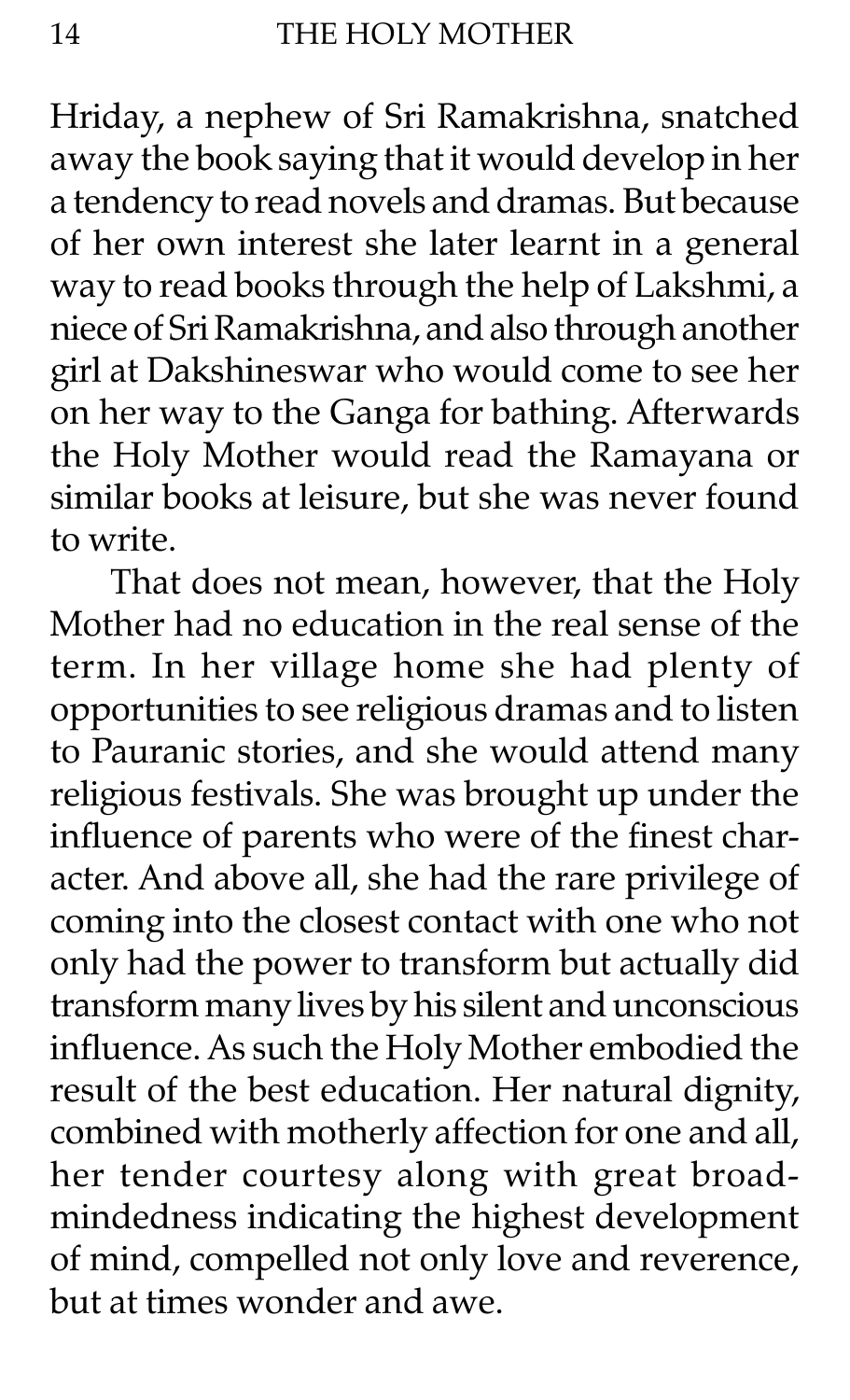# III MARRIAGE

Saradamani was very young, when she was married-so young that she could not clearly remember the event. She would afterwards say: ëI was married when the dates ripen. Within ten days of the marriage, when I went to Kamarpukur, I used to gather dates from under the trees.' Such a little girl married and Sri Ramakrishna giving consent to the marriage! To those who are very critical about it and pretend to be shocked, we may say that this kind of marriage is no more than a mere betrothal after which the girl usually returns to her parents until sufficiently grown up. And in this particular case, the bridegroom lived on such a high plane that he could give no more serious thought to the marriage than a little boy gives to his playthings.

This time Sri Ramakrishna stayed at Kamarpukur a little over two years. Before he returned to Dakshineswar he paid a short visit to his father-in-law's house in obedience to the family custom, and brought Saradamani back to Kamarpukur with him for a few days. At this time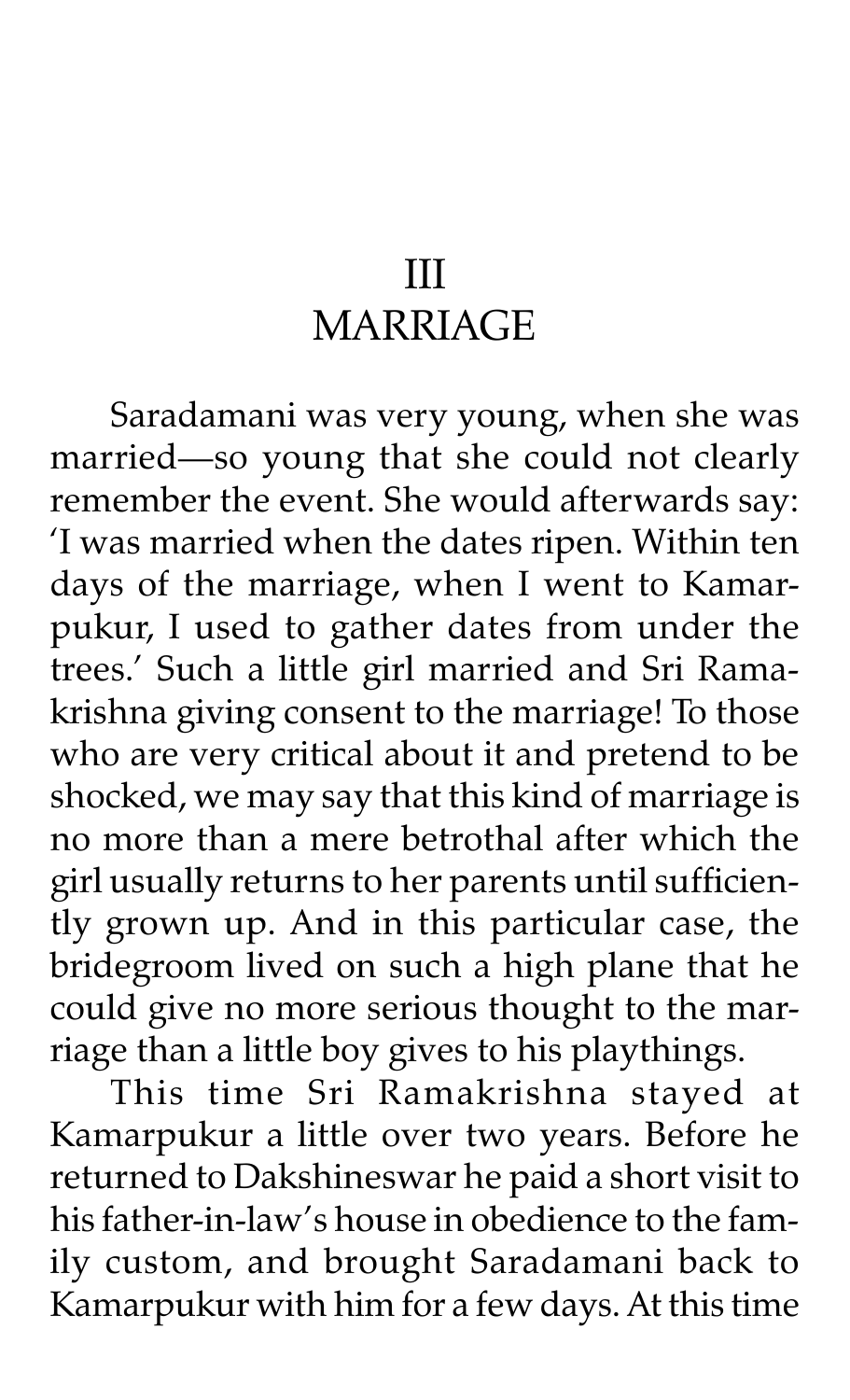Saradamani was only seven-her mind not yet sufficiently developed even to know what marriage was.

When Sri Ramakrishna returned to Dakshineswar, divine longing again seized him in all its intensity, and he forgot all about Kamarpukur, his friends and relations, and everything. The one thought which occupied his whole mind was how to realize the Divine Mother as a constant presence. A severe spiritual storm seized him. Days and nights were spent in anguish because God was not a living reality to him: if the Divine Mother was a reality why should She not be to him as tangible as the visible objects around? He was consumed with that one longing. Sleep left him, he forgot all idea of food and drink. Worldly things or any talk about worldly affairs he dreaded and shunned as poison.

While he was passing through this state of divine discontent, smaller minds thought that he was seized with a disease, that his brain was deranged. Physicians were called in, medicines were tried, but all to no avail. The news gradually travelled to Kamarpukur that Sri Ramakrishna had gone mad. Chandramani was anxious for her beloved son. She began to pray for him and offered worship to various gods. Jayrambati being so near to Kamarpukur, the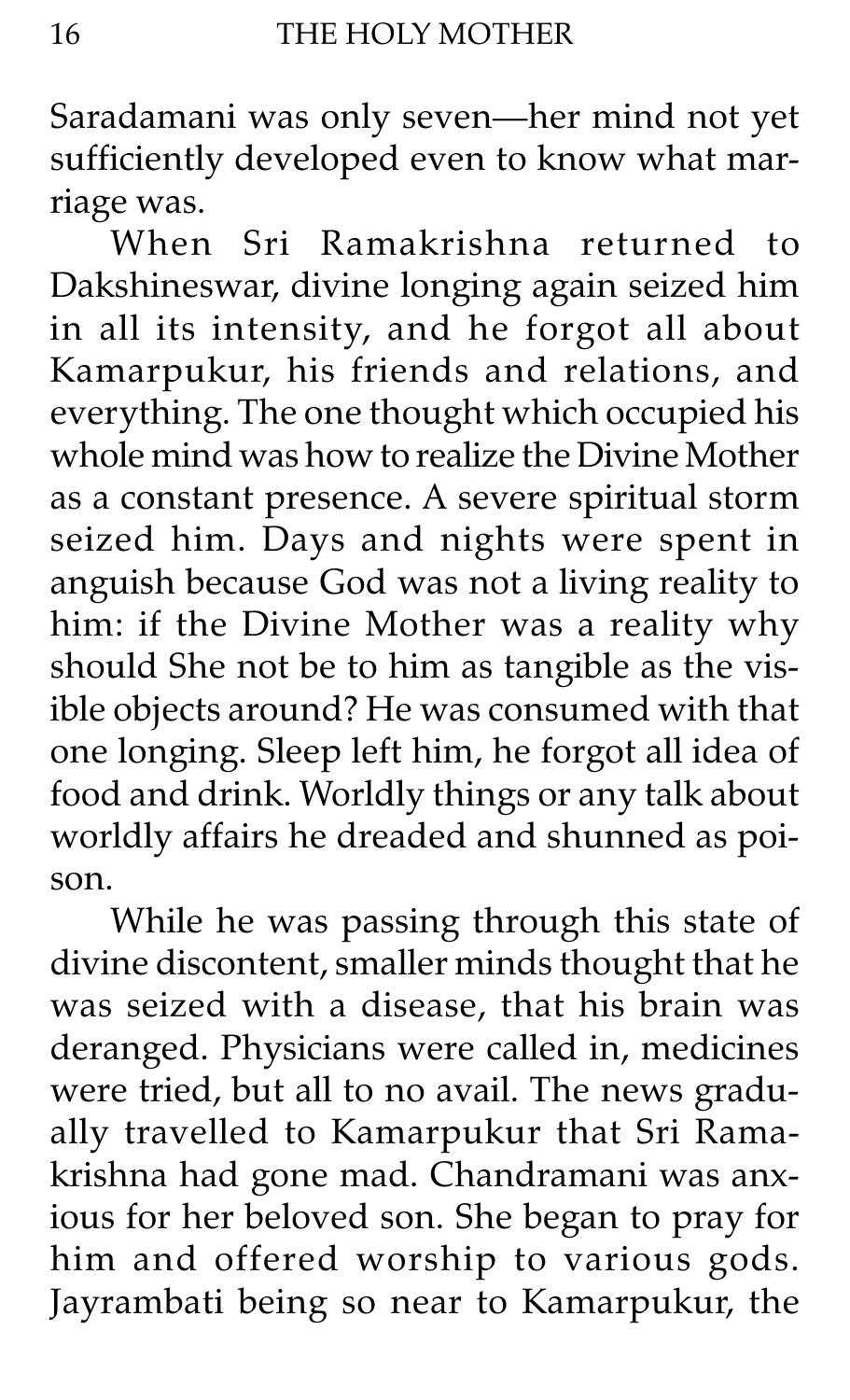news certainly reached Jayrambati too. But his wife being so young was perhaps unconcerned about the happenings at Dakshineswar.

Saradamani's two subsequent visits to Kamarpukur were at the ages of thirteen and fourteen years, when both Sri Ramakrishna and his mother were at Dakshineswar. The next time she went there, in 1867, she was privileged to stay with Sri Ramakrishna. When he arrived at Kamarpukur in that year, his anxious relatives and friends found that with all his deep religious feeling he was quite a normal man in his ordinary dealings. That was a great relief to them. At this time Saradamani was brought to Kamarpukur from her father's house. This might be, in a sense, her first meeting with her husband.

Sri Ramakrishna lived at Kamarpukur for about seven months. During this stay he did one great thing. Though his mind would constantly soar to the transcendental level so that he was generally indifferent to anything worldly, when Saradamani came to Kamarpukur he seriously set about giving her proper training. Sri Ramakrishna was by now a sannyasin.<sup>1</sup> When his guru, Totapuri, learnt that he had married, he remarked: 'What if you are married! The real test

<sup>1.</sup> A person who has formally renounced the world, a monk.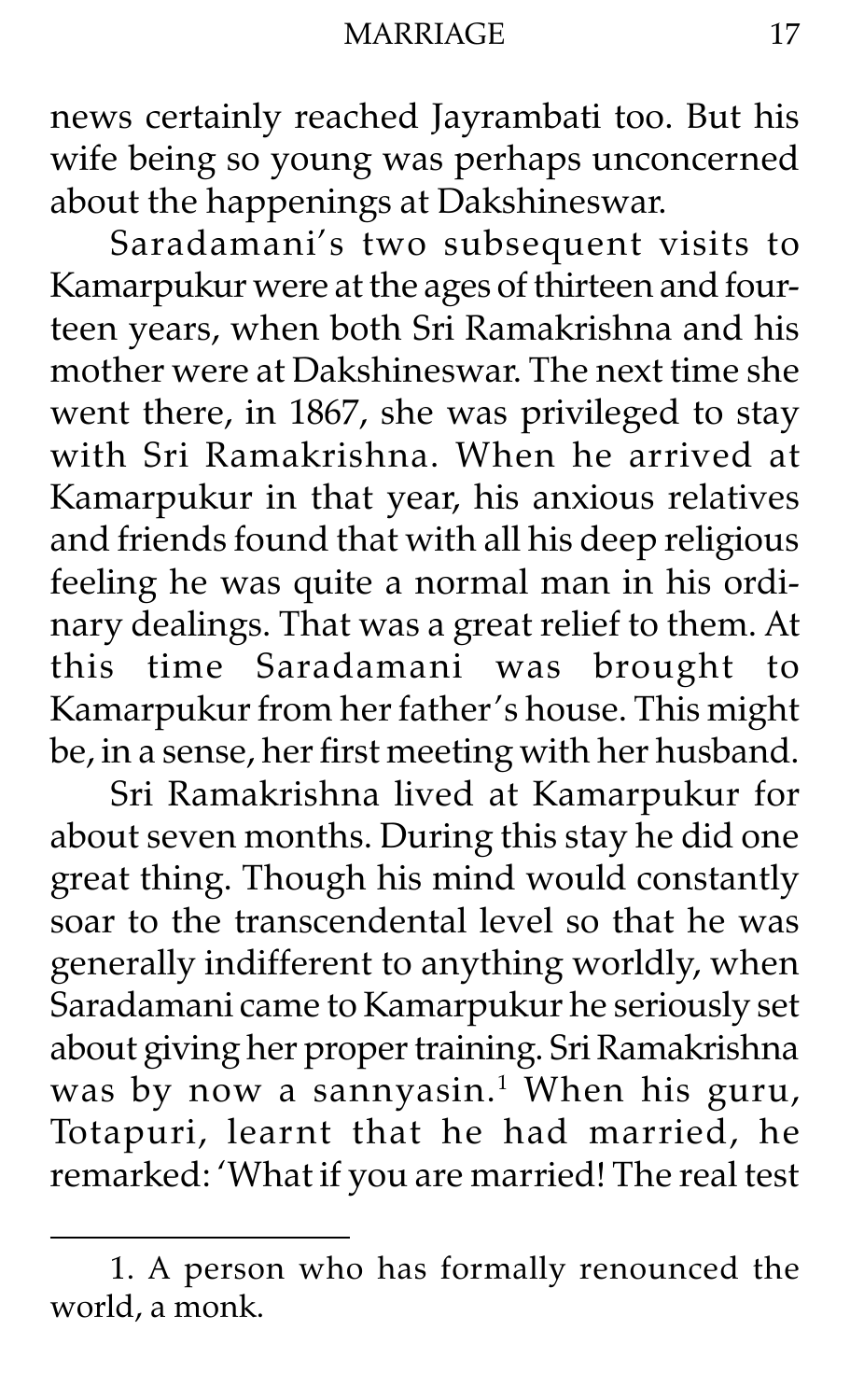of love for God is that even if the wife be near, the mind will not gravitate to the thought of sense-pleasure. If one knows that all is Brahman, what difference can one make between one sex and another? One is above all these ideas.' These significant words of the Guru came to be illustrated in the case of the disciple, as Sri Ramakrishna now met Saradamani and turned his mind to the fulfillment of his educational duties to his wife.

Whatever Sri Ramakrishna would do, he would always do with perfect thoroughness. So when he took upon himself the task of training Saradamani, he brought to bear upon the work a sense of completeness. He talked to her not only of high spiritual matters but also taught her how to do ordinary household duties. Saradamani, pure as purity itself, brought up in the innocent and unsophisticated atmosphere of village life, and unsullied by any worldly thought, found in Sri Ramakrishna not a husband in the common sense of the term but one who was the embodiment of unspeakable love. Of her experiences of this period she used to say afterwards: 'I felt as if a vessel full of divine bliss was permanently installed in my heart. I cannot adequately describe the heavenly joy which filled my heart.' She obviously felt that she had the rare privilege of receiving an unearthly treasure.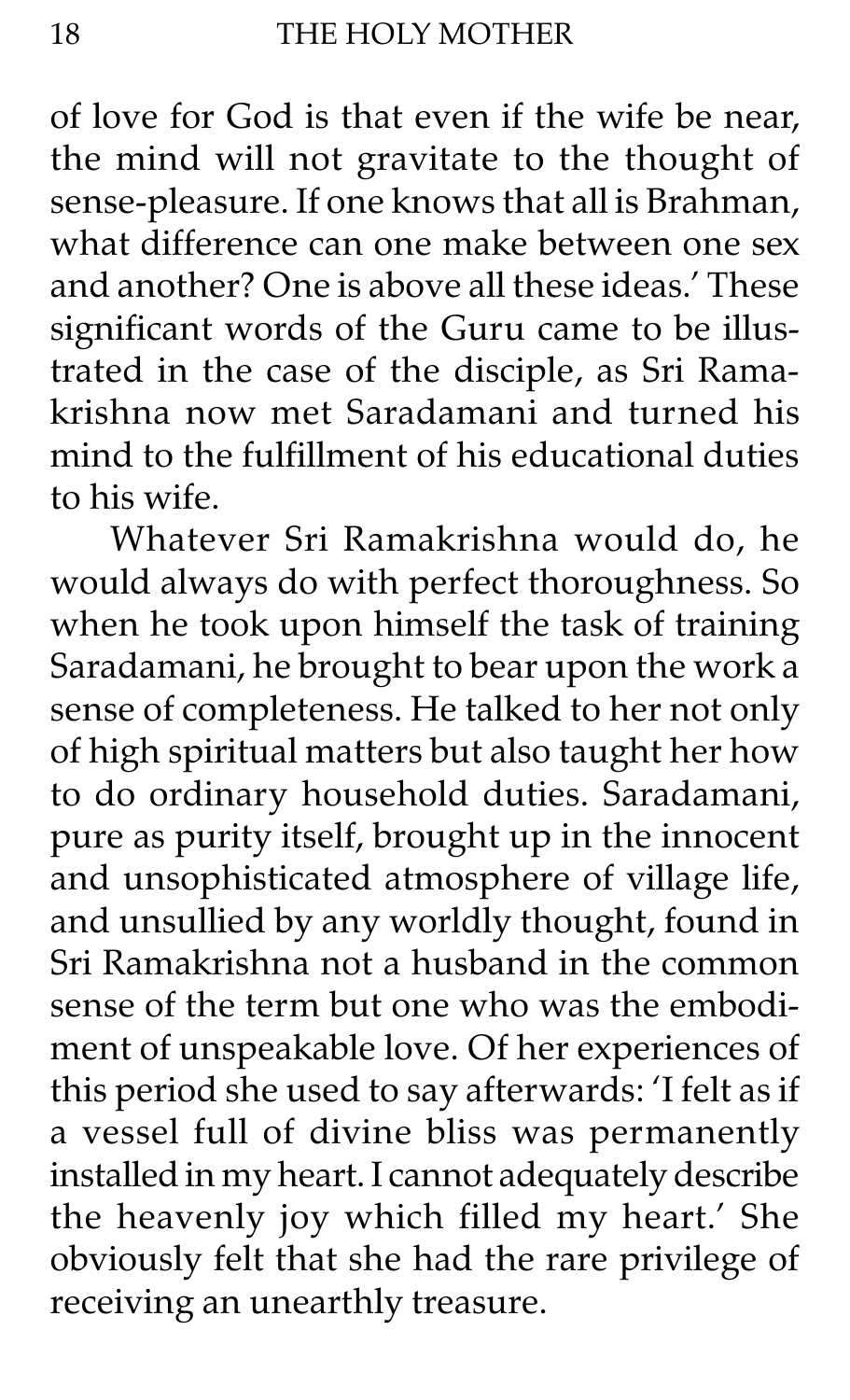With such feelings she went back to Jayrambati when Sri Ramakrishna again returned to Dakshineswar. After Sri Ramakrishna reached Dakshineswar, to all intents and purposes, he again forgot all about Saradamani. But it was different with his wife, who had received such unalloyed bliss from him. Her constant thought was centered on him. She longed to be with him at Dakshineswar. But she consoled herself with the thought that one who had shown her such tender consideration at the very first meeting could not have forgotten her altogether. There would certainly come a time when she would be called to his side. Patiently and silently she waited for that auspicious moment.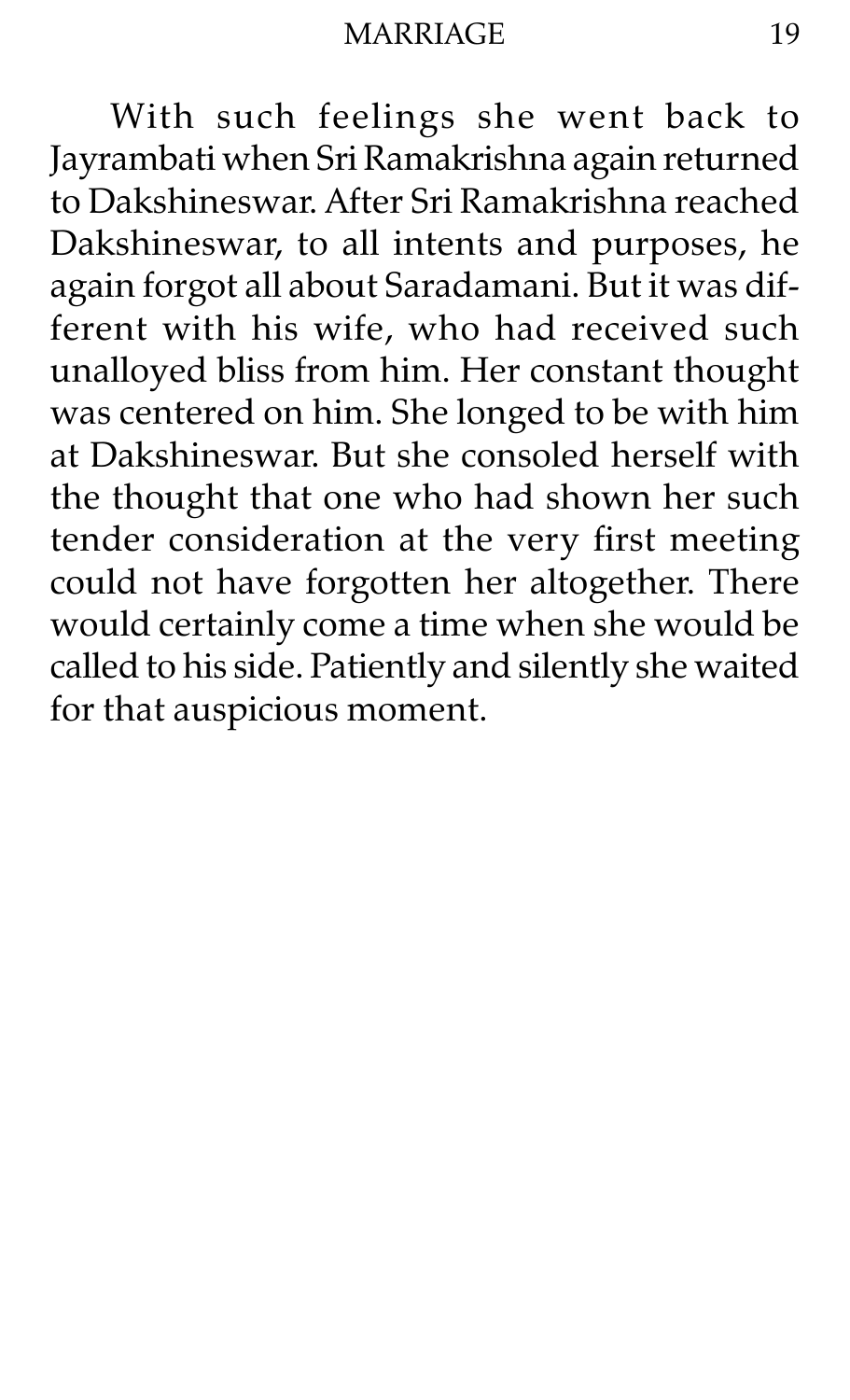#### IV

# FIRST VISIT TO DAKSHINESWAR

At this period one could find a decided change in her conduct and behaviour. She now became more quiet and serious, an embodiment of love and sympathy for all, and ready to adapt herself to any circumstance. Her inward bliss was so great that no earthly difficulty or suffering could affect her. She would have continued in that exalted state except for the fact that whispers went round in that small village that her husband had gone mad. While Sri Ramakrishna passed his days in divine ecstasy, people interpreted his extraordinary behaviour as signs of mental derangement. And this news spread to all his relations. People of Jayrambati began to show sympathy for Saradamani's sad plight, little knowing that the expression of such sympathy made her suffering much worse. Saradamani avoided socializing and busied herself with work, so that she might not have to hear any gossip with reference to her husband. But the rumour was very strong that Sri Ramakrishna had gone mad, that he went about naked and muttered unintelligible words.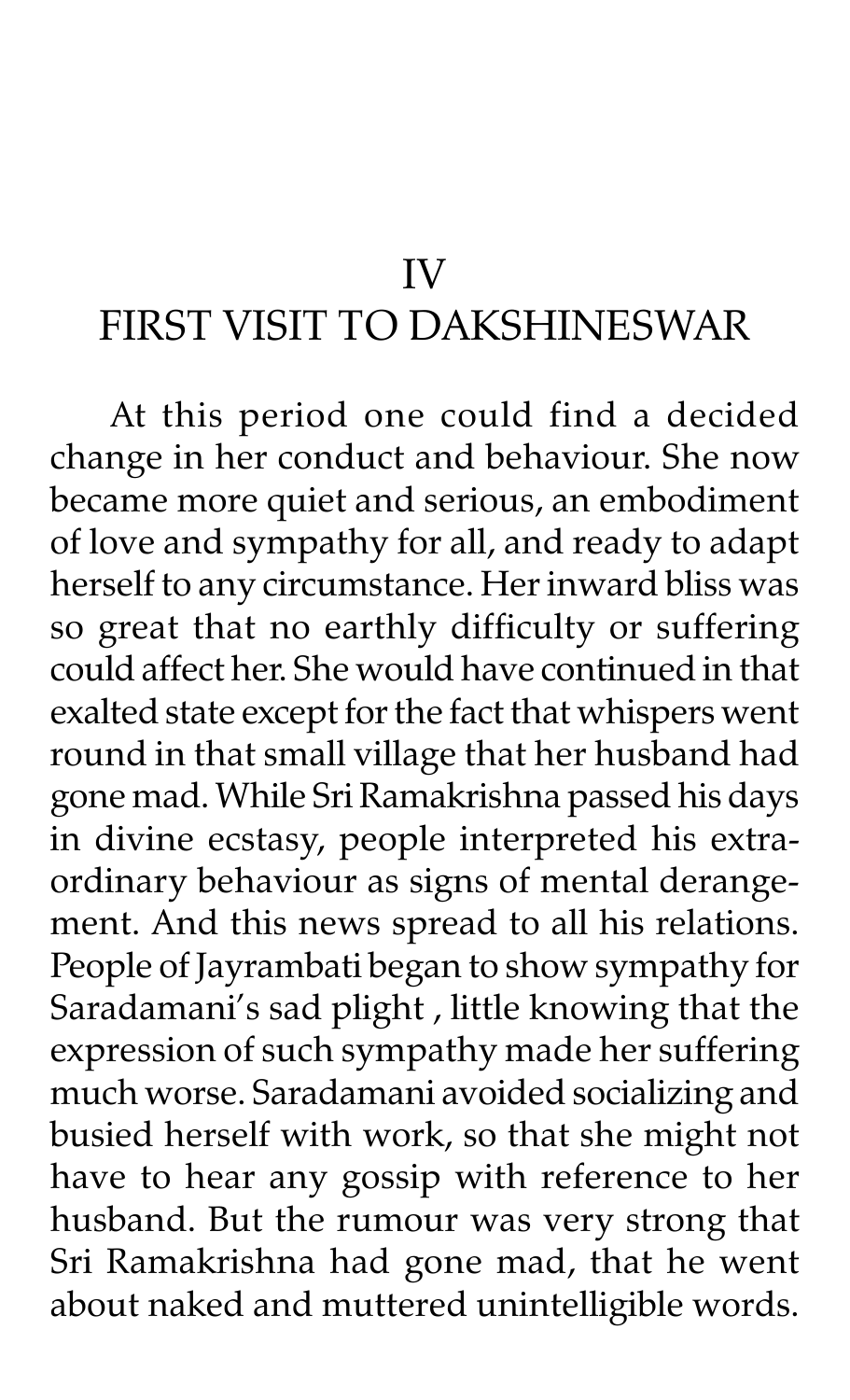'Could it be true?' thought Saradamani to herself, 'Is he then not what I found him to be? If it be so, then it is my duty to be by him at this critical moment.' But how could she go to Dakshineswar? The idea was next to impossible for a person like her-situated as Jayrambati was at such a great distance and the communication also so difficult.

But the silent prayers of a sincere and devoted heart were heard by God and an unexpected opportunity presented itself to Saradamani for going to Dakshineswar. On an auspicious occasion, some women from neighbouring villages were going to Calcutta for a bath in the Ganga. Saradamani expressed a desire to be in that pilgrim party. When the news reached the ears of her father, he at once understood the real cause behind her desire. So he readily gave permission and himself accompanied the party so that his beloved Sarada might be well taken care of. The distance of about a hundred kilometers had to be covered on foot. Only the rich could afford to go in a palanquin.<sup>1</sup> As that luxury was out of the question for poor Ram Chandra, he along with his daughter started on foot. Saradamani, unaccustomed to walking a long distance, found the journey strenuous. But physical suffering was

<sup>&</sup>lt;sup>1</sup> A type of carriage borne on the shoulders of bearers.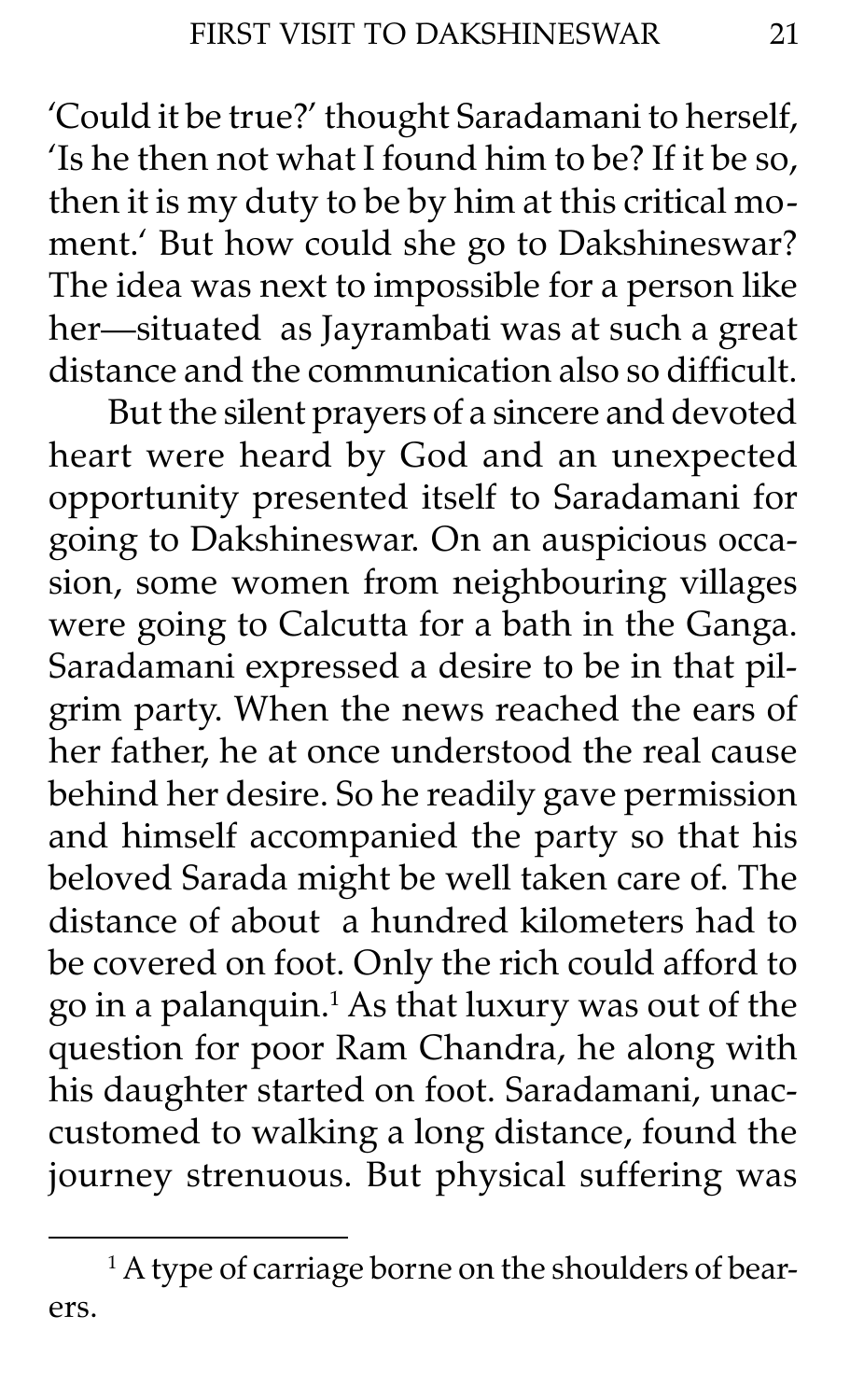nothing compared to the joy of meeting the Master. So she altogether ignored any hardship that came on the way. But on the third day, before the party could reach Calcutta, Saradamani had a high fever. It was impossible for her to walk in spite of her desire to continue the journey. So a shelter had to be found in a cottage built for travellers. At night the fever rose very high, and Saradamani lost all outward consciousness. The Holy Mother used to narrate afterwards that while she was in that condition she saw in a vision that a girl dark in complexion but exquisitely beautiful in appearance sat by her side caressing and nursing her. When asked who she was, the girl said that she came from Dakshineswar, that she was the Holy Mother's sister and had come all the way to receive her. After that Saradamani fell asleep. Strange to say, the next morning the fever was gone, and she was able to start. On the way she had fever again, but Ram Chandra somehow managed to reach Dakshineswar by nightfall.

What was the anxiety of Sri Ramakrishna to see Saradamani come in that condition! Immediately he busied himself in making all arrangements for the patient and set up a bed for her in his own room. Often he repeated in great sorrow, but with childlike simplicity: 'You have come when dear Mathur is no more. Had he been alive,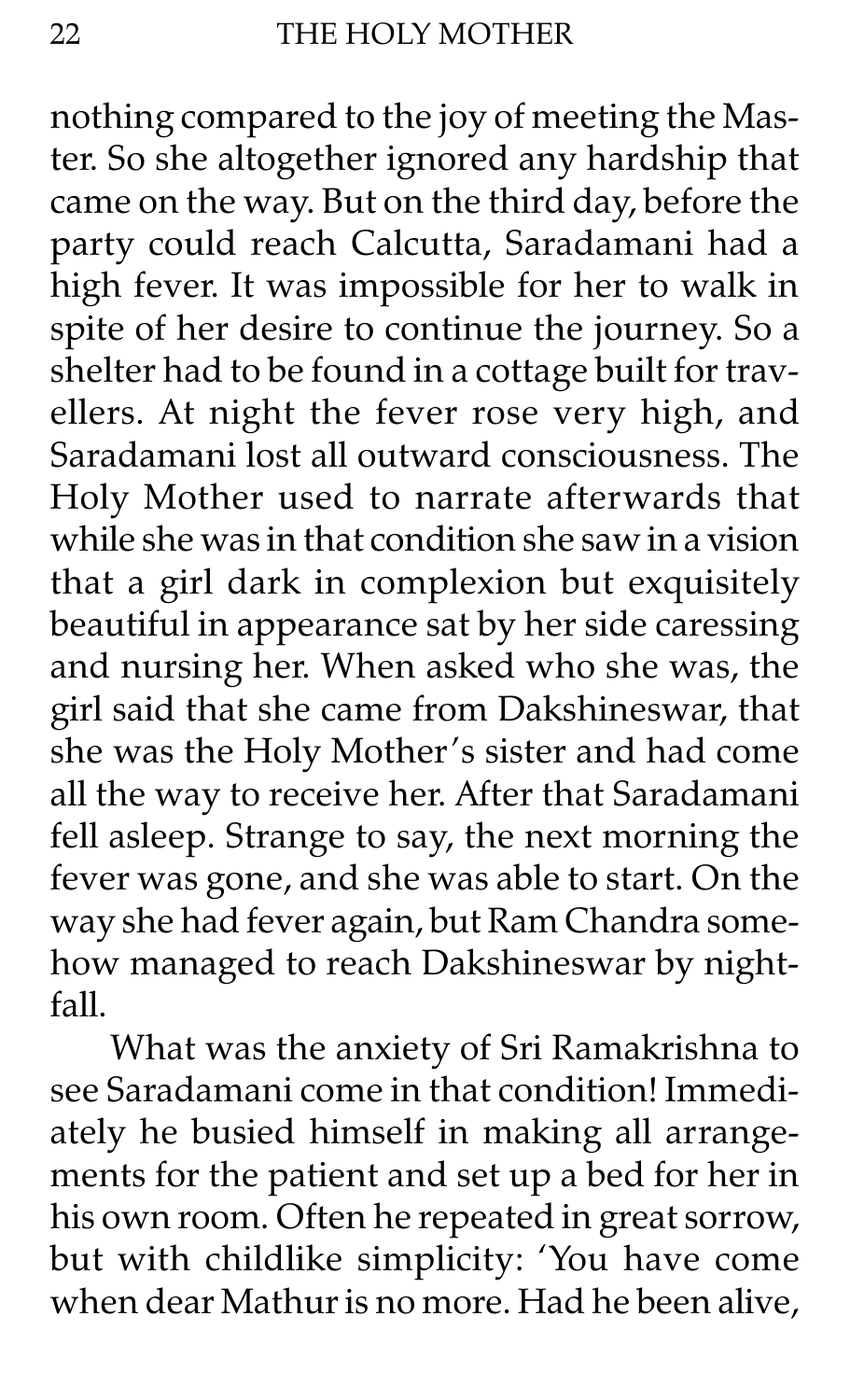no difficulty whatsoever would arise as to taking care of you. Now that he is gone, who can take his place?' But did Saradamani receive less care? Sri Ramakrishna himself began to nurse and attend to her day and night, and that so carefully that in the course of three or four days she was all right. After that Saradamani was shifted to the ground floor of the Nahabat,<sup>1</sup> where she stayed with Chandramani, her mother-in-law, who was at that time at Dakshineswar.

Saradamani could hardly believe her eyes when she found her husband, who was reported to have gone mad, feeling so much anxiety at her illness and showing so much kindness and affection. Was there any woman in this world so blessed as to receive such loving care from her husband? Saradamani knew for certain that whatever might be people's opinion, her divine husband was perfectly sane; not only that, but there had not been the least change in his attitude toward her.

Ram Chandra was glad to see his daughter happy and comfortable at Dakshineswar. So he returned to his village home, leaving Saradamani in the privileged position of serving her husband

<sup>1</sup> A very small two-storeyed building, close to Sri Ramakrishnaís room, the upper storey of which was intended for temple music.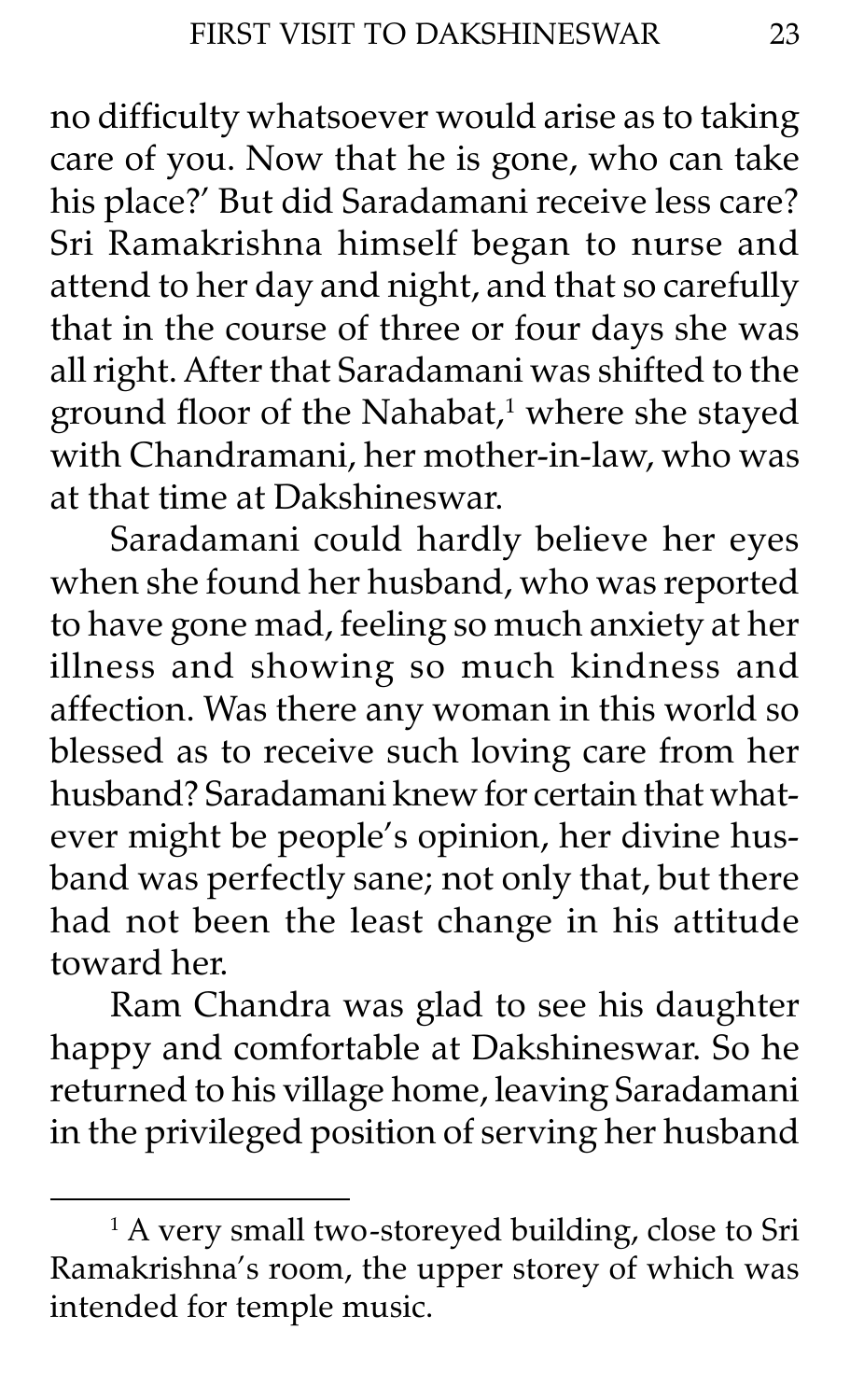and old mother-in-law. It was in March of 1872 that the Holy Mother reached Dakshineswarabout five years after she had last seen the Master at Kamarpukur.

Sri Ramakrishna at this time lived in constant divine communion. The greater part of the day and night he would remain in an ecstatic condition. Even a slight incident-the singing of a devotional song or the sight of anything which had a divine association, however remote would throw his mind into samadhi, and he would become oblivious of his surroundings. He was more at home on the divine plane than we are on the earthly plane. But when Saradamani arrived at Dakshineswar he was not forgetful of his duties to his wedded wife. If she so desired, Sri Ramakrishna was willing to sacrifice his very mission for her. Saradamani also, on her part, was too pure and noble to have the slightest inclination to drag her saintly husband to a life of worldliness. She clearly told him about this and readily responded to his ideals and aspirations. All that she wanted was to be near him and to have the privilege of serving him and moulding her own life according to his direction. Sri Ramakrishna gave her that favour in abundance. Though the Holy Mother was accommodated at the Nahabat and in the course of the day could not meet the Master because he had visitors, at night she was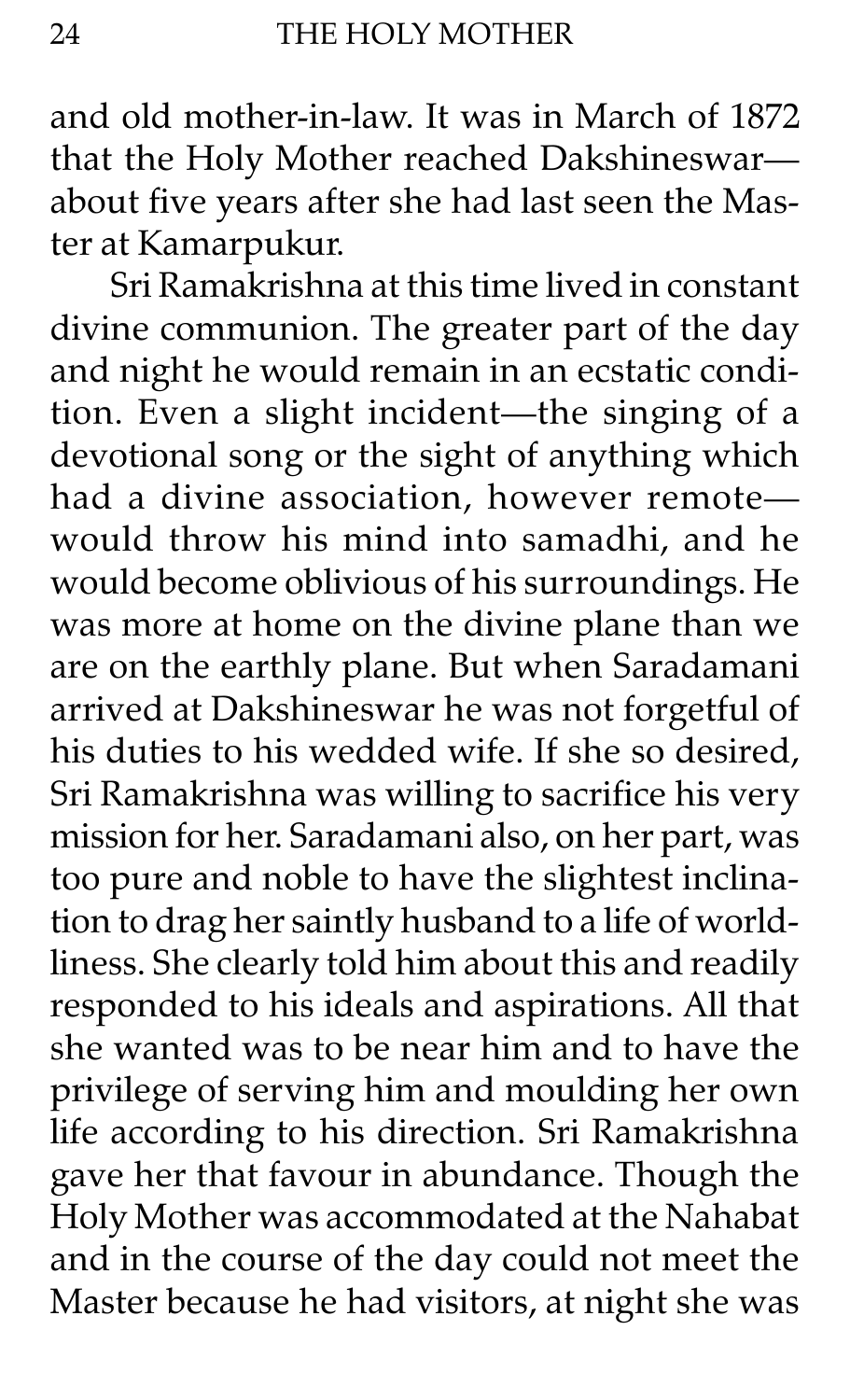allowed to stay in his room and share the same bed with him. Saradamani at this time would receive from her divine husband instructions in high spiritual matters as well as about mundane things. It was not a life of conjugal relations but of great spiritual training-so much so that the wife in Saradamani was merged in the disciple in her. Afterwards nobody could perceive in her utterances and behaviour anything that betrayed her special claim on Sri Ramakrishna. She was only the humble disciple of the Master, and this was to her a matter of supreme joy and privilege.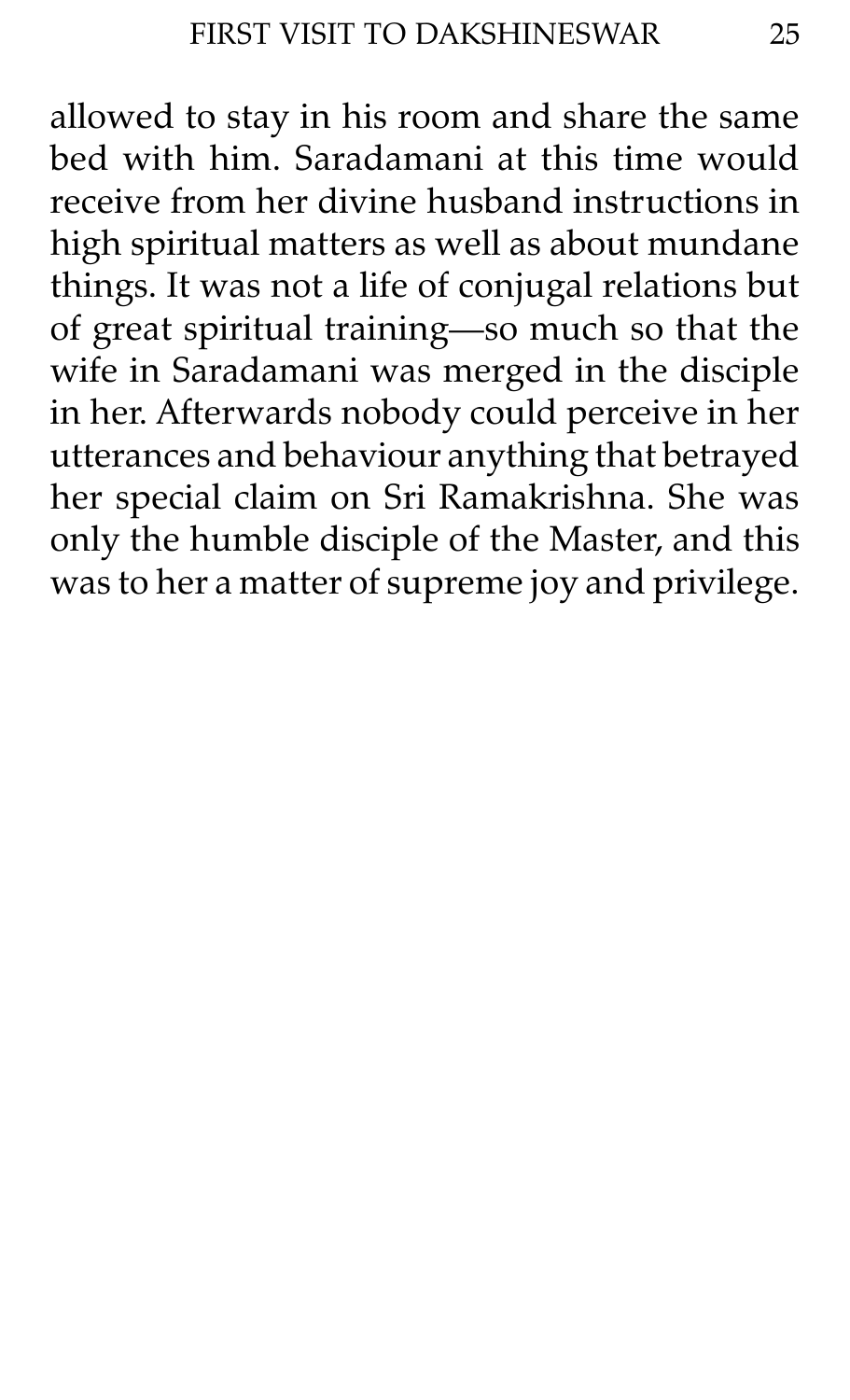V

## RELATIONSHIP WITH THE MASTER

And what was the attitude of Sri Ramakrishna towards her? Never for a moment did he look upon her as a wife, except for the fact that he owned a duty to her as regards her training in matters spiritual as well as earthly. His consciousness regarding Saradamani swung between anxious solicitude for one who needed care, and great reverence for one who was the embodiment of the Divine Mother. Though he would give her earnest instructions in all matters, with what reverence did he look upon her! 'My very devotion to God will take wings, if her feelings are even slightly hurt,' Sri Ramakrishna used to say. 'How do you look upon me?' Saradamani once asked Sri Ramakrishna as she was serving him massaging his feet. 'The same Divine Mother who is staying at the temple is now massaging me,' came the prompt reply from Sri Ramakrishna. To him there was no difference between Saradamani and the Deity in the Kali temple.

But this was not the outcome of mere religious sentimentalism-an artificial attempt to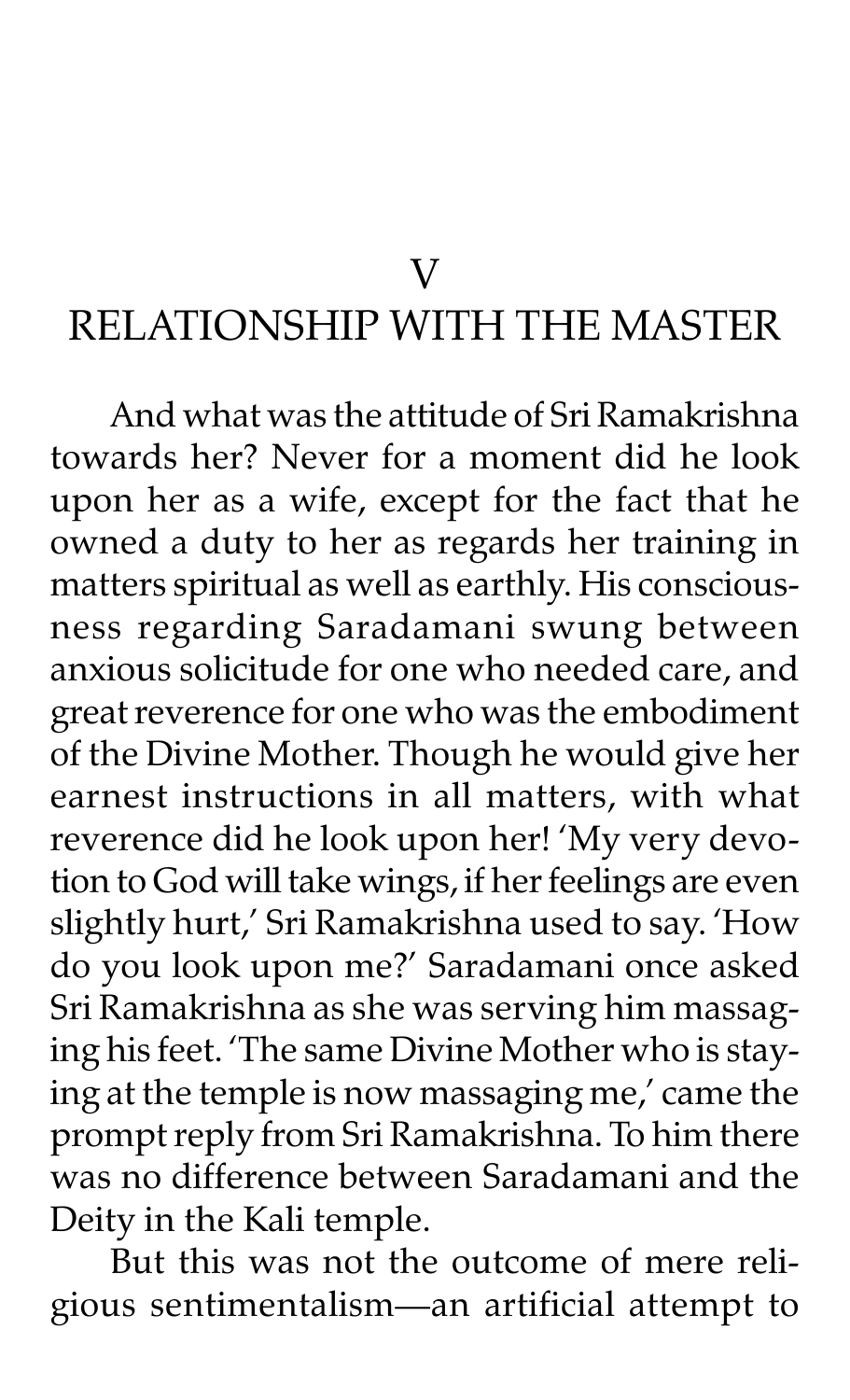look upon all women as the embodiment of the Blissful Mother. Everything Sri Ramakrishna said or believed was the result of his personal experience, and he was always bold in his experimentation-sometimes dangerously bold. Did he see in the Image in the temple a living presence? Well, he must know for certain whether his vision was a fact or a hallucination. He placed a piece of cotton under the nostrils of the Image just to test whether there was any indication of life. Thus the simplicity of a child and the courage of a scientist were combined in him. With the same boldness and simplicity Sri Ramakrishna asked himself one day whether he had really forgotten the wife in Saradamani or whether there lurked any carnal desire in him. Saradamani was by his side in the same bed. But before he could think of any physical relationship with her, his mind was thrown into deep samadhi and his body-consciousness was absolutely gone. And in that state he passed the rest of the night.

'The credit for this was no less due to her,' Sri Ramakrishna used to remark afterwards. Saradamani's snow-white purity was his shield and armour. Sri Ramakrishna once prayed to the Divine Mother after his marriage that any least trace of carnal desire might be removed from the mind of his wife. Sri Ramakrishna would say in later times, 'When I lived with her (meaning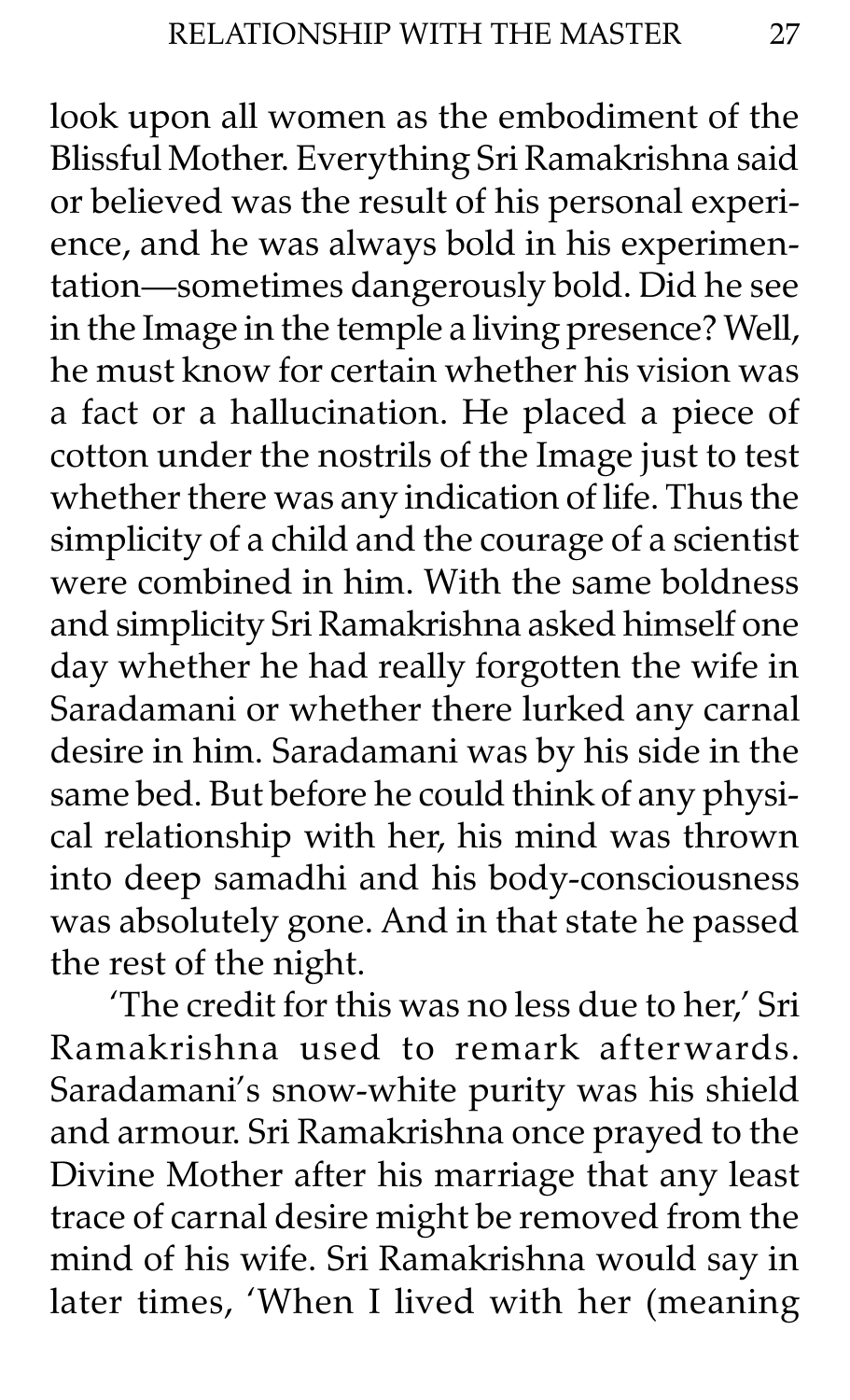Saradamani) from day to day at this period, I understood that the Divine Mother had really heard my prayer.'

One thing which Sri Ramakrishna greatly emphasized was the need of harmony between one's words and deeds, and this dictum expressed itself in every breath of his life. How literally Sri Ramakrishna looked upon Saradamani as the manifestation of the Divine Mother in the flesh can be judged from the following incident which happened one night at Dakshineswar during this time. It was a special day in the month of May for the worship of the Divine Mother. The temple of Dakshineswar wore an air of festivity. Everybody was busy with the worship that would be performed at night. Sri Ramakrishna expressed a desire to have personal worship of the Mother in his own room, and all arrangements were made for this. Twilight passed into evening, and the darkness of the new-moon night enveloped the surroundings. At the end of the first watch of the night Sri Ramakrishna sat for the worship. The seat where the Deity was to be installed was in front of him. He performed the preliminaries of the worship. Saradamani had previously been instructed to come and attend the worship. She came and was watching the whole thing. The spiritual atmosphere which was created by Sri Ramakrishnaís intense devotion made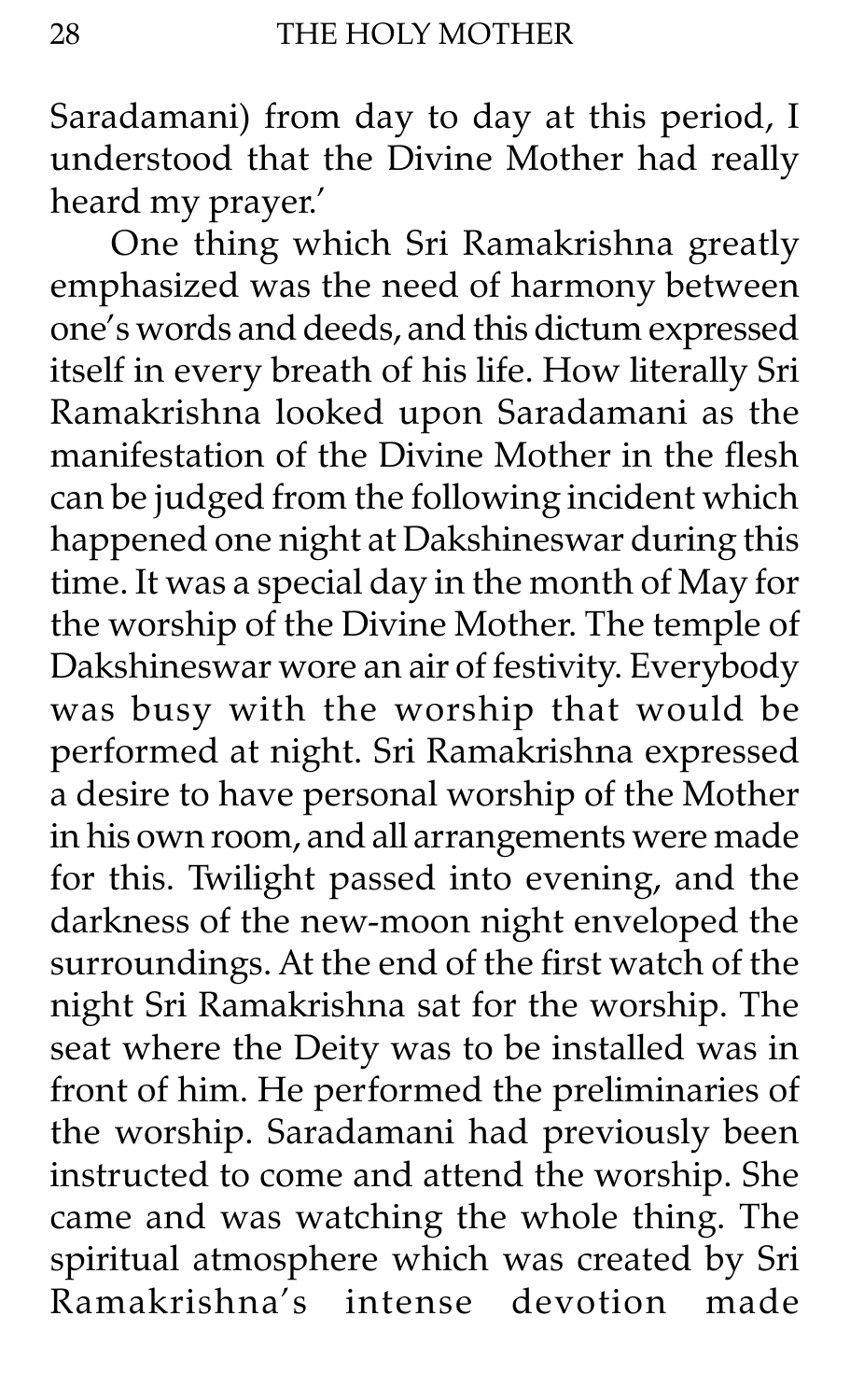Saradamani oblivious of the outside world and she had already entered a mood of partial ecstasy. As he proceeded with the worship, Sri Ramakrishna beckoned to her to sit on the seat arranged for the Deity. In that semiconscious state, not knowing what she was doing, Saradamani took the seat reserved for the Mother. Sri Ramakrishna went on with the procedure of the ritual. But it was not long before he was in complete samadhi, and so also was the one who was being worshipped. In the stillness of the night both worshipper and worshipped became merged in the Absolute. Hours passed before either came down to the plane of consciousness even in a faint measure. After that Sri Ramakrishna finished the rest of the ritual, dedicating the fruits of all his past and present worship to the Deity. This was the culmination of the sadhana of Sri Ramakrishna. After this he performed no special form of spiritual practice.

The Holy Mother lived at Dakshineswar for another year after this worship. But what an ordeal it was to stay with Sri Ramakrishna! Often he would fall into samadhi and pass the whole night in that state, and she had an anxious time. One night Sri Ramakrishna was so deep in samadhi that one might take him to be dead. In great anxiety the Holy Mother had to send information to others for help. It was a long time before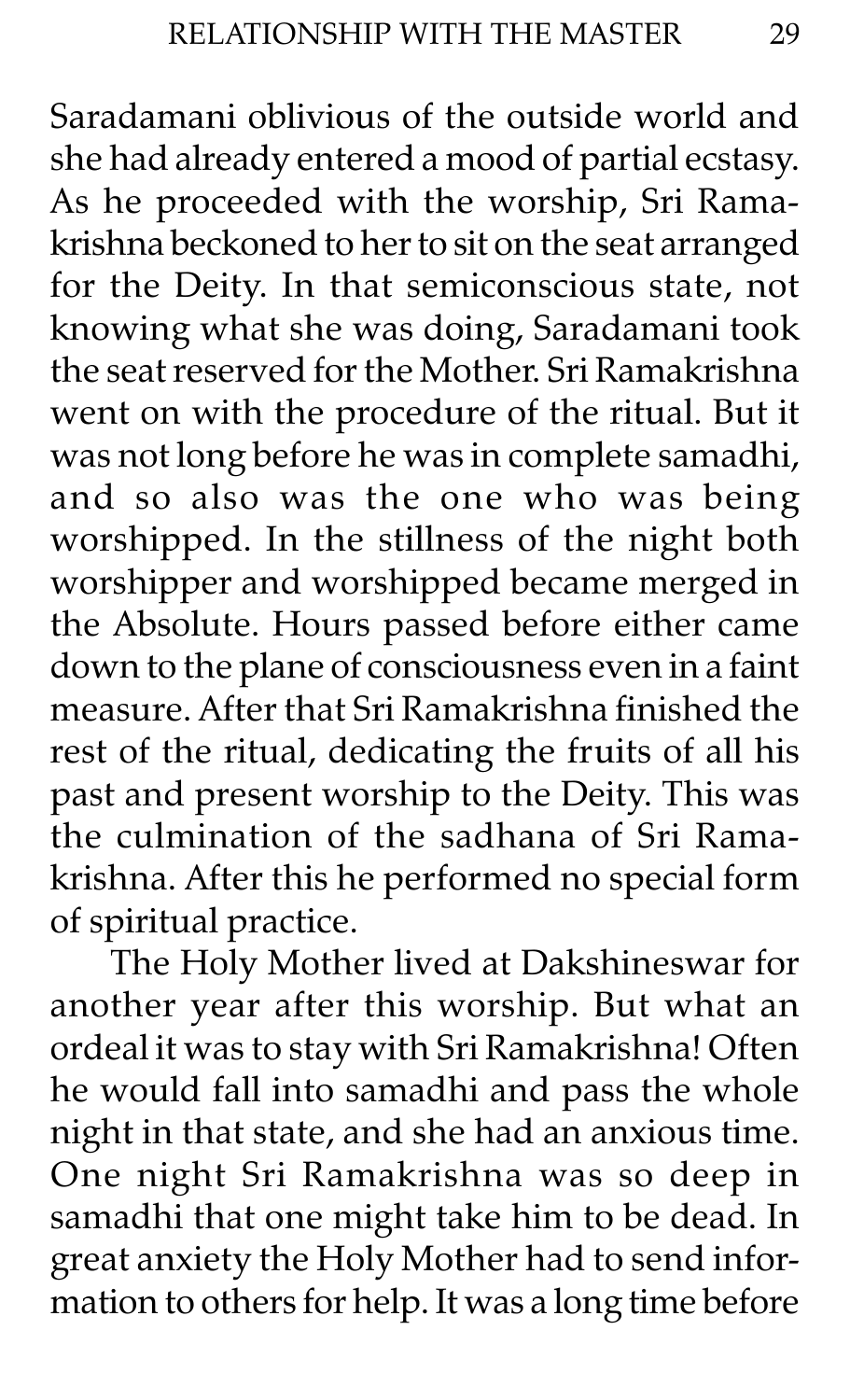he could be brought down to the normal plane by the repeated utterance of sacred mantras. After regaining external consciousness, when Sri Ramakrishna knew all that had happened, he understood how the Holy Mother was passing night after night in sleepless anxiety on his account. Henceforth he arranged that she should stay at night with his mother at the Nahabat.

After staying in all for a little more than a year at Dakshineswar, the Holy Mother returned to Jayrambati via Kamarpukur in the middle of 1873. At Jayrambati she again began her usual workhelping the family in manifold household duties.

Within a few months, in March 1874, this happy family at Jayrambati suffered a great loss: Ram Chandra Mukhopadhyaya, the father of the Holy Mother, died leaving the already poor family virtually stranded. Shyamasundari, the pious wife of Ram Chandra, was not a soul to be daunted by any difficulty. With great faith in the goodness of God she shouldered the responsibility of the family calmly and bravely. To supplement the slender resources of the family, Shyamasundari began to husk paddy for a neighbouring family. During this hour of crisis the Holy Mother stood by her mother and was a source of great strength. She did all that was possible to relieve her mother's great burden. She would also take care of her younger brothers and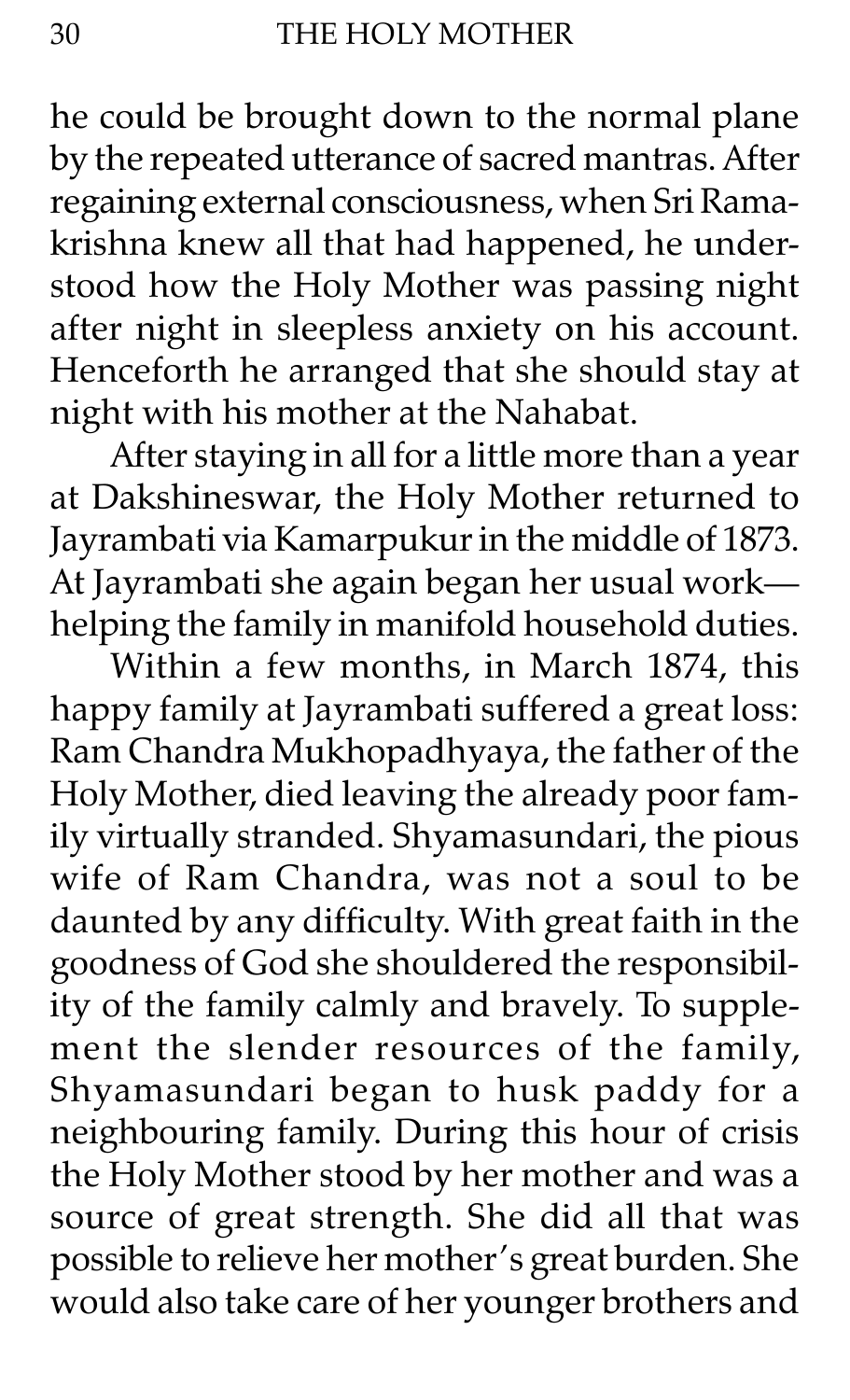help her unsophisticated mother with advice in many things. Gradually the financial condition of the family improved and the crisis was tided over.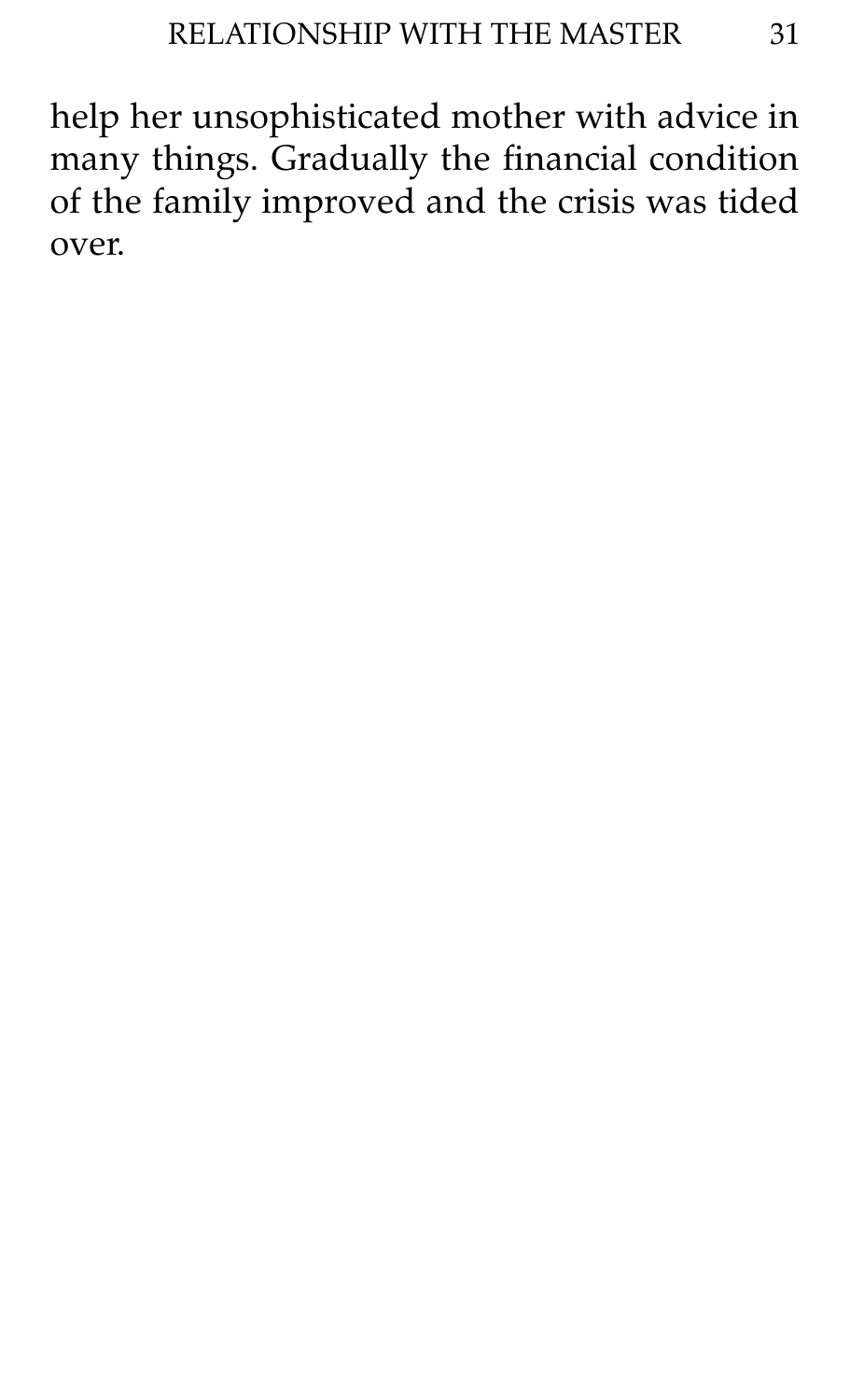# VI

# FAITH AND INNOCENCE

In April 1874, the Holy Mother came to Dakshineswar again. During this second stay she fell ill of dysentery and suffered terribly. Through the devoted services of Shambhu Mallick and the medical care arranged by him she recovered sufficiently to go to her village home in September 1875. There again she had a severe relapse, so much so that her life was despaired of. She could hardly walk and her body was reduced to a skeleton. She was frightened at seeing her own reflection in the water—such mere skin and bone she had become. When the news reached Dakshineswar, Sri Ramakrishna himself was anxious and remarked to Hriday, his nephew, 'Coming to earth, will she leave it without having realized the goal of life?'

As all human remedies failed, in great desperation one night she went with the help of her brother Umesh to the village temple of the Divine Mother, called Simhavahini, where she lay down vow to fast till the goddess cured her. As she lay there, she saw the vision of Simhavahini who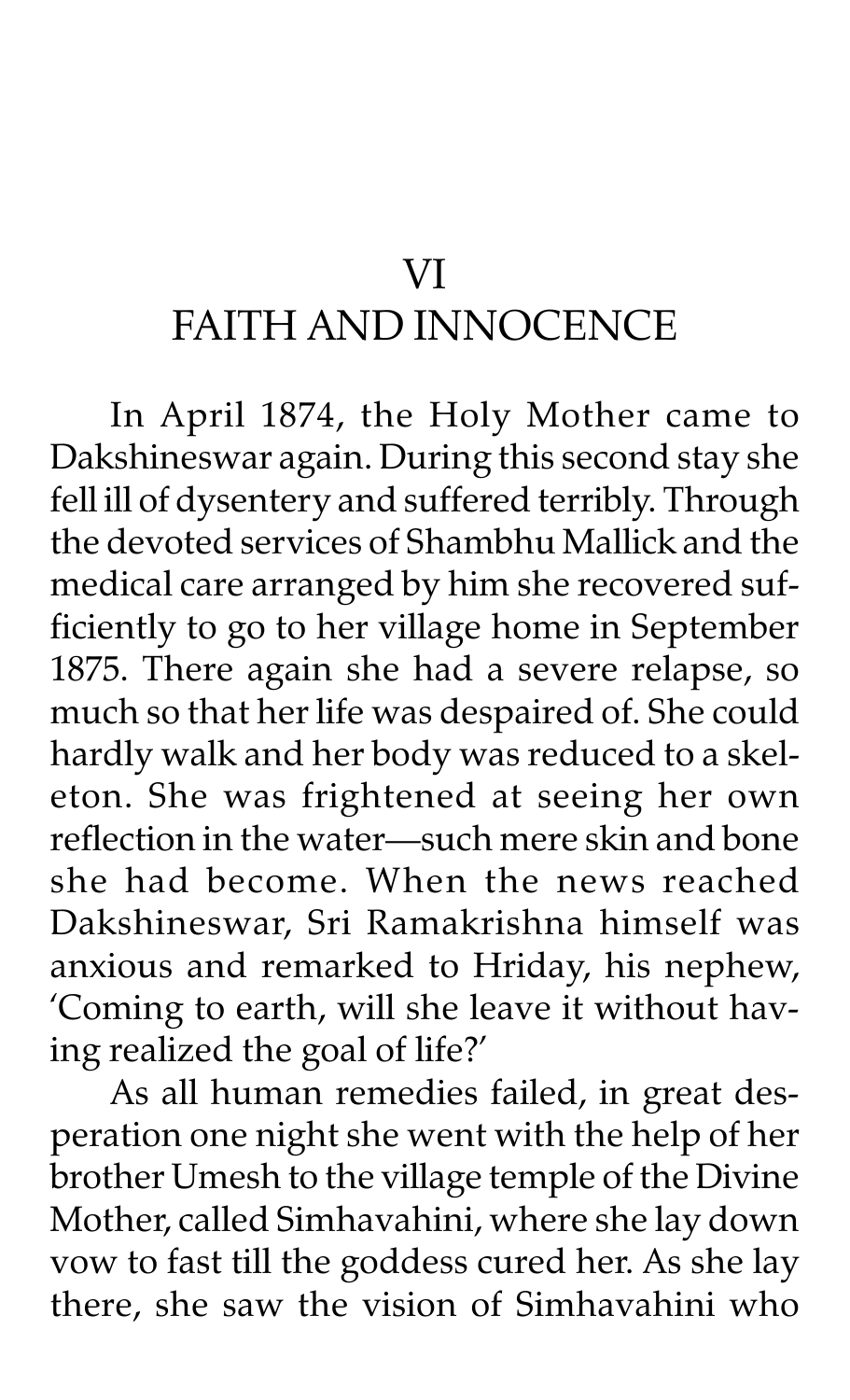appeared before her and suggested a medicine for her eyes which when tried had an immediate effect. The goddess appeared similarly to Shyamasundari Devi and suggested another medicine for dysentery by taking which the Holy Mother completely recovered. As the news of her miraculous cure spread, the Deity began to receive the worship of people from far and near. Even now the temple retains this popularity.

After about a year the Holy Mother again fell ill and suffered this time from an enlargement of the spleen. Following the ways of the village people, Shyamasundari took her daughter to a neighbouring Shiva temple where a quack used to brand the region of the spleen with a piece of burning jujube wood. This drastic remedy was tried. One cannot say whether it had any effect, but what was noteworthy was that the Holy Mother withstood the severe treatment with incredible calm and fortitude, no one even being required to hold her limbs at that time. Gradually she recovered.

The Holy Mother went to Dakshineswar for the third time in January 1877. Perhaps on this (or may be on one of her other visits to Dakshineswar), an incident happened which showed how spiritual innocence is a great power, and guileless confidence placed even in an evil character can transform a life. On the journey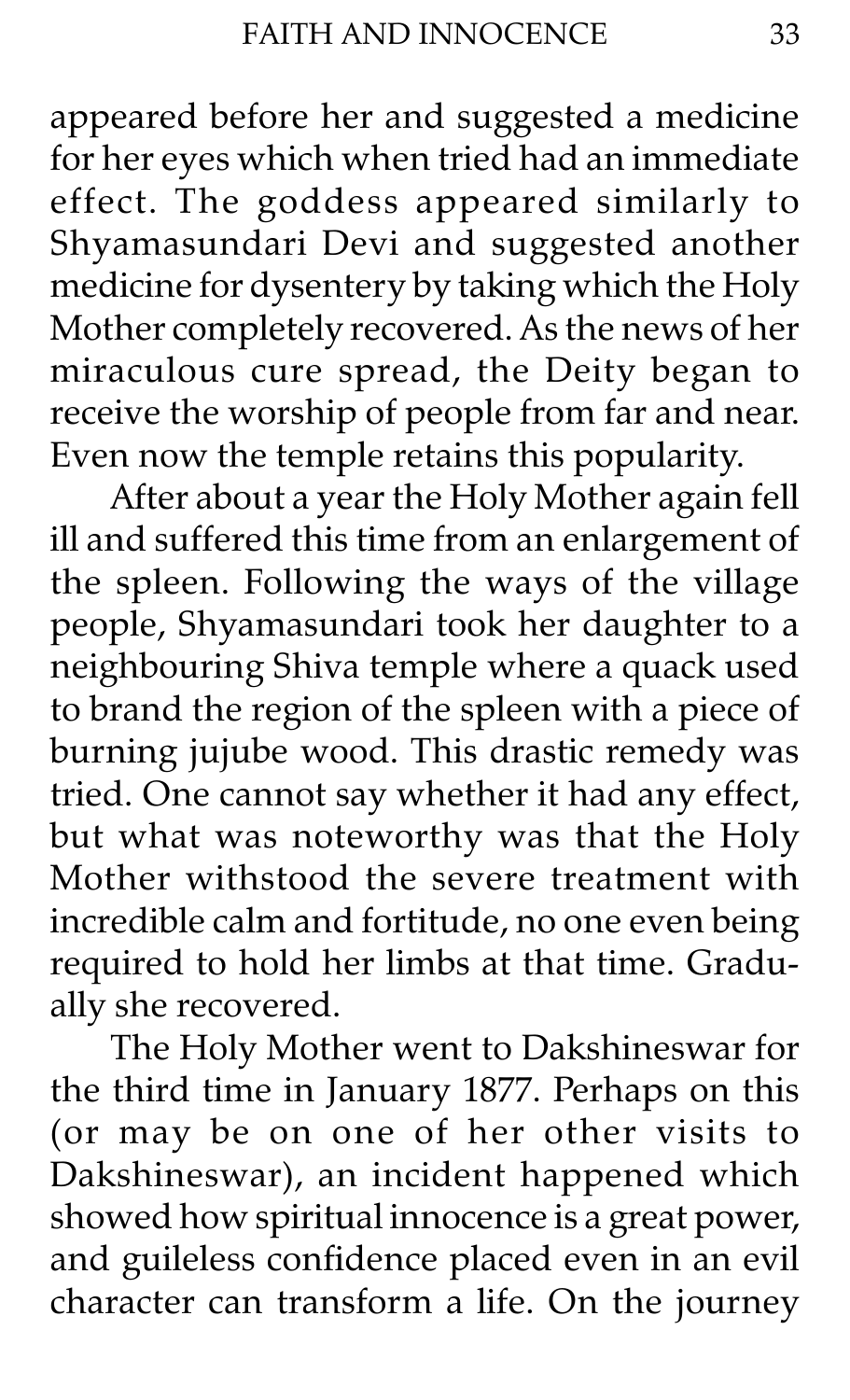from Jayrambati to Dakshineswar one had to cross vast fields. Once the Holy Mother was overtaken by darkness in one of those fields. The whole of her party had gone ahead quickly as night was fast approaching, but she could not keep pace with them. The path had the notoriety of being infested with dacoits and many wayfarers are said to have been robbed of their all and even killed. The Holy Mother was trudging on wearily. At that dark hour she saw a tall figure with a club on his shoulder approaching her. As he came near he sharply asked her where she was going at that hour. In all her innocence the Holy Mother said, 'Father, I am going to Dakshineswar where your son-in-law stays. I have been left behind by my party.' Soon she found approaching a woman who was presumably the man's wife. Her she accosted as mother and told the same thing. The man and woman were so moved by the guileless attitude of Saradamani that they took her to a shop for shelter and fed her with puffed rice bought from the shopkeeper. As no bedding could be had, the woman spread her own clothes and on that laid her 'daughter' to sleep. The couple belonged to a very low caste, but in their great affection for Saradamani they altogether forgot their difference of social position. The next morning they went with her as far as Tarakeshwar, where she met her companions.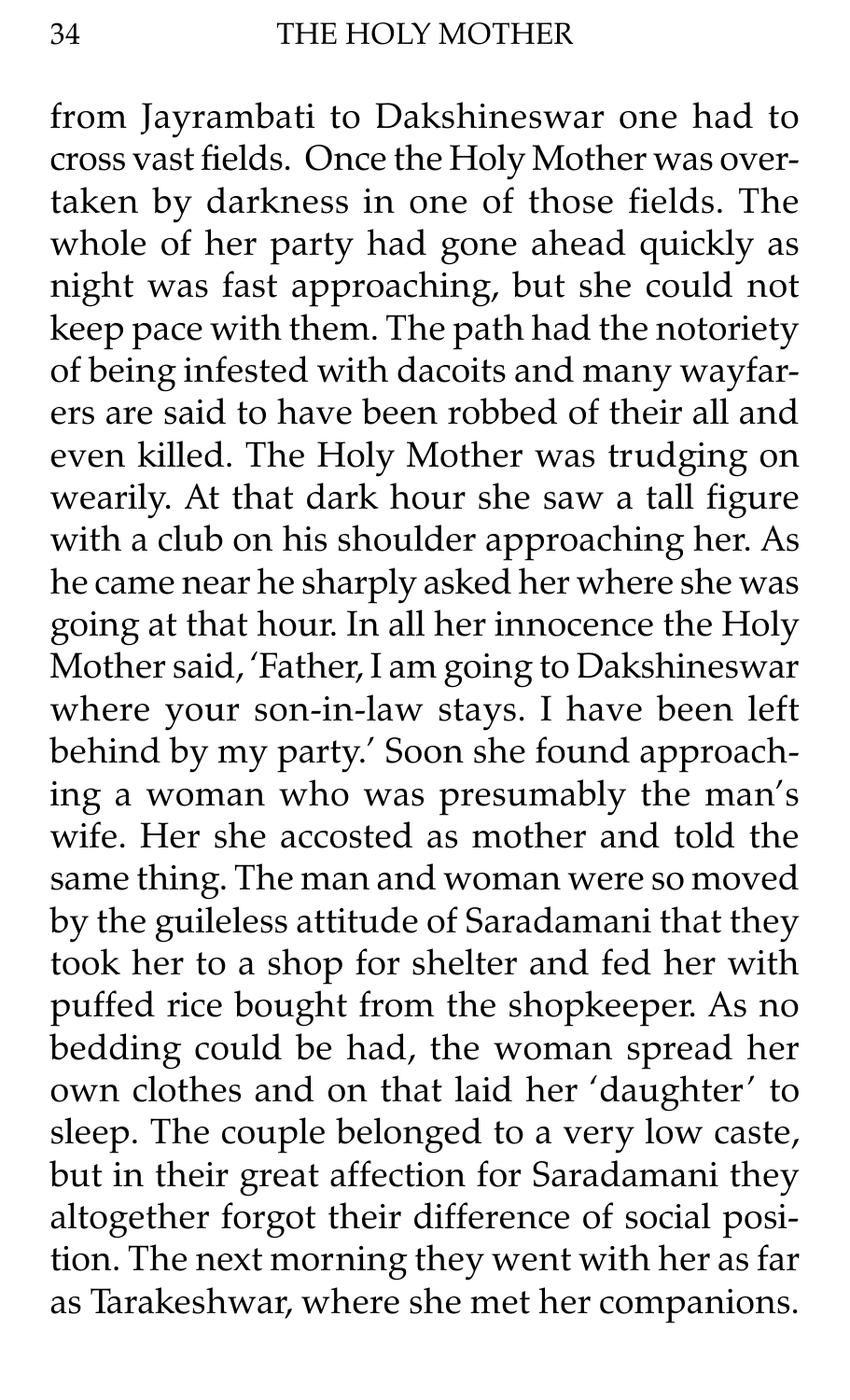By staying only one night with them, she made them so dear to her that they actually began to weep when they had to leave her. Before taking leave, the Holy Mother got a promise from them that they would visit her and their 'son-in-law' at Dakshineswar. This promise was fulfilled, and Sri Ramakrishna treated them as if they were actually his parents-in-law at Dakshineswar. The Holy Mother used to say later that however nice and kind her 'dacoit father' had been to her, she had no doubt that he had committed many acts of robbery.

The Holy Mother had to live alone at Dakshineswar this time since her mother-in-law Chandramani Devi had passed away on February 27, 1876. Meanwhile the great devotee Shambhu Mallick had built a cottage for her on an adjoining piece of land, where she could live a bit more comfortably. There she would stay and cook for the Master. But as Sri Ramakrishna fell ill of dysentery, she again shifted to the Nahabat so that she could take better care of him.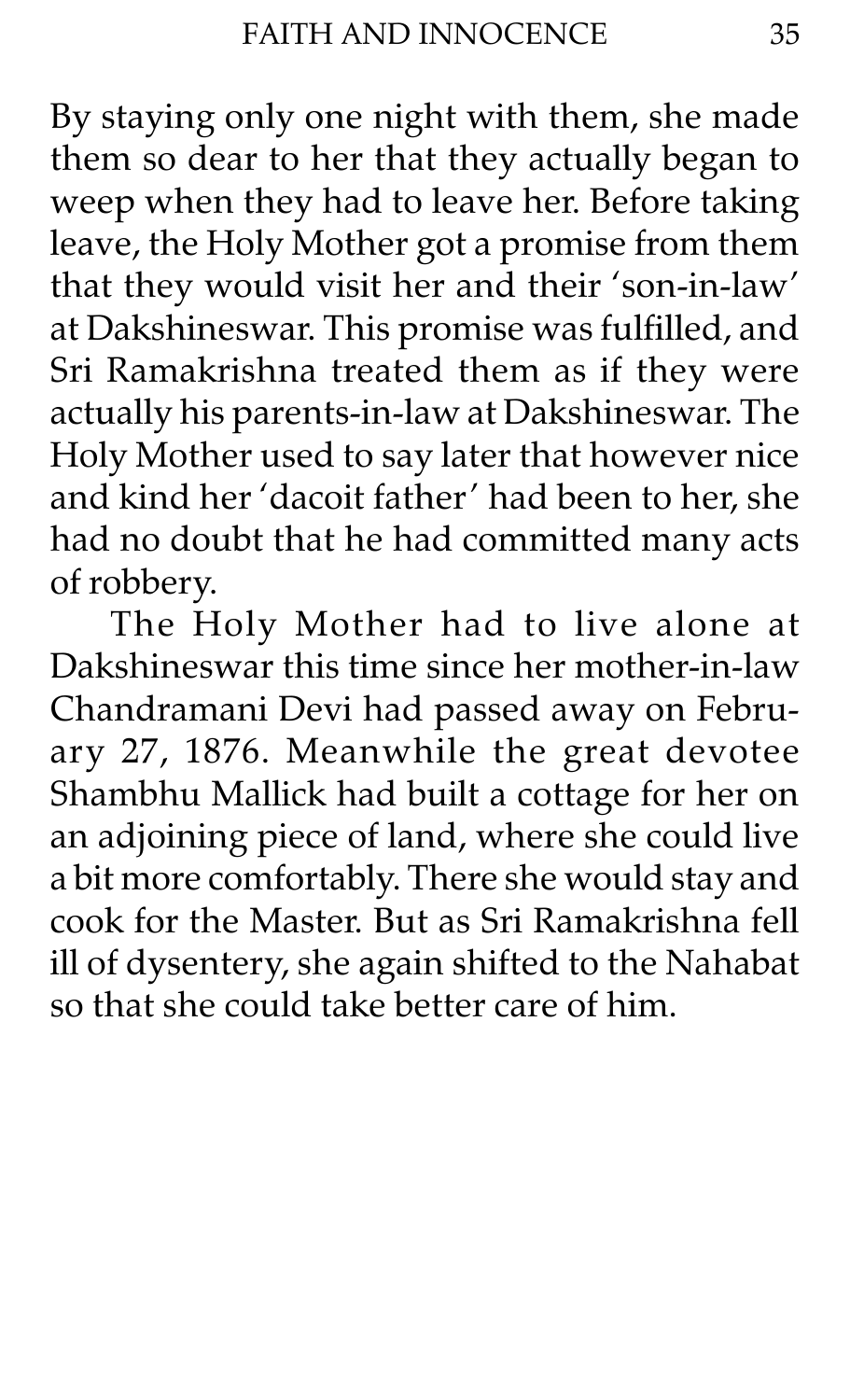## VII DAKSHINESWAR DAYS

For about thirteen years the Holy Mother lived at Dakshineswar with short intervals now and then when she would go to Jayrambati. At her father's house she lived a very hard life, but her life at Dakshineswar was even harder. Whereas at Jayrambati she had freedom of movement and always enjoyed fresh air, at Dakshineswar she was cooped up in the Nahabat, a small room not more than fifty square feet in area. The Master himself used to say, 'When a free bird is kept imprisoned in a cage its health suffers,' and he was anxious about her health. So considerate was he that when there was nobody near the Nahabat at noon, he would ask the Holy Mother to visit the ladies of the locality and escort her as far as the temple gate. She would return in the evening when the service began in the temple and all people would be drawn there. She was very shy by nature, and hardly anybody could see her though she lived at Dakshineswar for such a long time. An officer of the temple once remarked, 'We have heard she lives there, but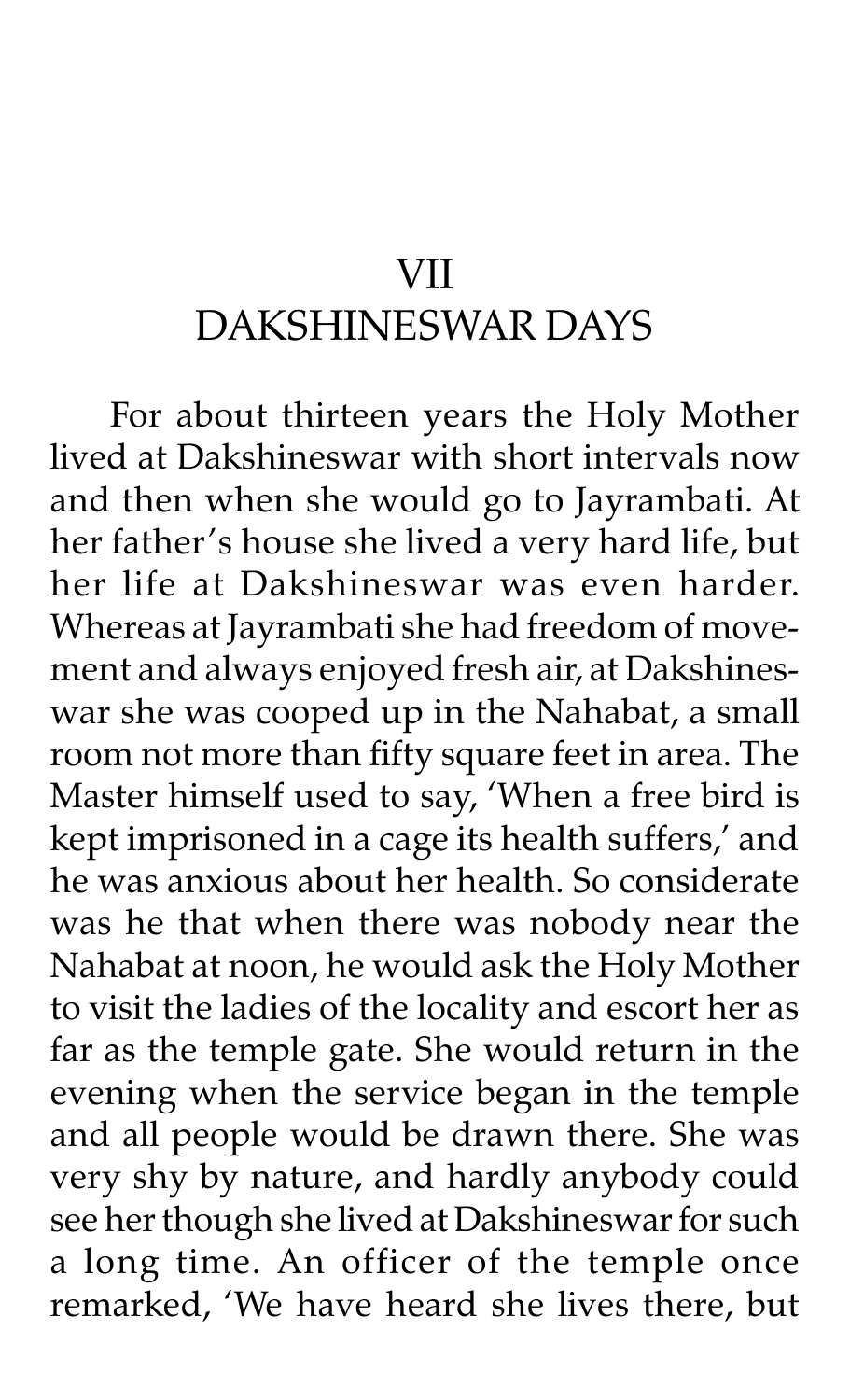never have we seen her.' She would get up very early in the morning, at about three or four, attend to her ablutions, including a bath in the Ganga, and enter her tiny room from where she would come out, if there was any necessity, only at night when people were away. This went on day after day. The door of the room was so low that she had to bend far down to enter. In the beginning she had hard knocks on her head while going in, but afterwards, she said, she got accustomed to the height and avoided injury. This small room was her bedroom, kitchen, storeroom, and everything else. Even on slings she would hang part of her store. Sometimes she had to accommodate other companions here too, mainly the women disciples of Sri Ramakrishna. Ladies from Calcutta who came to visit Sri Ramakrishna would take pity on the Holy Mother and say: 'See, our good girl has to live in such a small room. She is, as it were, in exile like Sita.' In the beginning, she had to cook only for two or three persons, her motherin-law, the Master, and the like. But as the number of devotees of Sri Ramakrishna began to swell she had to cook for more and more persons. On a birthday of the Master, she had to cook for forty or fifty persons in that room. Sometimes she had to cook to suit different tastes. Naren (afterwards Swami Vivekananda) would like thick gram soup, Ramchandra would ask for chapatis, Rakhal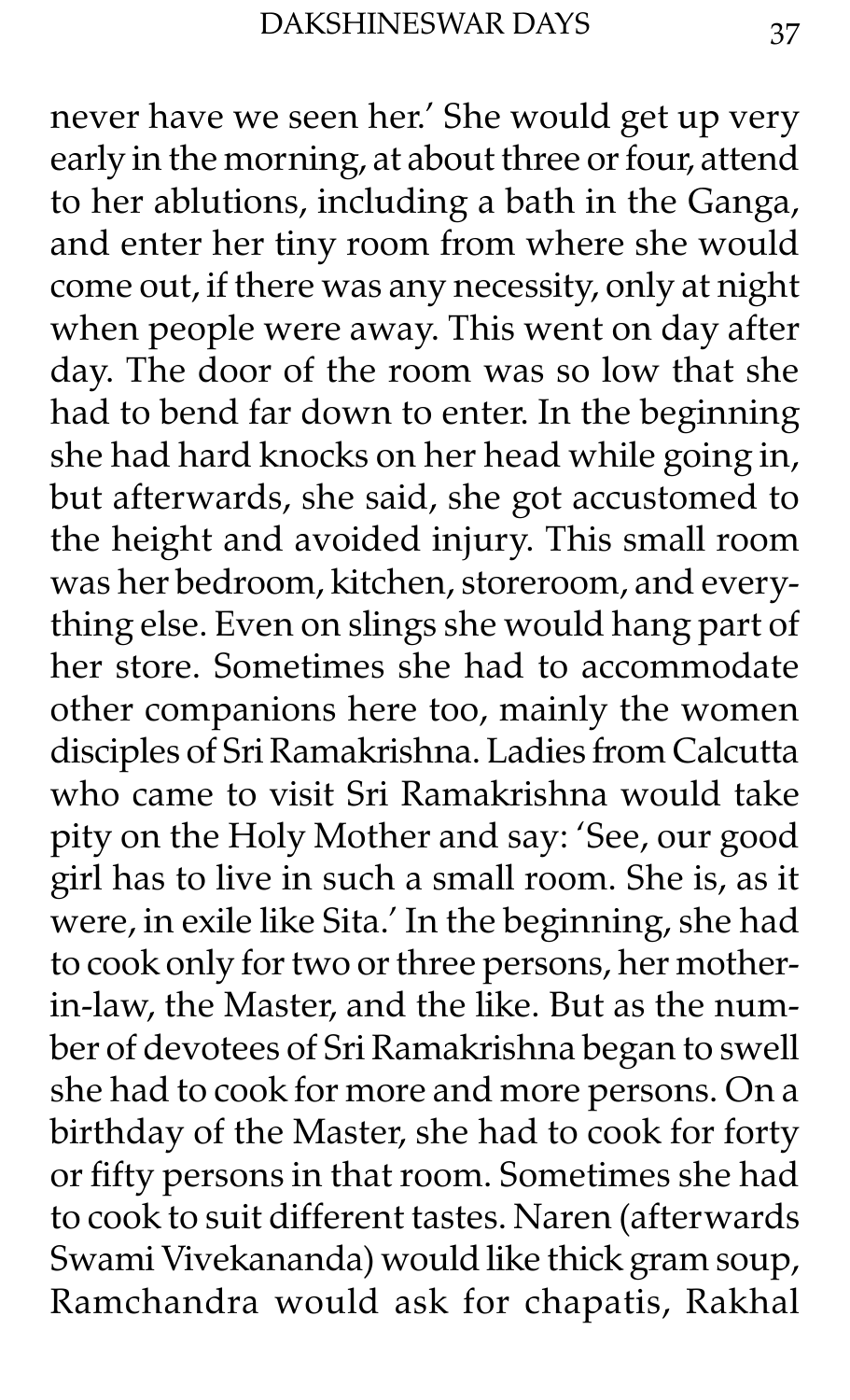preferred khichuri. Sometimes at odd hours she had to arrange meals for devotees. But the Holy Mother was always equal to the occasion. She was never ruffled, never annoyed. She was sweetness itself and all motherliness.

With how much care did she attend to the needs of the Master! She was all attention to him. In external behaviour Sri Ramakrishna was just like a child. She had to coax and cajole him to take food. He would be frightened if the quantity of rice in his plate looked large. She would therefore press the heap so carefully that it would look small. She would thicken the milk by boiling, so that he could not judge what quantity of milk he was taking. Sometimes she had to suppress the truth about the quantity of food he took; she said that it was not wrong to take the help of a fib as regards food under such circumstances. Sri Ramakrishna used to say jokingly that there was this great need of having a wife: she can cook for the husband. When the Holy Mother was away, he would be in difficulty and feel nervous, for nobody else could take sufficient care of him. The Holy Mother and Sri Ramakrishna stayed in two rooms about seventy-five feet apart; but sometimes they would not meet for months. Still what a great warmth of feeling existed between them! The idea of husband and wife was completely obliterated between the two, but no married love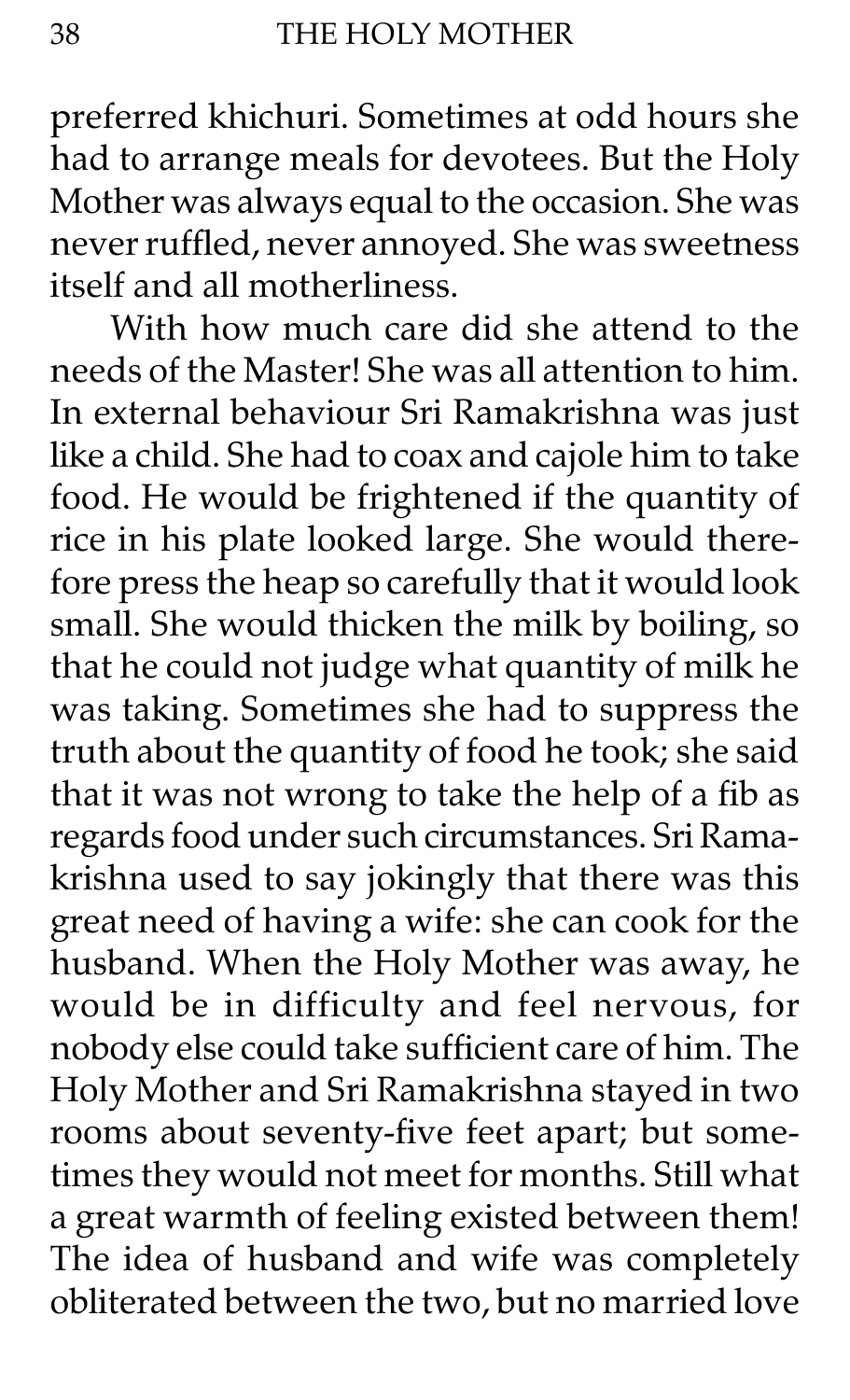could compare with the great intensity of love that they had for each other. A little headache of the Holy Mother would make the Master anxious and he would say: 'Ramlal (Sri Ramakrishna's nephew), what shall we do? She has a headache.' Some unknown critics raised the question that Sri Ramakrishna in his quest after the Infinite was unkind to his wife inasmuch as he did not live a married life. But no wife on earth has been the recipient of so much love and consideration from her husband as Saradamani received from Sri Ramakrishna.

The relationship between Sri Ramakrishna and the Holy Mother was not without humour. Once while she was staying in the cottage built by Shambhu Mallick, Sri Ramakrishna went to her in the evening, but as it started raining heavily he could not again return to his own room that night. At this Sri Ramakrishna remarked to her, 'I am staying here just as the temple priests go to their family houses.' Once a woman came to Sri Ramakrishna in great agony of mind seeking peace. Sri Ramakrishna sent her to the Nahabat saying that in that house lived one who knew the remedy. When the woman approached the Holy Mother and repeated what Sri Ramakrishna had said, she understood the joke that was being played upon her. The Holy Mother explained to the woman that she was nothing and that Sri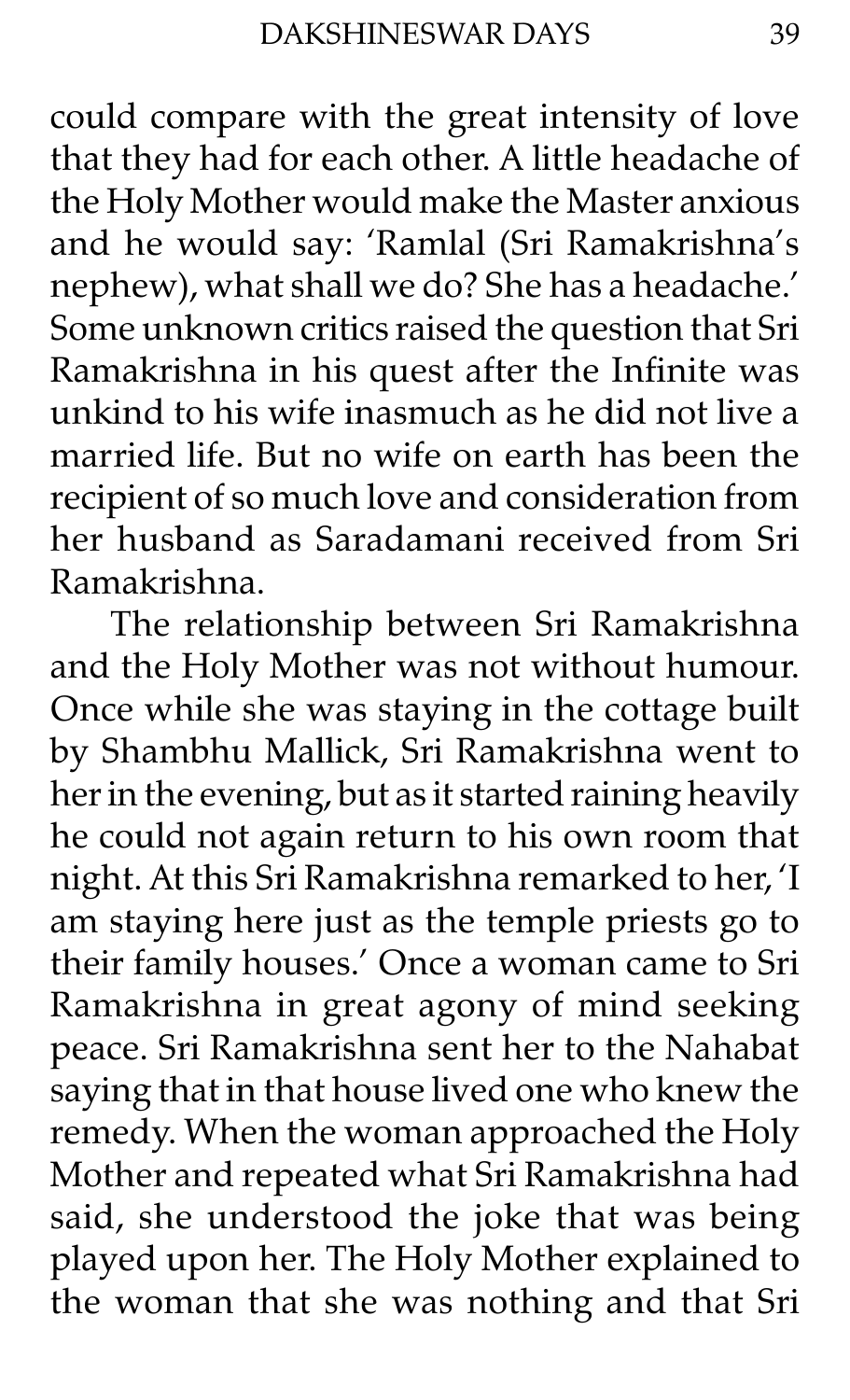Ramakrishna was everything and sent her back to him. This was repeated a couple of times. At last the Holy Mother gave the woman a bilva leaf used in worship, which had a miraculous effect on her life.

Once there was a controversy as to who between Sri Ramakrishna and another person was fairer in complexion, and Sri Ramakrishna proposed that the Holy Mother should be the umpire. Both the competitors walked side by side in front of the Nahabat so that she might see and judge. Observing strict impartiality, she gave the verdict in favour of the other person, and Sri Ramakrishna lost the contest.

In the early hours of the morning Sri Ramakrishna used to rouse from sleep the Holy Mother and his niece Lakshmi Devi, who then lived with her, so that they might sit for meditation. If there was no response from inside or he suspected that they were asleep, he poured water through the door and quietly walked away.

Above all, her stay in Dakshineswar was a period of great spiritual training. As mentioned before, she would get up every day between three and four in the morning and after a bath in the Ganga begin her meditation. The whole day would be spent in devoted service to the Master, and again in the evening she would practise meditation. In this respect she was mercilessly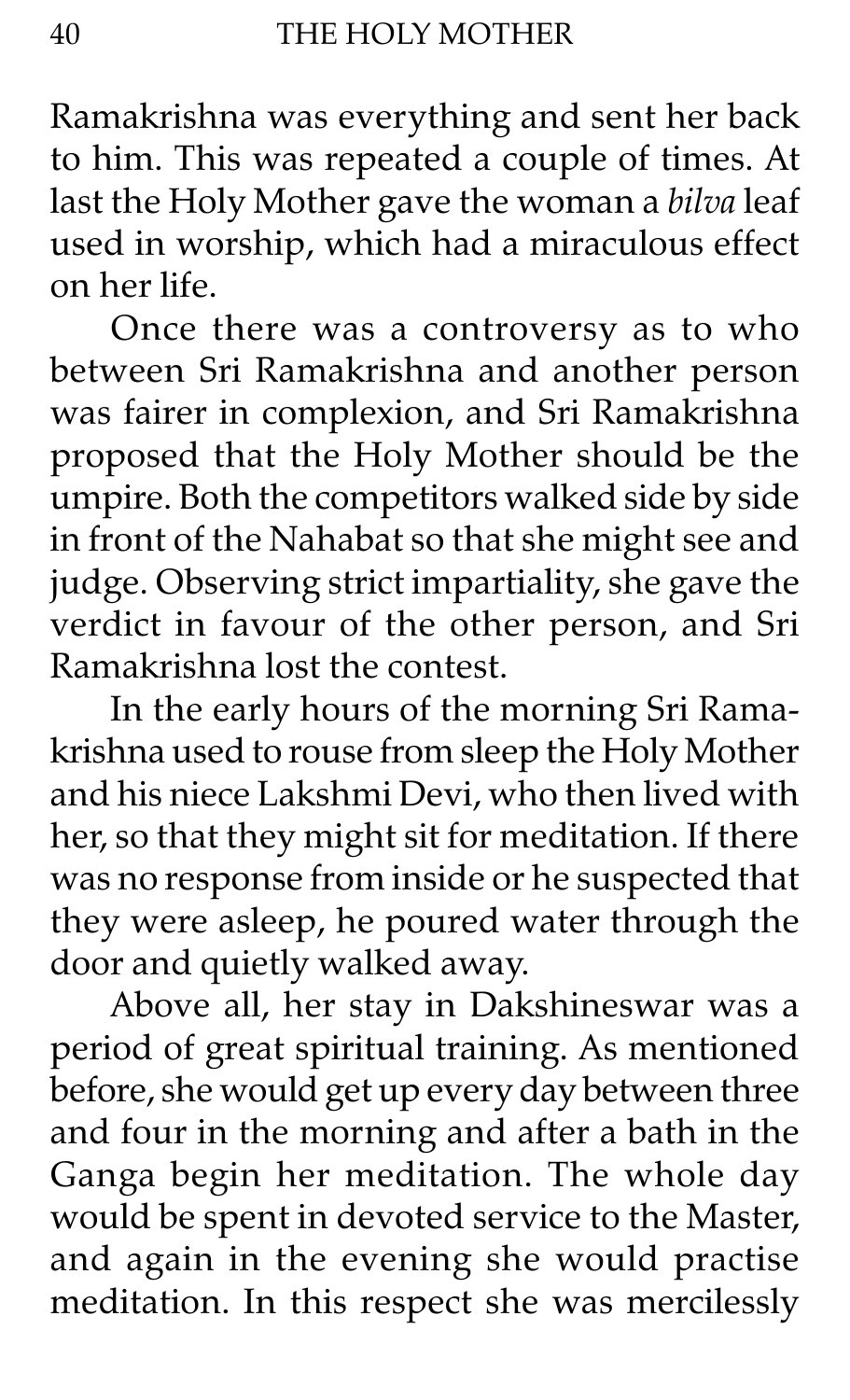strict with herself. As she narrated afterwards, one day she was out of sorts and thought it was legitimate to get up late. This she did, and the next day also the same action was repeated. Following this practice for two or three days, she found that she had become an unconscious victim of lethargy. After that she would get up at the fixed time whatever might be her health. This she followed throughout her whole life. Even in times of severe illness, unless quite disabled, she would get up in the early hours and meditate. To the loving remonstrances of her anxious attendants at her being so strict with herself even in old age, she would pay no heed. Once at Dakshineswar while going to the bathing ghat so early in the morning, she almost stumbled upon a crocodile lying on the steps. It got alarmed by her footsteps and jumped into the river. After that when going to the Ganga she would carry a lantern. Seeing the reflection of the moon on the water of the Ganga she would pray, 'There are dark spots even on the moon, but do Thou, O Lord, make me absolutely spotless.' On moonlit nights she would fervently pray that she might be as pure as the light of the moon.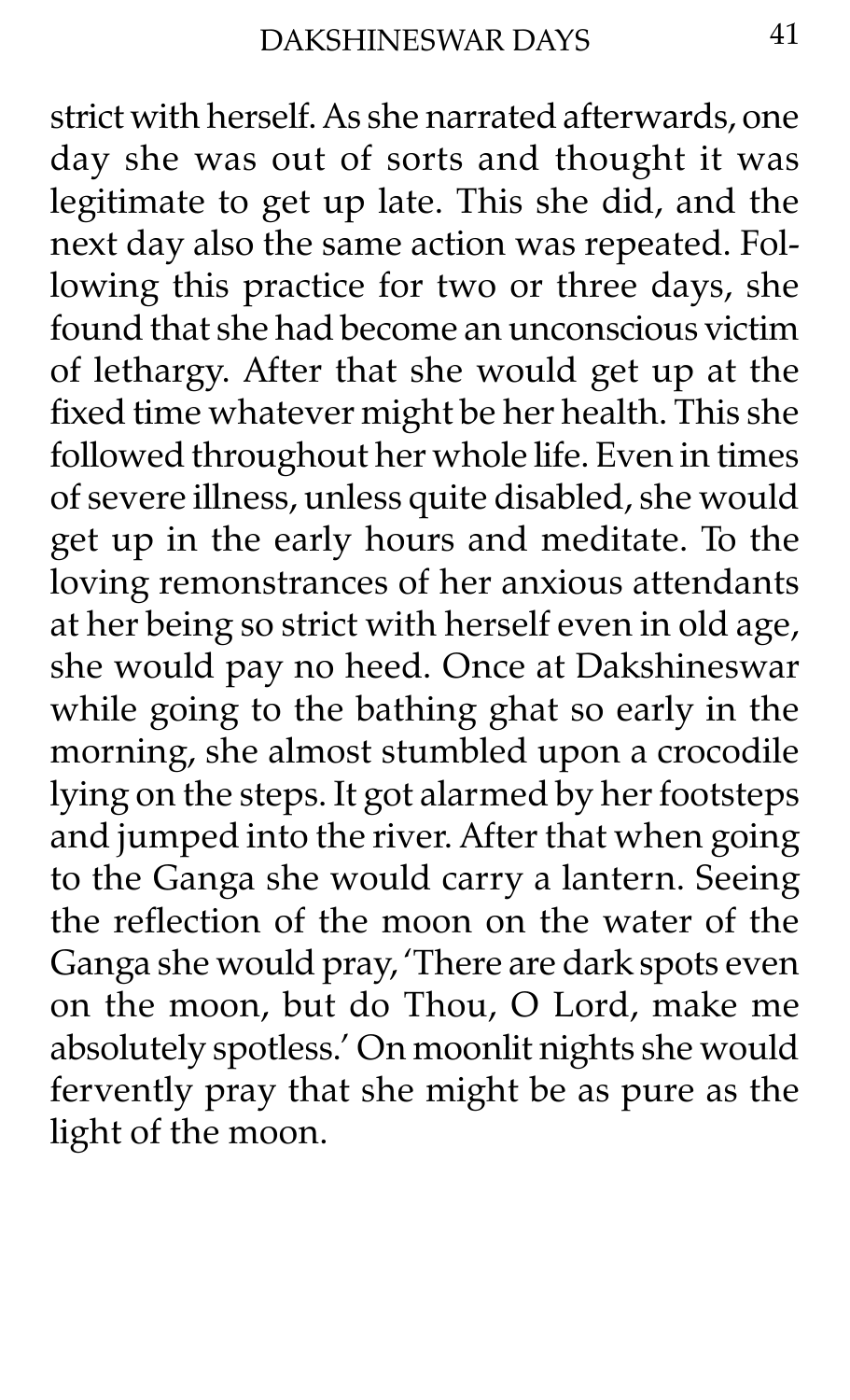#### **VIII**

# FORESHADOWING THE FUTURE

It is needless to say that her innate spiritual longing combined with hard sadhana, and above all the guidance of a personality like that of Sri Ramakrishna, had a tremendous effect on the life of Sarada Devi. But she had a great capacity to hide her achievements in that sphere. Swami Premananda, an intimate disciple of the Master, once remarked that even Sri Ramakrishna had external manifestations of his spiritual powers in the form of constant samadhi, but the Holy Mother had so much control over herself that nobody knew what a mine of spirituality she possessed. Carefully suppressing all outward manifestations she lived like an ordinary woman doing the usual household duties of a poor middle-class home.

Once the Holy Mother asked Yogin-Ma, a devotee and her companion, to request the Master to see that she (the Holy Mother) might have the bliss of samadhi. When Yogin-Ma broached the subject to Sri Ramakrishna he looked grave and Yogin-Ma dared not say anything further. But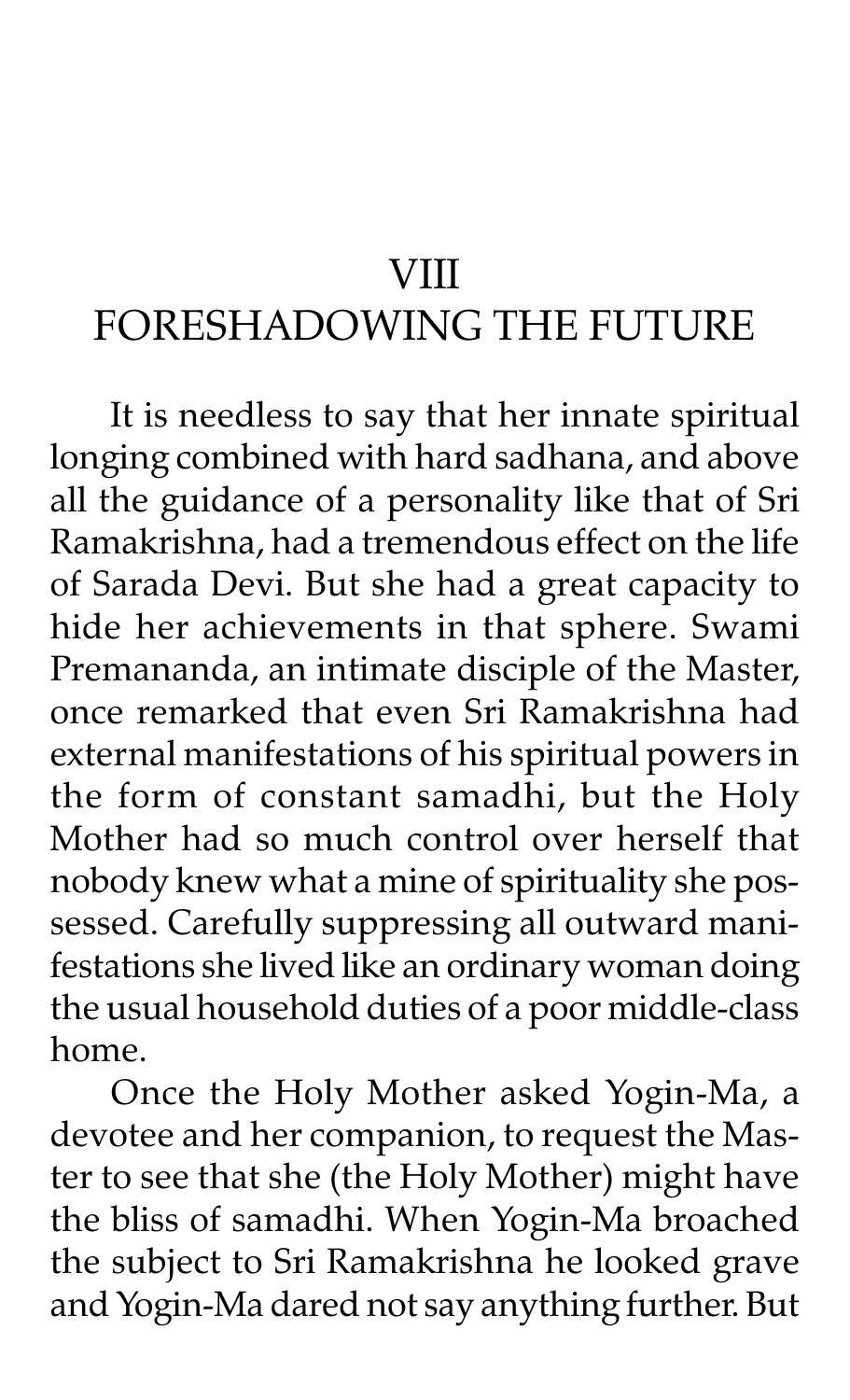as she came to the Nahabat she found the Holy Mother seated at her worship, laughing and weeping alternately and tears rolling down her cheeks. Gradually she became quiet and lost in herself. Evidently it was a state of samadhi. Afterwards she asked the Holy Mother, 'How is it, Mother, that you deceived me by saying you had no experience of samadhi?' The Mother simply smiled and did not utter any words. In later days while the Holy Mother, Yogin-Ma and Golap-Ma, another devotee, were meditating on the terrace of a house where they stayed at Belur, the Holy Mother was found to have lost all outward consciousness, so deep was her meditation. After some time, regaining partial consciousness, she said, 'O Yogin, where are my limbs?' Yogin-Ma narrated afterwards that they began to press her hands and feet to convince her they existed. It was long before she came down to the normal plane.

Only those who were very intimate with her could witness one or two incidents which revealed her real spiritual stature, but to all others she was only a mother.

Her motherliness, which afterwards like a huge banyan tree gave shelter and refuge to enumerable weary souls, showed signs of manifesting even in her early days at Dakshineswar. So much so, that sometimes the mother in her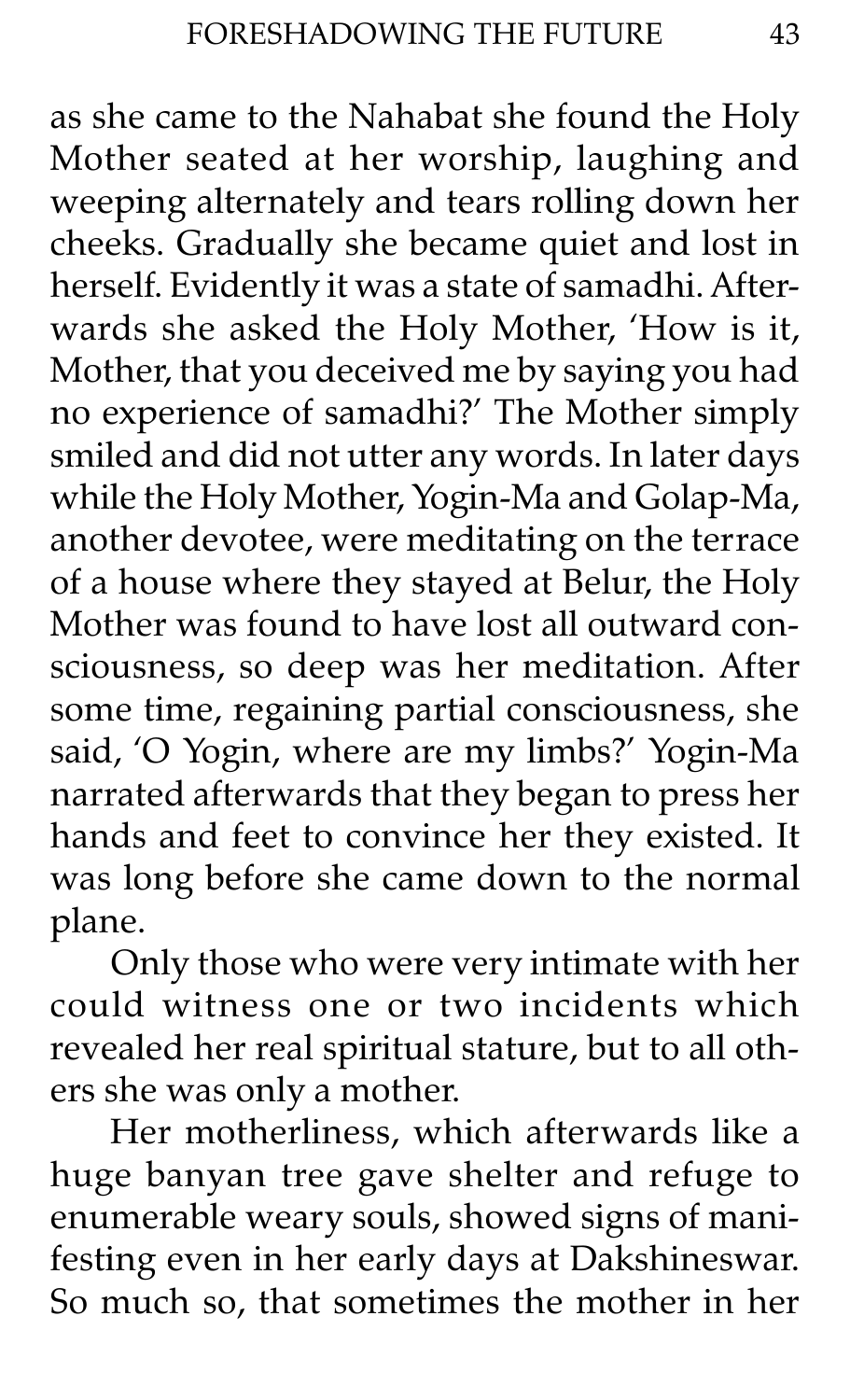got the better of her devotion even to the Master. There were occasions when impelled by motherly feelings she would overrule even the wishes and desires of Sri Ramakrishna.

Once a woman came to Dakshineswar. She was supposed to be just a crank but afterwards was found to be practising sadhana according to madhura bhava, that is, in the attitude of looking upon God as a husband. She one day said that she cherished the same attitude towards Sri Ramakrishna. The Master got wild at hearing such words and began to rebuke her so loudly that it created a sensation. At this the Holy Mother sent for the woman, treated her lovingly as if she were her own daughter, and said: 'If he gets annoyed at your presence, you need not go to him. Just come to me.'

Another woman was in the habit of coming to the Nahabat to have the pleasure and benefit of the company of the Holy Mother. This woman had lived an impure life in her younger days, and for this reason the Master told the Holy Mother not to associate with her. But the woman would come to the Holy Mother just as to a mother for solace and consolation. How could a mother reject her daughter, however bad? The Holy Mother paid no heed to the protests of the Master, and the lady continued to come to the Nahabat. The Master noticed this, but raised no further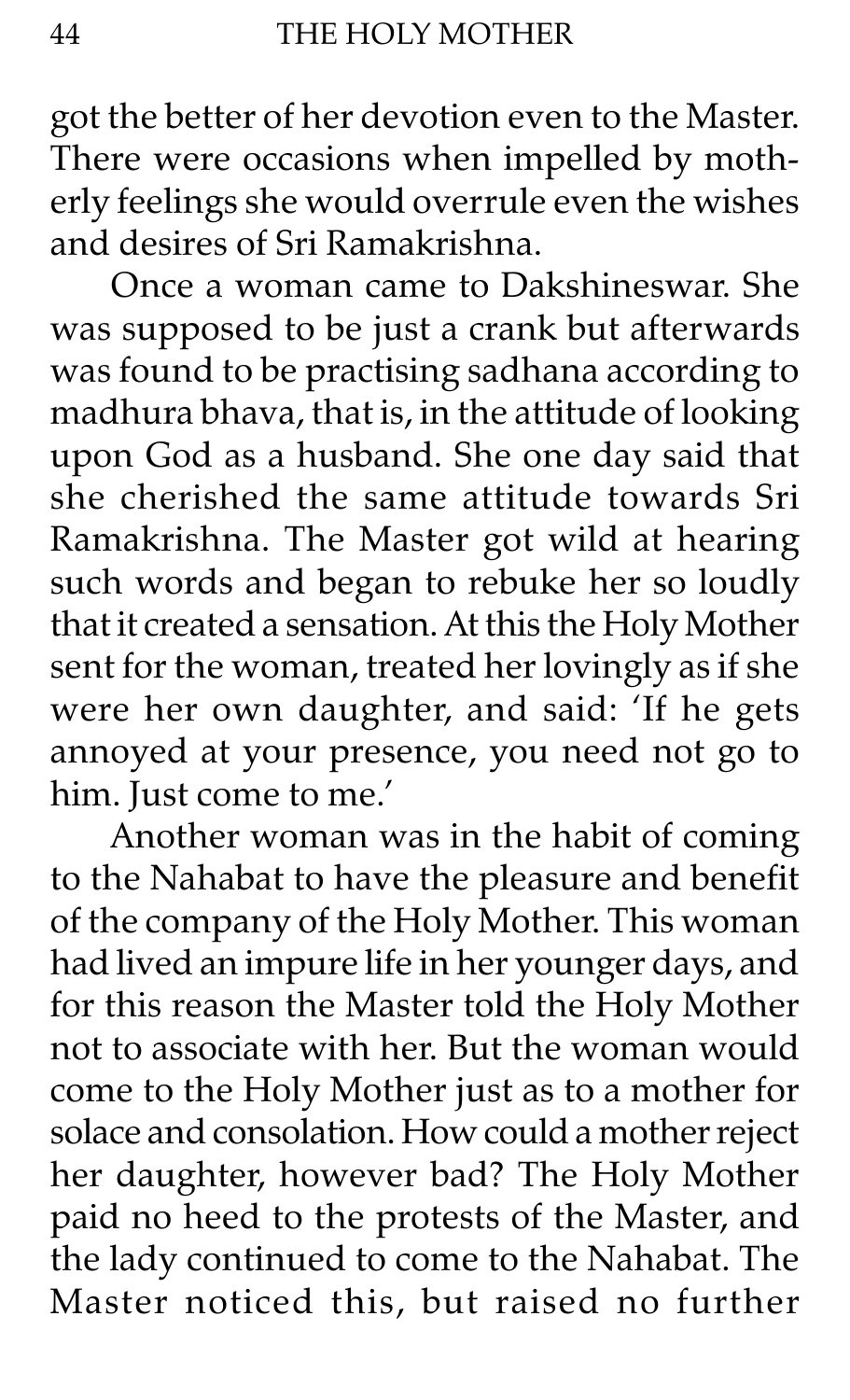objection, presumably understanding the feelings and attitude of the Holy Mother.

Sri Ramakrishna was very strict with his young disciples as regards diet, spiritual practices, etc. One day he learnt that Baburam (afterwards Swami Premananda) took five or six chapatis at night. That was too many, he thought, and asked why he took such a large quantity at night. The young boy replied that the Holy Mother served them to him. Then Sri Ramakrishna went to the Holy Mother and took her to task for thus spoiling the spiritual prospects of the boys. At this the Holy Mother replied: 'You need not worry about their welfare. I will look to that.' The Master saw the sentiment behind these words and simply laughed. Could a mother refuse to give sufficient quantity of food to her children? That was impossible.

Sri Ramakrishna was aware of the spiritual powers that were hers. Though now and then he would give her spiritual instructions just as to a disciple, at other times he would consider her as his peer, or one on whom his spiritual mantle would fall. 'People are living like worms in darkness; you will have to look after them,' he once said to her. On another occasion he said to her in an appealing tone, 'Am I to do everything alone, and will you not do anything?' 'What can I do?' asked the Holy Mother. 'You can do a lot,' replied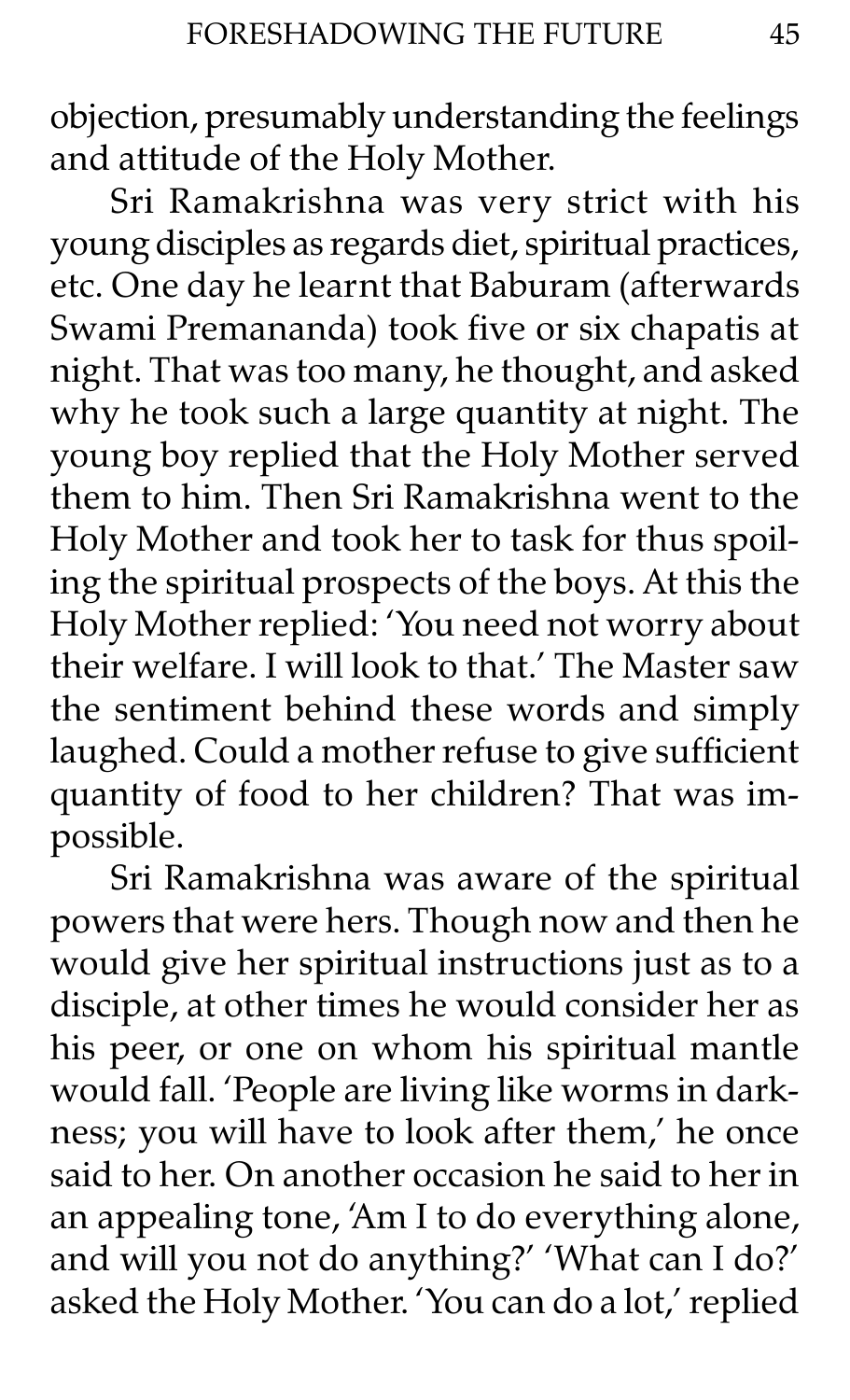Sri Ramakrishna.

One day the Master actually sent a young boy-Sarada, afterwards Swami Trigunatitananda-to the Holy Mother for spiritual initiation, quoting a Vaishnava couplet which says that Radha is infinitely more powerful than Sri Krishna.

The chief trait in the character of Sri Ramakrishna, according to the Holy Mother, was renunciation. People generally say that his greatest achievement was the harmonization of all faiths. But this paled into insignificance, in the opinion of his life-companion, when compared with his spirit of renunciation. But her own renunciation was just as great. One day a rich Marwari devotee proposed to put a big amount in the bank to the credit of Sri Ramakrishna so that he might not have any financial worry about his needs. Sri Ramakrishna was perturbed at the very proposal as if it was an abysmal fall from the ideal to which he was pledged. When hard pressed by the devotee to accept the money, the Master, just to test the Holy Mother's mind, had her brought there and proposed that the money might be kept in her name if she agreed. She also adamantly refused the offer as that would be tantamount to the acceptance of the money by the Master himself. Sri Ramakrishna was so glad to see her sensitiveness to the ideal!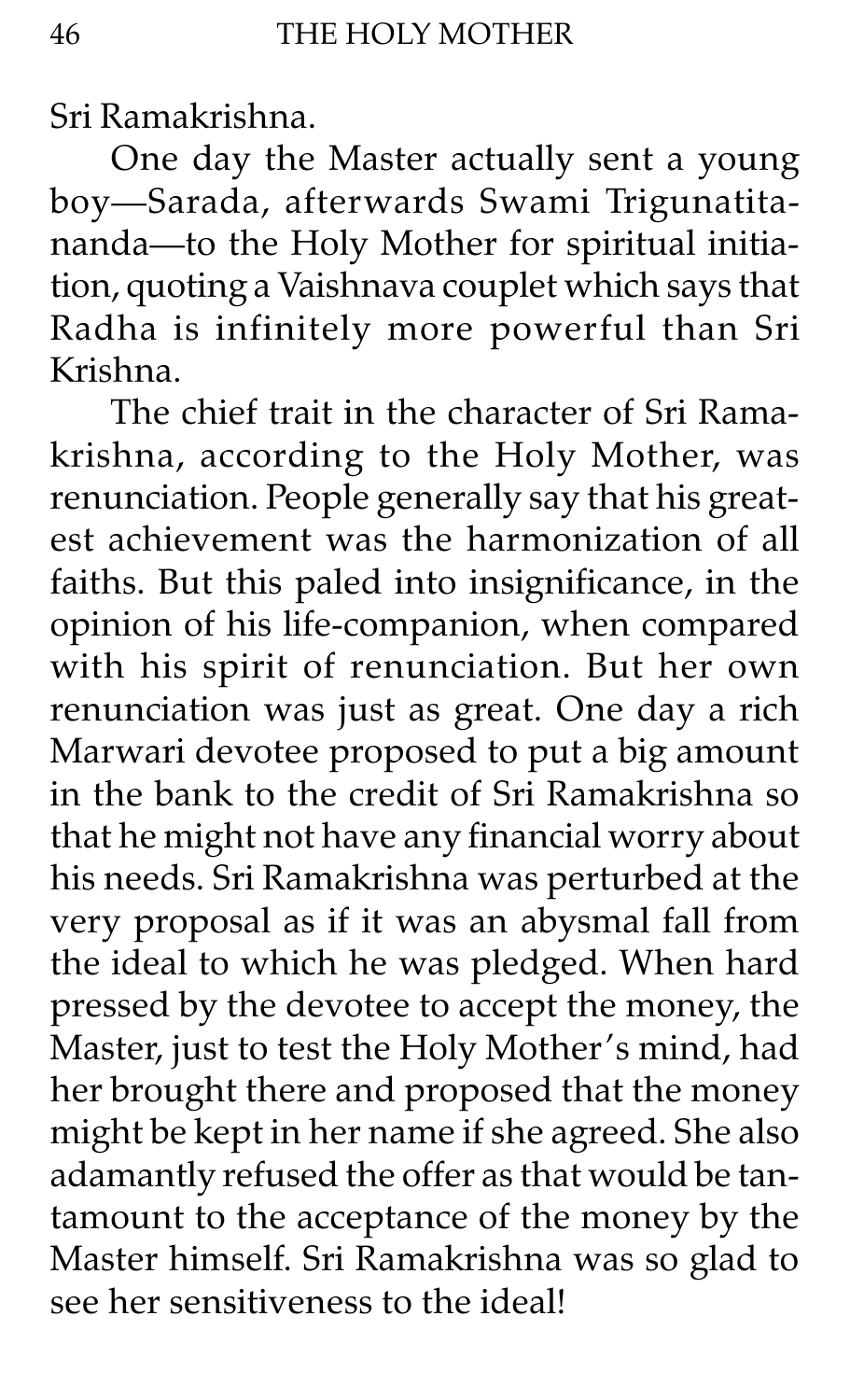In later days when the Holy Mother went on a pilgrimage to South India, the Raja of Ramnad, a disciple of Swami Vivekananda, ordered the temple staff to show her his jewelry and request her to accept anything she liked as that would be conferring a great favour upon him. The Holy Mother shuddered at the very idea, but at repeated requests said that Radhu, her niece who accompanied her on the pilgrimage, might take something she liked. But even then she was praying silently to the Lord that Radhu might not cause embarrassment to her by showing covetousness. Radhu, to the Holy Mother's great relief, asked only for a lead-pencil to replace one that she had lost.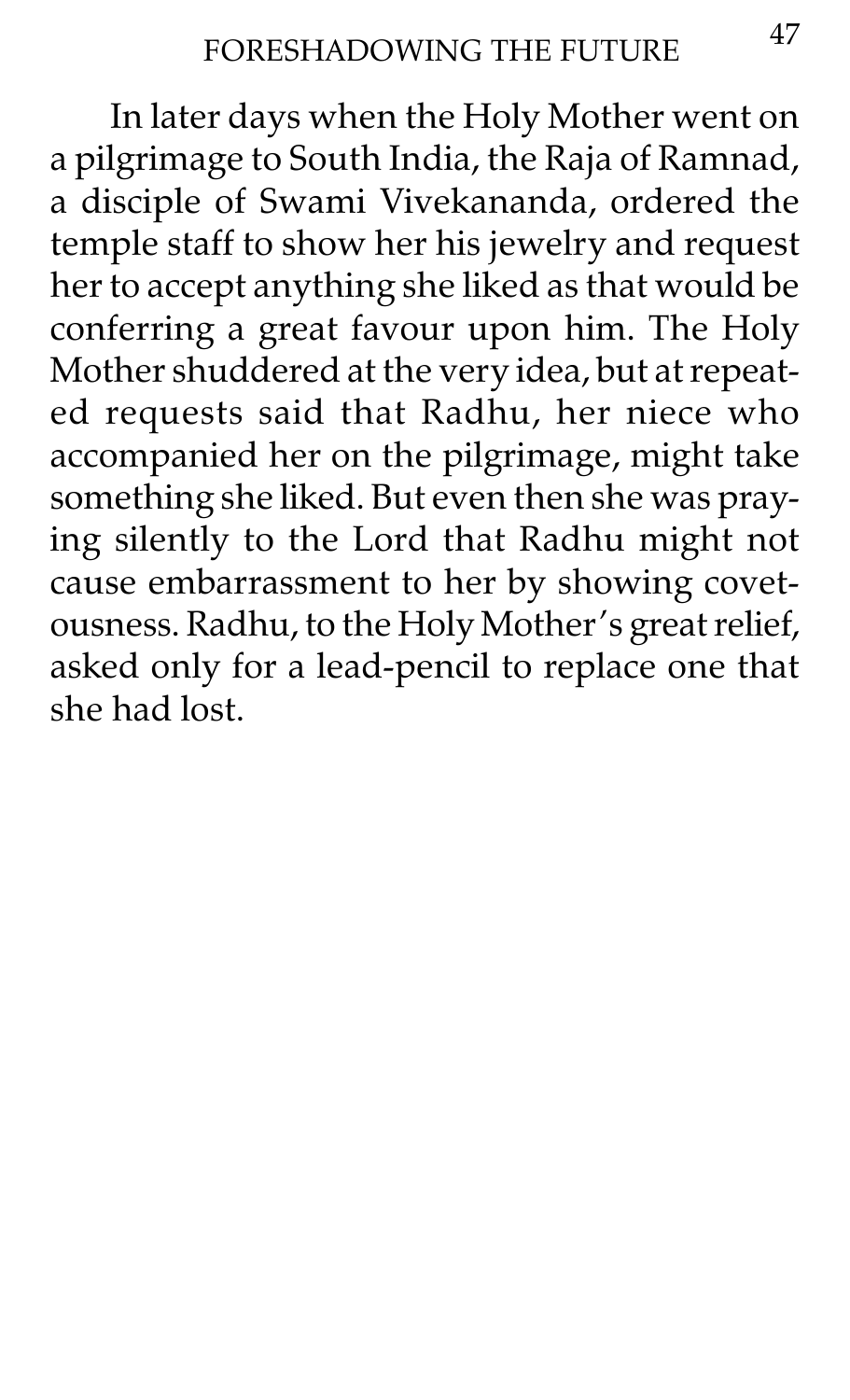# IX THE PASSING OF SRI RAMAKRISHNA

A precept which the Holy Mother used to emphasize greatly was that one should learn how to adjust oneself to time and circumstances-for therein lies the secret of peace and happiness in life. She herself was the living embodiment of this saying. Born and brought up in a village atmosphere, she was quite at home at Dakshineswar. But harder days were ahead of her.

In June 1885, Sri Ramakrishna developed cancer of the throat, and this necessitated his removal in October to Shyampukur in Calcutta for treatment. The devotees arranged for everything regarding medical care, nursing, and so on. They knew that an expert hand would be needed to take charge of his diet. The Holy Mother was at Dakshineswar. She would be the best one to be entrusted with that responsibility. But how would she be able to stay in the small crowded house where Sri Ramakrishna was accommodated and where there was no other woman? This was their misgiving. When the proposal reached her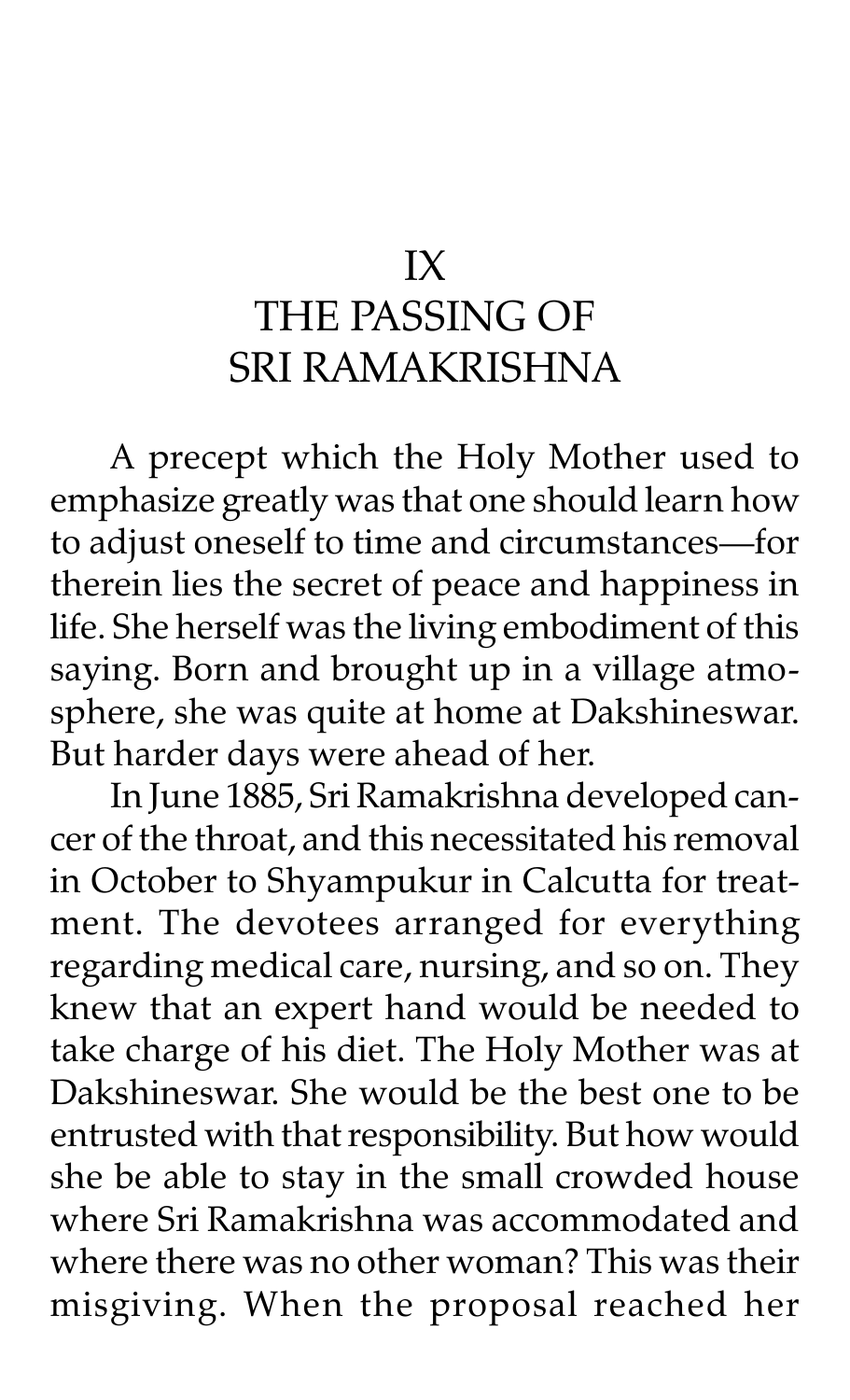however, she at once came to Shyampukur to do the best she could for the Master. A small shed on the terrace of the second storey was allotted to her, where she would stay during the day and far into the night. When all were asleep at night, she would come down a to a room on the first floor and sleep for three hours at most there and then return to her place on the terrace. When it was necessary to feed or otherwise attend on Sri Ramakrishna, she would come to him. Thus she lived from day to day, without the slightest thought of any personal suffering, her only prayer being that the Master might regain his health, no matter what might be her inconvenience.

As there was no sign of improvement in his illness, Sri Ramakrishna was shifted to Cossipore in December 1885. The Holy Mother also accompanied him there, and occupied herself day and night in attending to his needs. The young disciples also sacrificed all other thoughts and were doing their utmost to save the life of their beloved Master. The prolonged illness of Sri Ramakrishna had a great deal to do with the building up of the future Ramakrishna brotherhood; for, while serving the Master in that hour of distress, the young disciples felt the bond of love growing among them all the more strongly. If that is true, it ensured also the place of Sarada Devi in the future Order. The young disciples, the future builders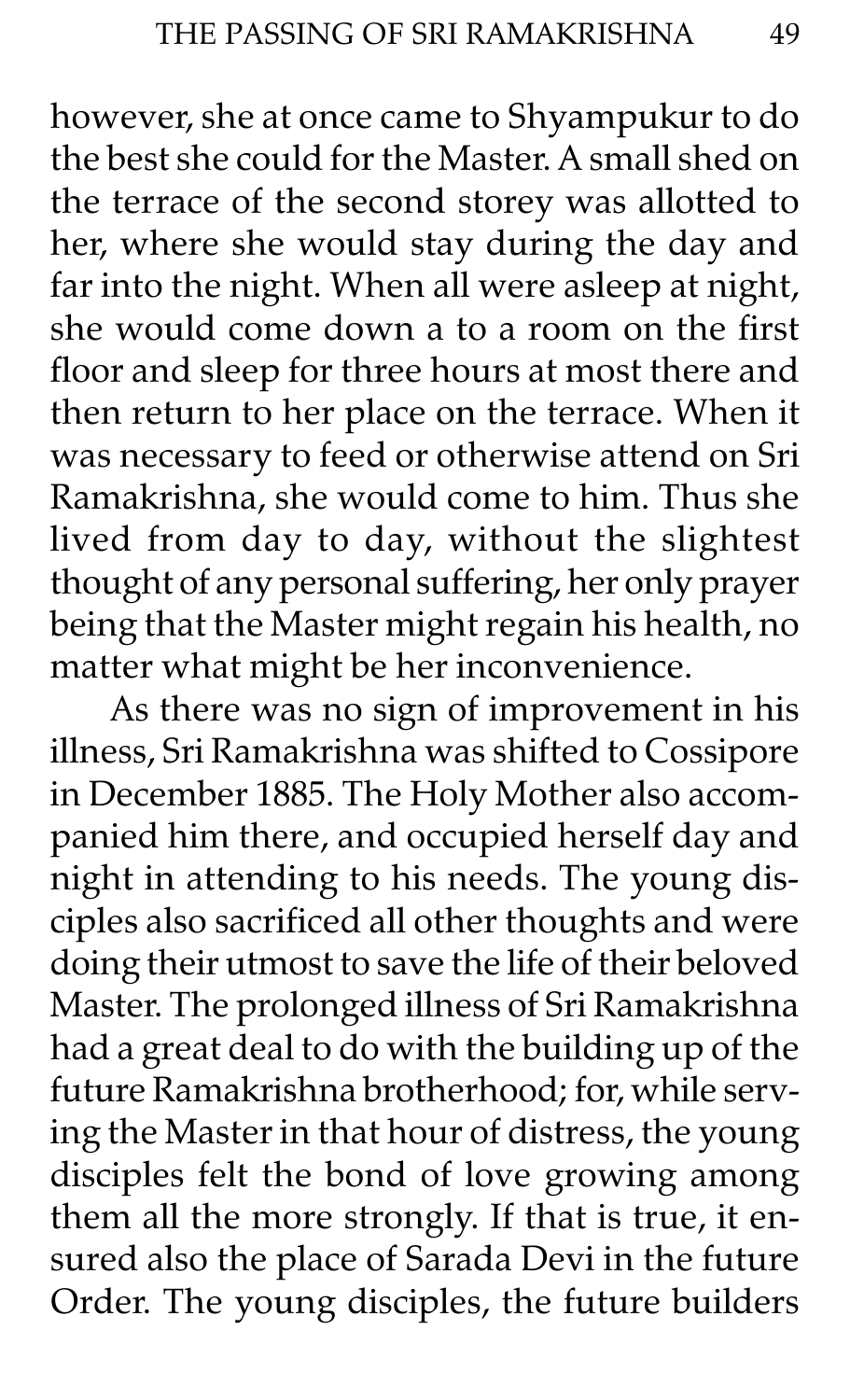of the Ramakrishna Order, though they had little opportunity of talking with her, began to look upon Sarada Devi as their own mother; and their reverence for her was equalled only by that for the Master.

Sri Ramakrishna was sinking. The Holy Mother got some premonition that the end was near. Still she was hoping against hope that the disease might be arrested and the Master might recover. But death is no respecter of persons and is not swayed by any human sentiment or feelings. Sri Ramakrishna passed into Mahasamadhi on 16 August 1886, plunging all his disciples and devotees into profound grief and gloom.

On the following day, when the Holy Mother was preparing to wear the widow's garments, Sri Ramakrishna appeared before her and said: 'What are you doing? Where have I gone? It is like passing from one room to another.' At this the Holy Mother was a bit consoled and gave up the idea of putting on the widow's dress. But as a sign of her grief she tore off a large portion of the wide red border of her sari. Afterwards she attempted once or twice to remove the gold ornaments she had on her hands, but every time she was prevented by the appearance of Sri Ramakrishna before her. The last time she attempted this was at Kamarpukur. There to save herself from the village gossip, she took off her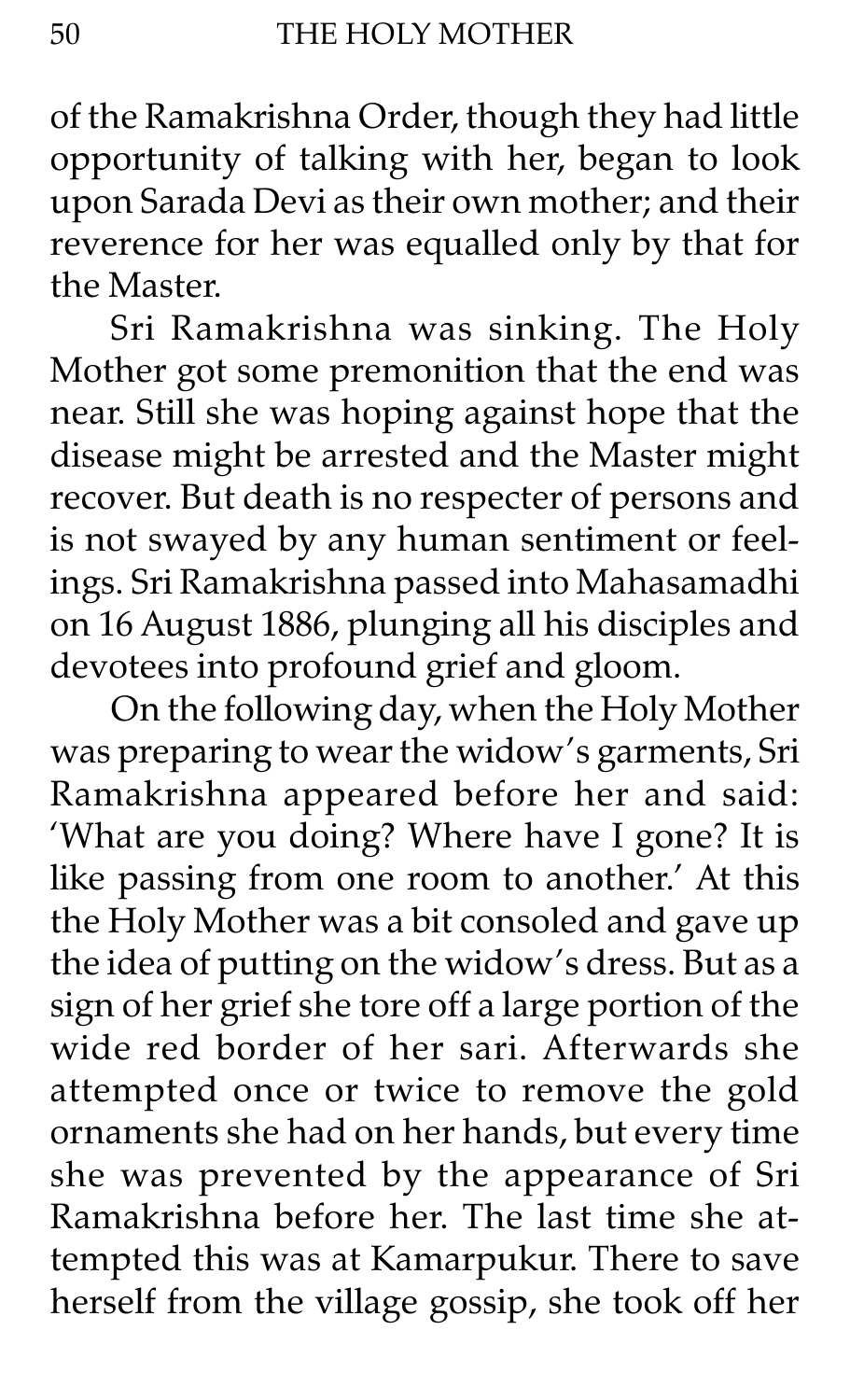bracelets. But one day there too she saw the vision of the Master. At this experience she shook off all fear of public criticism, and henceforth she wore simple bracelets on her hands and used a narrowbordered cloth for her wearing apparel.

After the demise of the Master, some devotees proposed that the establishment at Cossipore should be broken up immediately. But Naren and the other young disciples objected as that would be an additional shock to the Mother. So the establishment remained there for some days more, till August 21, when the Holy Mother went to stay at the house of Balaram Bose, the great devotee of the Master. There was some trouble and misunderstanding between the sannyasin and householder disciples as regards the possession of the relics of the Master. When the news reached the Holy Mother she remarked: 'Such a unique person is gone. But they are quarrelling over his ashes!í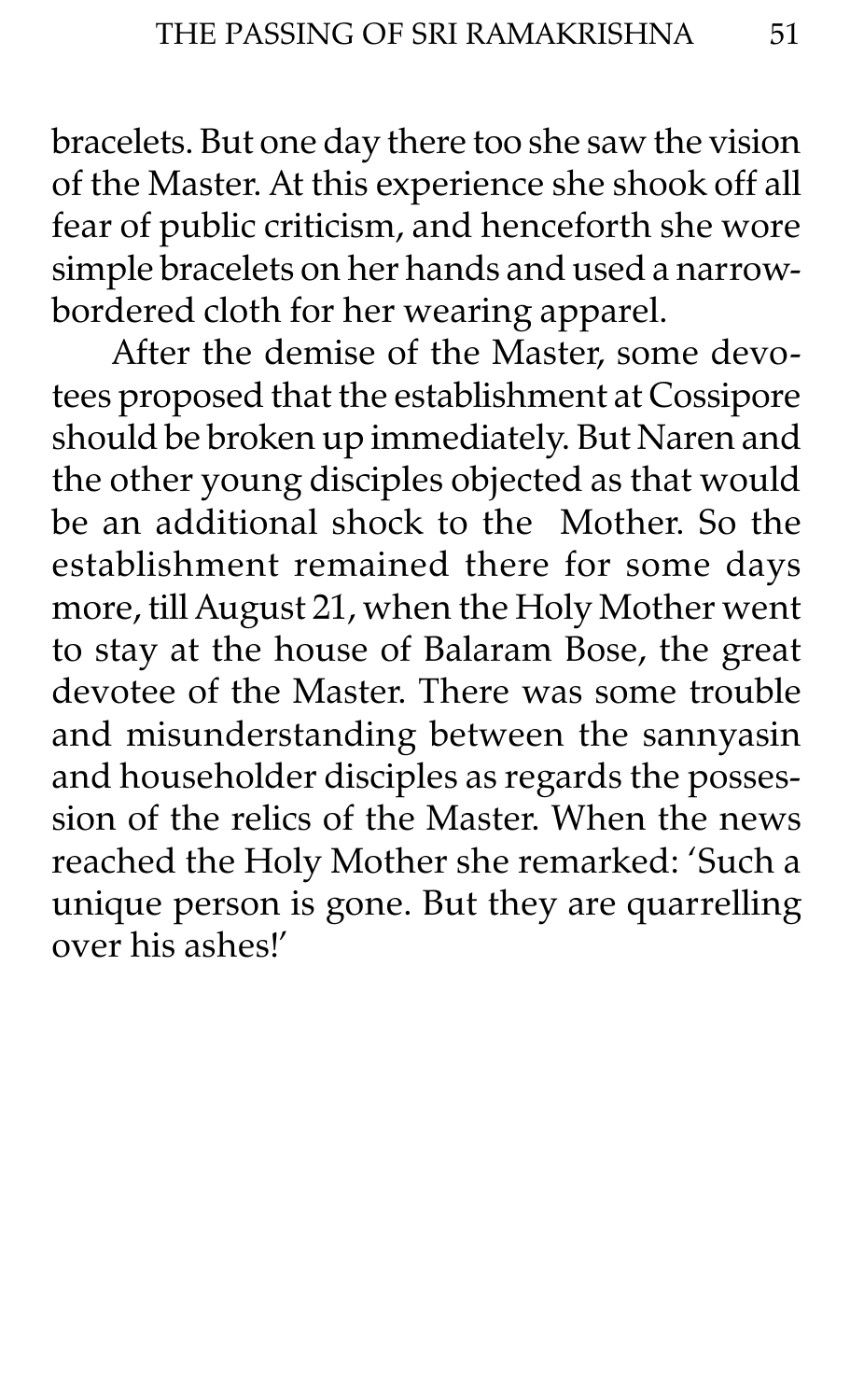### X TRIALS AND SUFFERINGS

Shortly after, on 30 August 1886, accompanied by a party of devotees, the Mother started on a pilgrimage to North India to assuage her grief. On the way she stopped at Deoghar, Varanasi, and Ayodhya, and went as far as Vrindavan, where she stayed for about a year. While she was witnessing the evening service at the temple of Vishwanath at Varanasi, she fell into an ecstatic mood and that mood persisted even while she was returning to her place of lodging. At Varanasi she met the great saint, Swami Bhaskarananda, and was much impressed by him.

At Vrindavan she practised hard tapasya, and her feelings were greatly stirred by the sight of the places associated with Sri Krishna, Radha and his other companions. Was not her case exactly like that of Radha when she was separated from her Lord? When she met Yogin-Ma at Vrindavan, where she had gone earlier, she began to weep like a helpless child. That mood lasted for a few days till she was pacified by having a vision of the Master. At Vrindavan she would be so much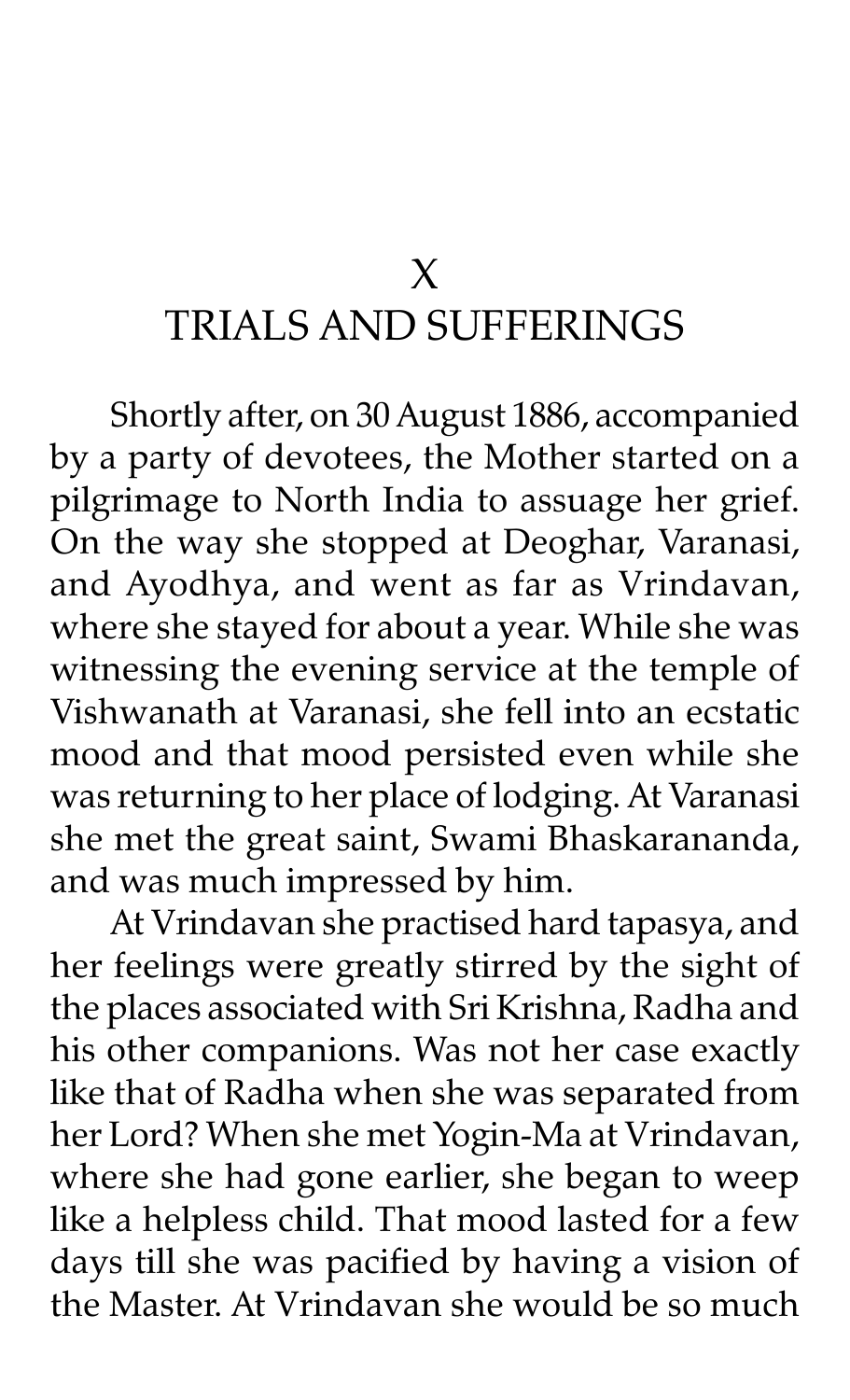absorbed in japa and meditation that she was not conscious at the time that flies were making sores on her face. Sometimes in an exalted mood she would go alone to the sandy banks of the Yamuna, from where her companions had to bring her back. It is said that at Kala Babu's house she was so absorbed in samadhi that she could be brought down to the earthly plane only with considerable effort, by repeatedly uttering the name of the Lord in her ears. These high spiritual moods would alternate with simple and unsophisticated behaviour just like that of an innocent child. She visited almost all the important temples in that holy city, some of them several times. She once circumambulated the sacred area associated with Sri Krishnaís life on foot, just like the orthodox Vaishnavas, although she was suffering from rheumatism. Her companions noticed that at many places sanctified by the memory of Sri Krishna she would experience an exalted mood.

While staying at Vrindavan, she once saw a vision in which the Master was asking her to give initiation to Swami Yogananda who was then staying with her as her attendant. At first she paid no attention to the vision, but the experience recurred on three consecutive days. Out of humility she hesitated to give initiation to anyone, but when she learnt that the Master had not given Yogananda any formal initiation and that he too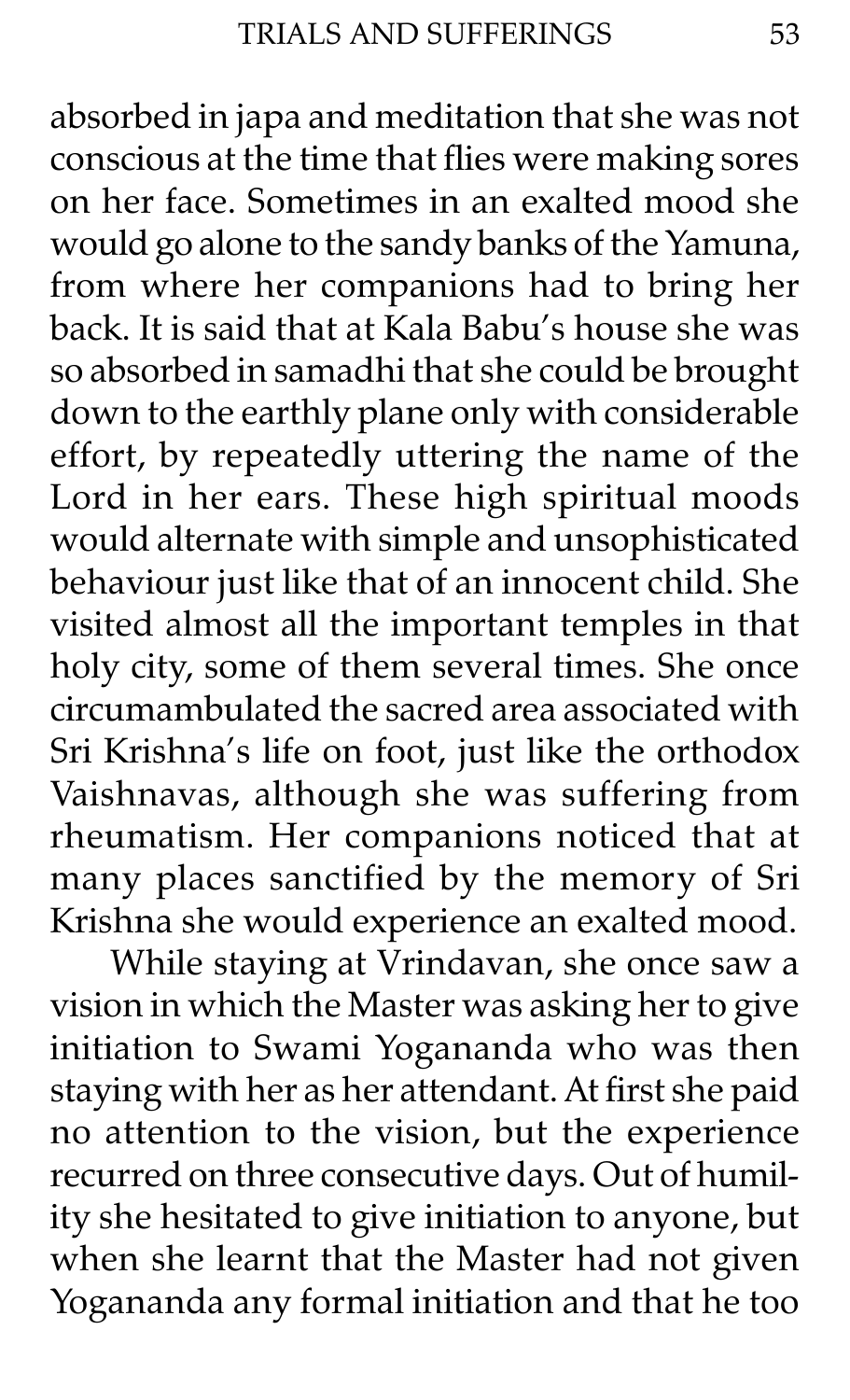had a vision similar to hers, she agreed and initiated him. Perhaps this was the first initiation she gave to anybody, for it is not definitely known whether she initiated Sarada (Swami Trigunatitananda) whom the Master sent to her for that purpose at Dakshineswar.

At the temple of Radharani in Vrindavan she fervently prayed that her eyes might not see faults in others. That her prayer was answered was borne out in her life. Just as a mother cannot see any fault in her child, she was incapable of seeing any blemish in anyone. Afterwards she would advise everyone to try not to see defects in others for, as she would say, one's own eyes become impure and one absorbs the defects of others.

After one year's stay at Vrindavan she went to Hardwar, and returned to Calcutta after visiting Jaipur, Ajmere, and Allahabad on the way.

After a temporary halt in Calcutta for two days, she started for Kamarpukur accompanied by Swami Yogananda and Golap-Ma, both of whom came back to Calcutta after a few days.

Now began a period of great trial and hardship for her. At this time she had no financial resources and almost nobody to take care of her. She felt a void in her heart at the physical absence of the Master, and she was lonely. She was faced with so much poverty that at times she had to eat rice without even salt. The disciples of the Master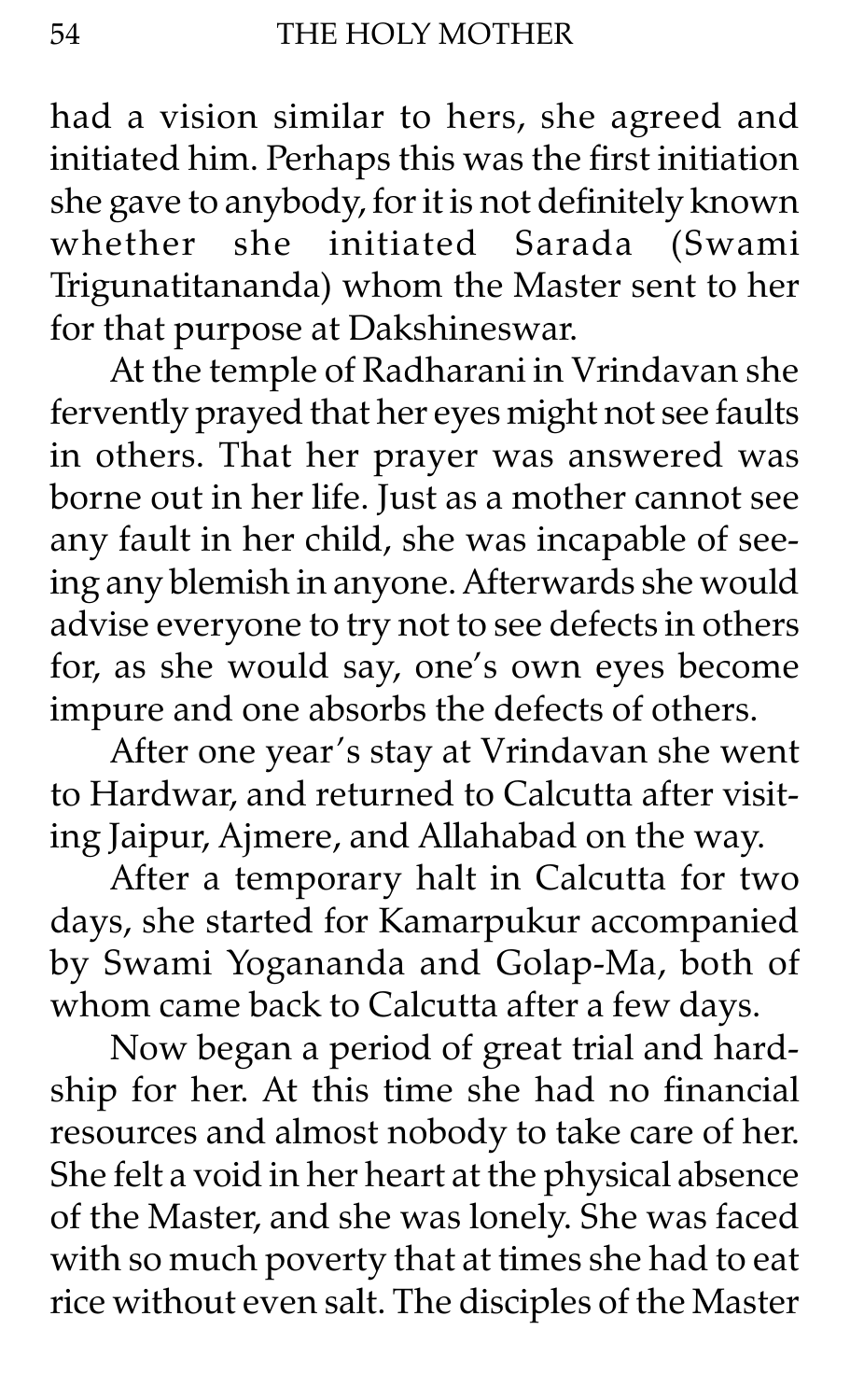had been seized with spiritual longing and impelled by that spirit wandered from place to place; so they did not know the sufferings of the Holy Mother, nor did it strike any of them that there was a possibility that she might be in such great difficulty. The Holy Mother also would not speak of her personal hardships to anybody. Faith in God was her only refuge and support. Once at repeated invitations of her mother she went to Jayrambati. Shyamasundari Devi at once found out the abject poverty through which she was passing, but could not extract from her the actual condition. She tried her best to keep her daughter at Jayrambati, but the Holy Mother would not agree to stay. She returned to her husband's birthplace just to wait and see how circumstances would shape themselves for her.

Despite all her attempts to hide the real situation the news leaked out to the outside world that she was passing through a period of great privation. When the devotees in Calcutta heard about it they became alarmed and grave. After consulting among themselves they wrote to the Holy Mother earnestly requesting her to come to Calcutta. But there was this difficulty. Whatever might be her spiritual relation with the disciples of the Master, what would the villagers think if she went to Calcutta to stay among strangers, as they would say? At last, at the persuasion of an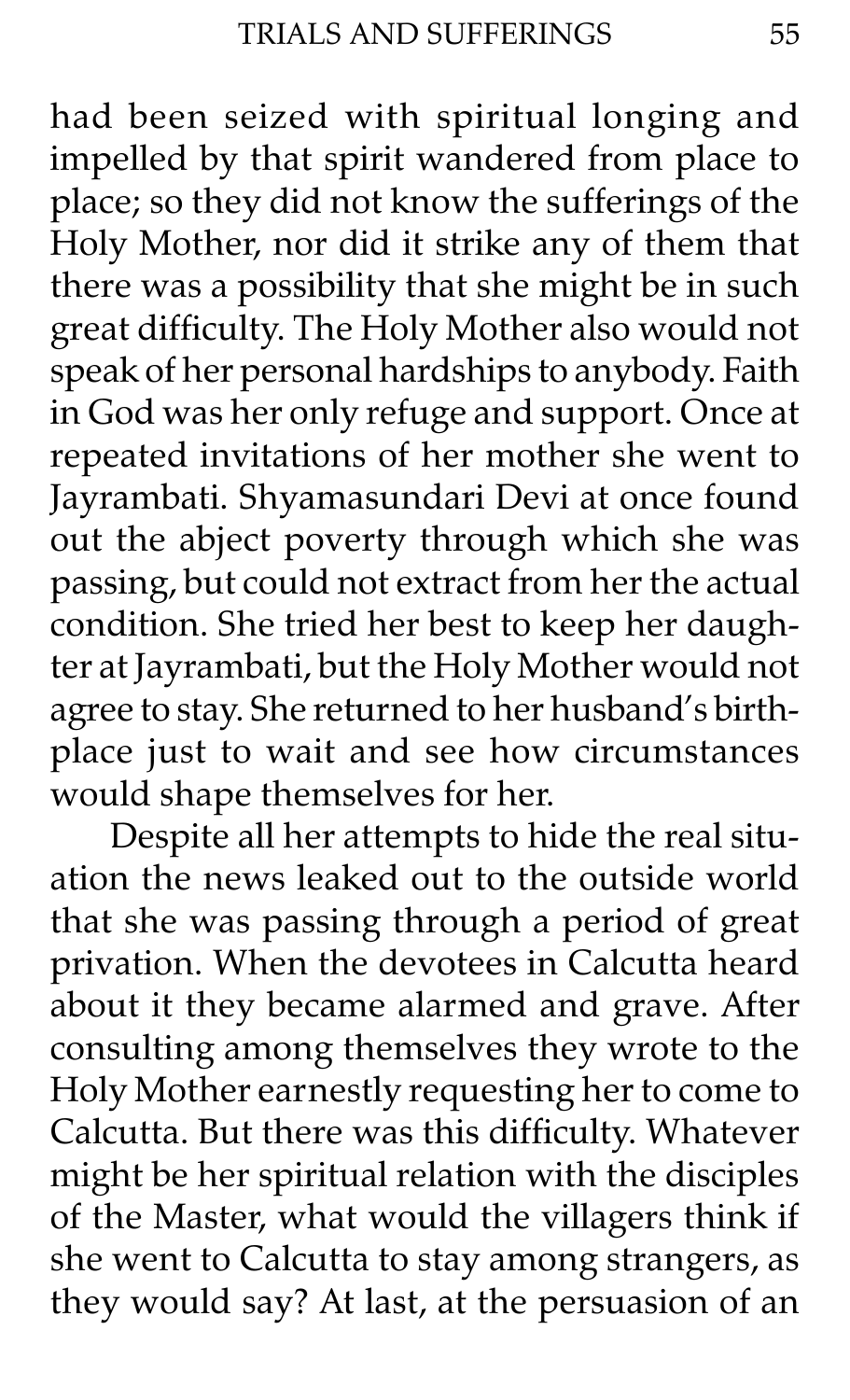elderly woman in Kamarpukur who commanded great reverence from all, and also with the support of her mother, she went to Calcutta. Great relief and joy was felt by the devotees, especially the women disciples.

Henceforth she lived sometimes in Calcutta and sometimes at Jayrambati according to convenience and circumstances, except in the periods when she was on pilgrimage.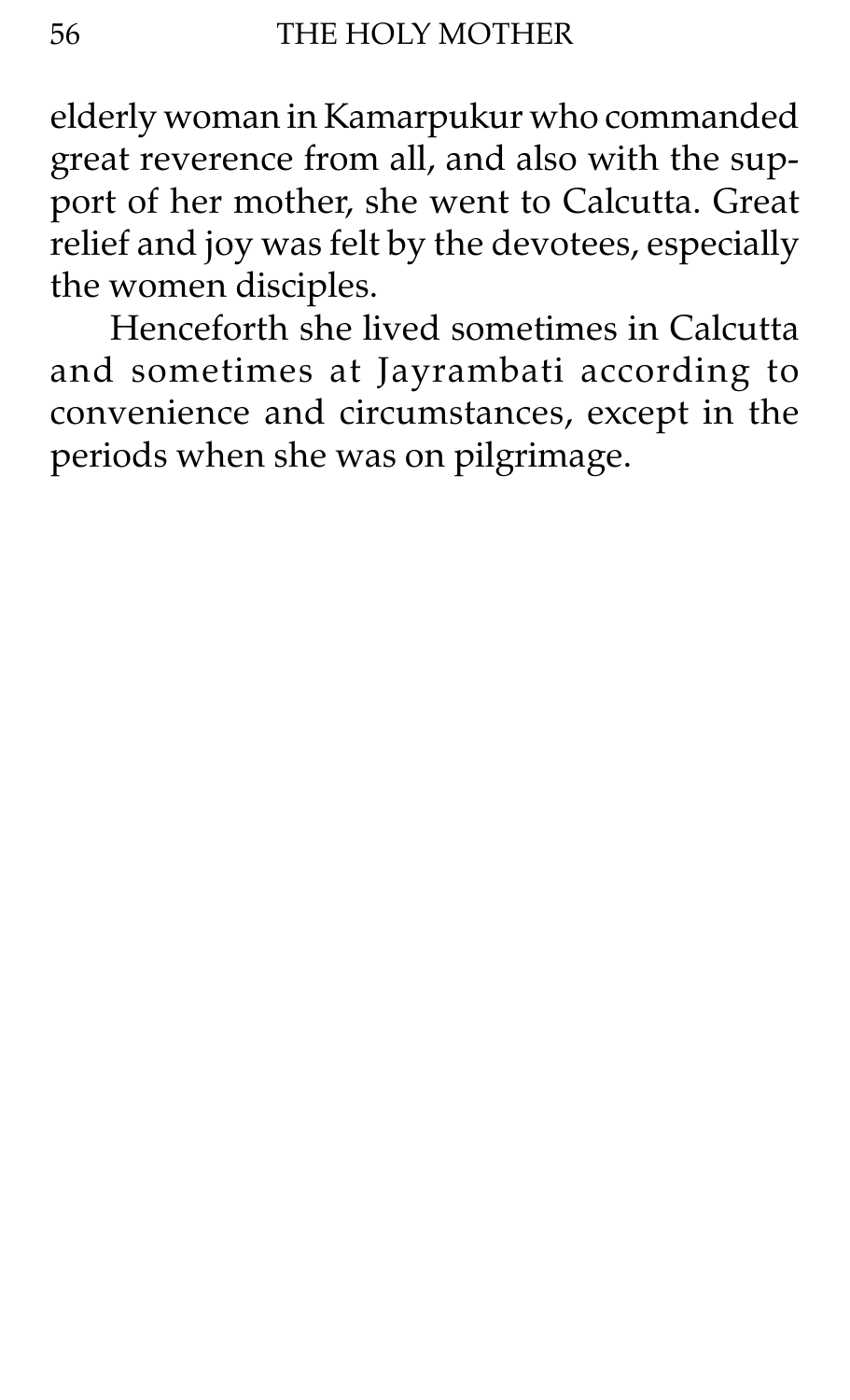## XI PILGRIMAGES

In November 1888, Holy Mother went to Puri in a party including Yogin-Ma and Swamis Brahmananda, Yogananda and Saradananda. As a mark of honour and respect to her, Govinda Shringeri, the priest of Balaram Bose's family at Puri, wanted to take her to the Jagannath temple in a palanquin. But the proposal did not appeal to her at all. She preferred to go on foot as a humble devotee to see Jagannath, the Lord of the Universe. She stayed for more than two months in Puri visiting the temple often in the mornings and evenings and spending much time in meditation in the shrine of Lakshmi. As Sri Ramakrishna had not visited Puri during his lifetime, she once took a photograph of the Master to the temple and showed the image of Jagannath to it. The Master was such a living reality to her.

In March 1890, she went to Gaya with Swami Advaitananda, a disciple of the Master. She visited Bodh Gaya, the place where Buddha had enlightenment. At Bodh Gaya there was a Hindu monastery. Seeing the perfect living arrangements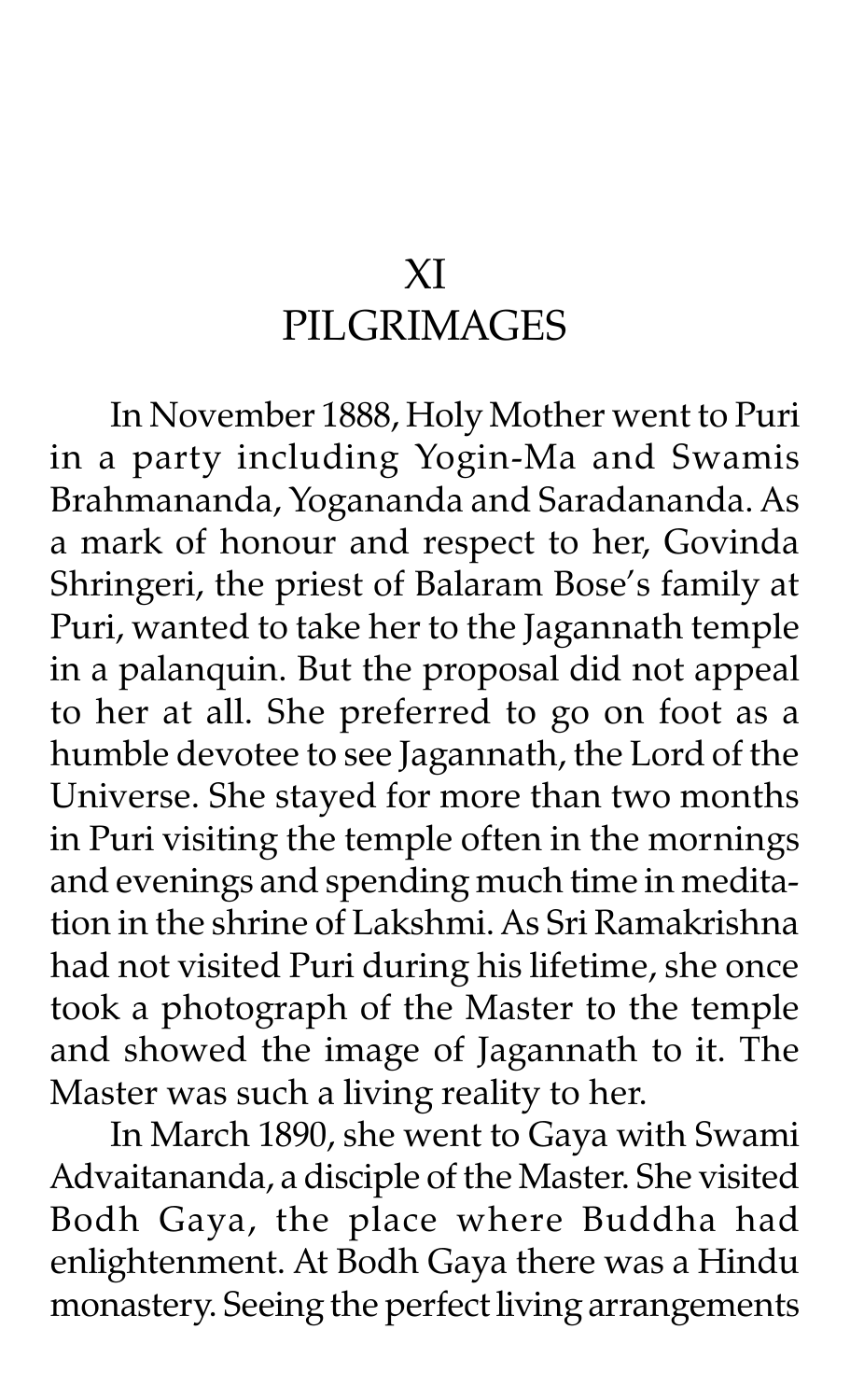in the institution, she prayed to the Master that her children, i.e. the monastic disciples of Sri Ramakrishna, instead of wandering about from place to place as they were then doing, might find a permanent place of shelter and that they might not have to struggle so hard to meet their bare physical requirements. She used to say that through the grace of the Master the monastery at Belur was established soon afterward. In 1895 she visited Varanasi and Vrindavan for the second time, accompanied by her mother and brothers. And in 1904 she revisited Puri-this time with Swami Premananda, some devotees of the Master and some of her relations.

In the year 1910 she went on a pilgrimage to South India. On the way she stopped for two months at Kothar, in Orissa, at the home of Balaram Bose. At Kothar, Devendra Nath Chatterjee, the local postmaster, who had accepted Christianity, came repentant to the Holy Mother. The Holy Mother always knew how to rise equal to the occasion. She advised him to get reconverted to Hinduism, which he did. Afterwards she directed one of her monastic followers to give him the sacred thread and the Gayatri Mantra, and she herself gave him spiritual initiation.

The following February in a party of eight she started for Madras. Swami Ramakrishnananda, the head of the Ramakrishna Math at Madras,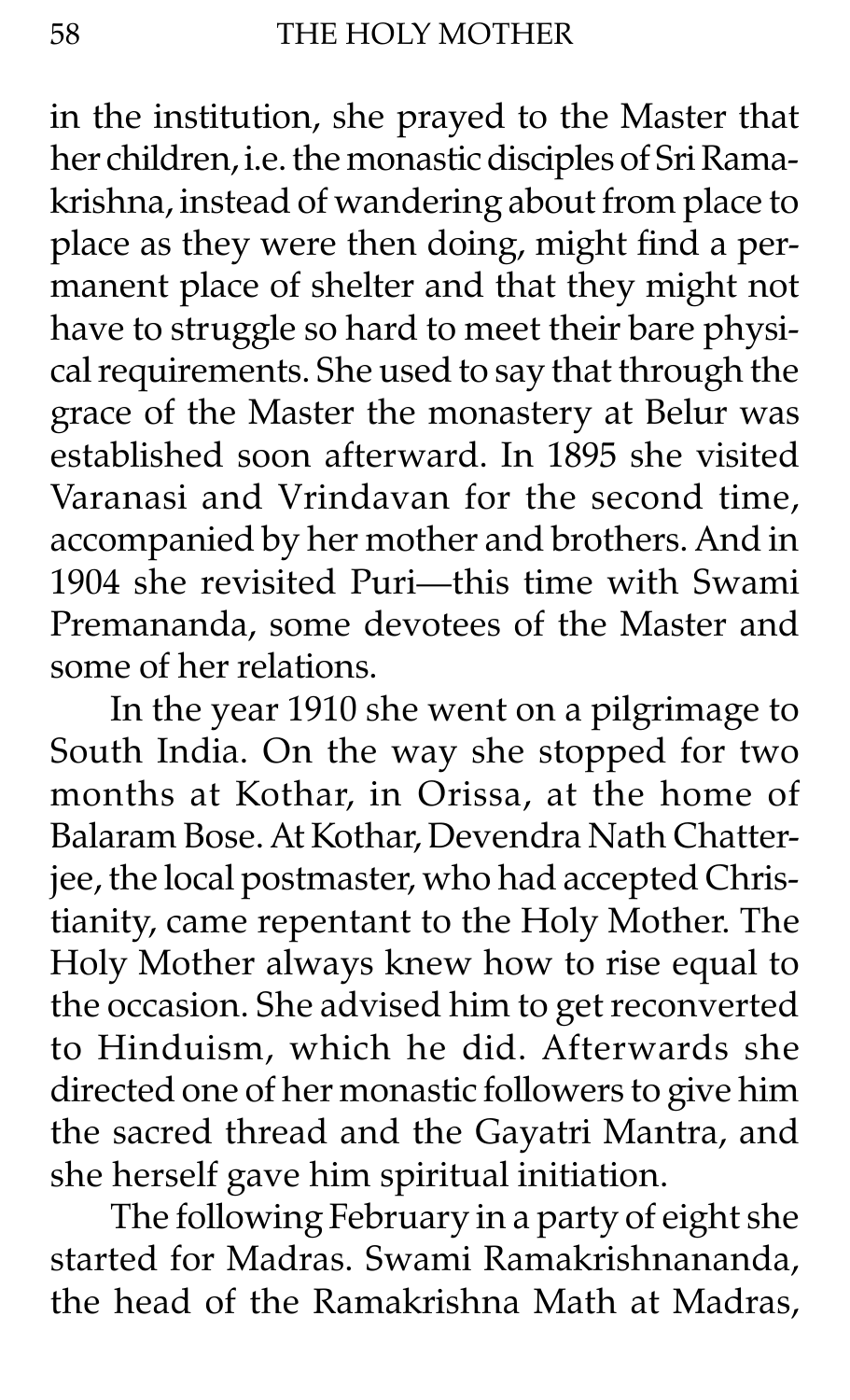PILGRIMAGES

made all arrangements for her continuing pilgrimage in the South. She stayed for a month in the city of Madras. Innumerable women devotees would flock to her every day, and though she could not talk to them in their own language, they felt the touch of her affection and the favour of her blessings nonetheless. From Madras she started for Madura, Swami Ramakrishnananda himself conducting the party. After visiting the Minakshi temple and other notable places, they visited Rameshwaram where they stayed for three days. By special order of the Raja of Ramnad she was given facilities for worship which no other pilgrim was privileged to have. The Raja of Ramnad did all in his power to show her the highest respect and honour.

From Rameshwaram the party went to Bangalore, where a branch of the Ramakrishna Math had already been established. Holy Mother's presence at Bangalore created a great stir, and even without any public announcement a large number of people would visit the Ashrama every day to have her *darshan* and blessings. The visitors showered so many flowers at her feet that they often lay in heaps. All these tributes she took as due to the influence of the Master, which had by that time spread far and wide and it made her very happy.

She returned to Calcutta in April 1911, halt-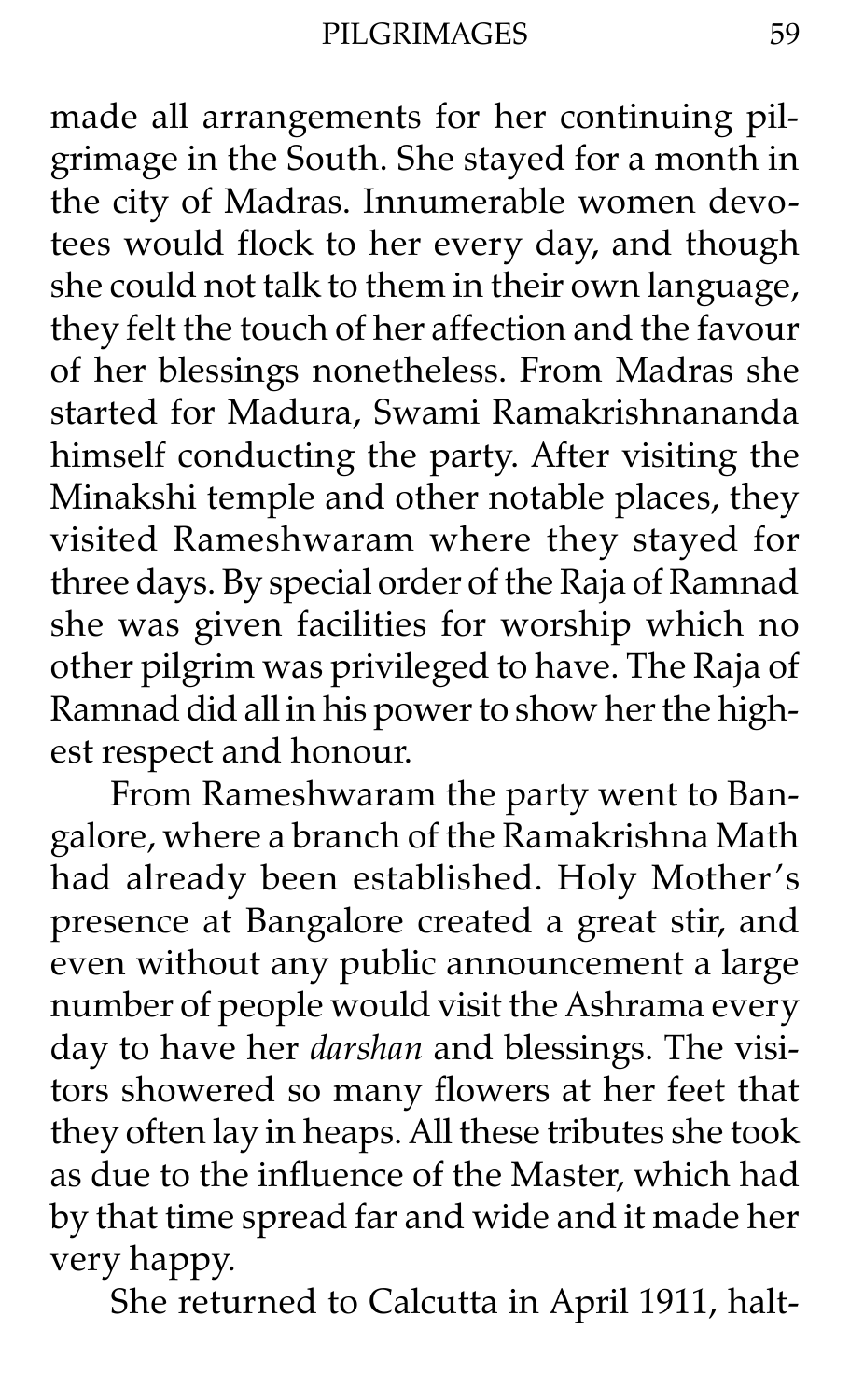ing for a day at Rajahmundry to have a bath in the Godavari and for two days at Puri again to have the darshan of Jagannath.

The last pilgrimage she undertook was in 1912, when she visited Varanasi for the third time in a large party consisting of some senior monks, devotees, and a few of her relations. On this occasion she stayed at Varanasi for about two and a half months and so could visit at leisure all the important temples and sacred places around the city. During her stay at Varanasi she met the wellknown saint Chameli Puri. She was so much impressed by the spiritual power and withal the childlike appearance of this holy man that she remarked she felt no inclination to go to see any other saint. As a mark of reverence she sent him some fruits, sweets and a blanket.

One day she went to Sarnath, the place where Buddha preached his first sermon, and which is, as such, a sacred place of pilgrimage to the Buddhists. Here she saw many Westerners admiring with interest the ruins of the ancient city. She remarked that the very people who once built those buildings were now admiring them in great wonder.

The Ramakrishna Mission Home of Service at Varanasi had by that time developed into a well-established institution serving the sick and distressed. She visited it at the earnest prayers of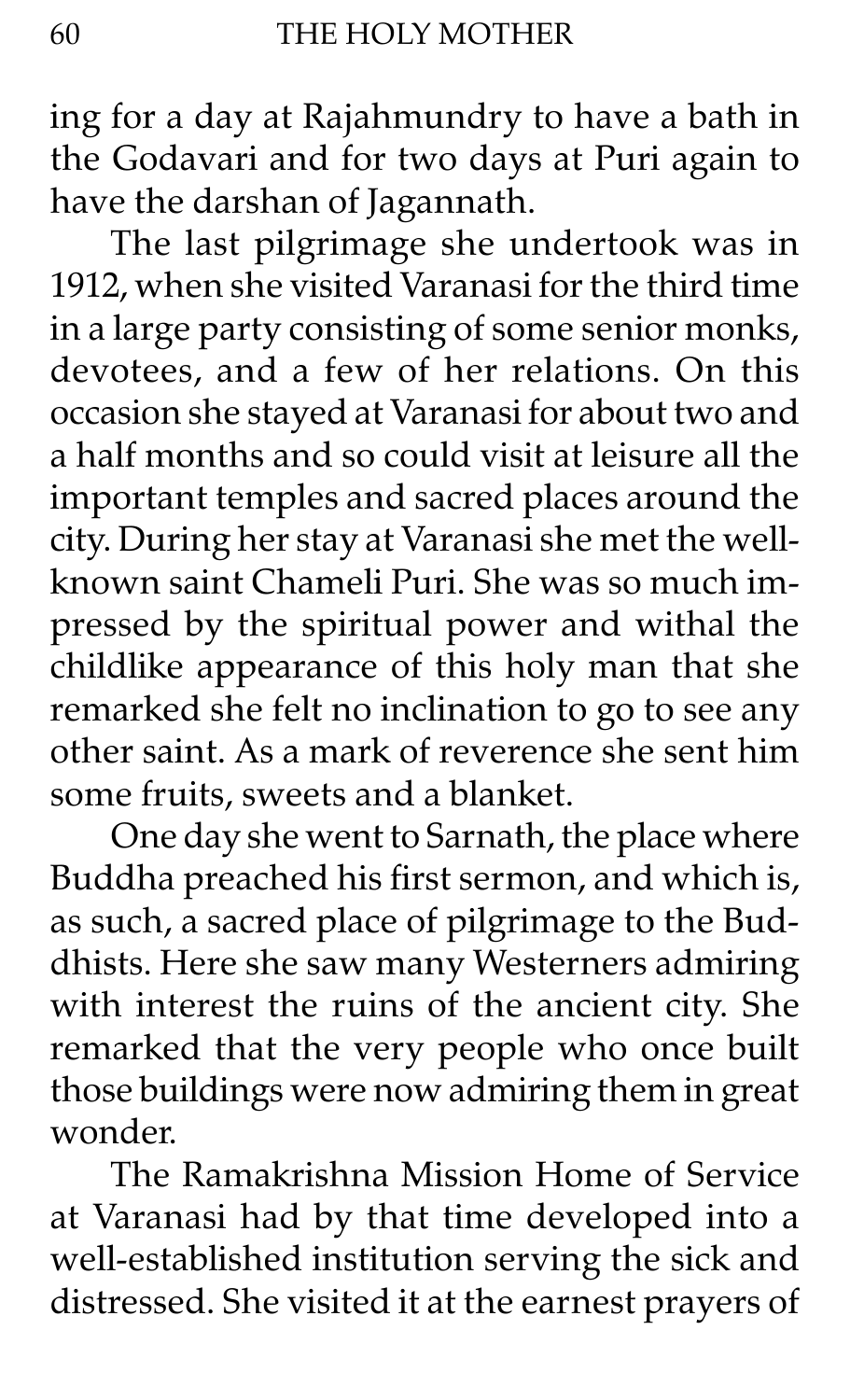the workers. As she went round the wards, she showed great appreciation and said, 'The living presence of the Master can be felt here.'

The Mother returned to Calcutta in January 1913.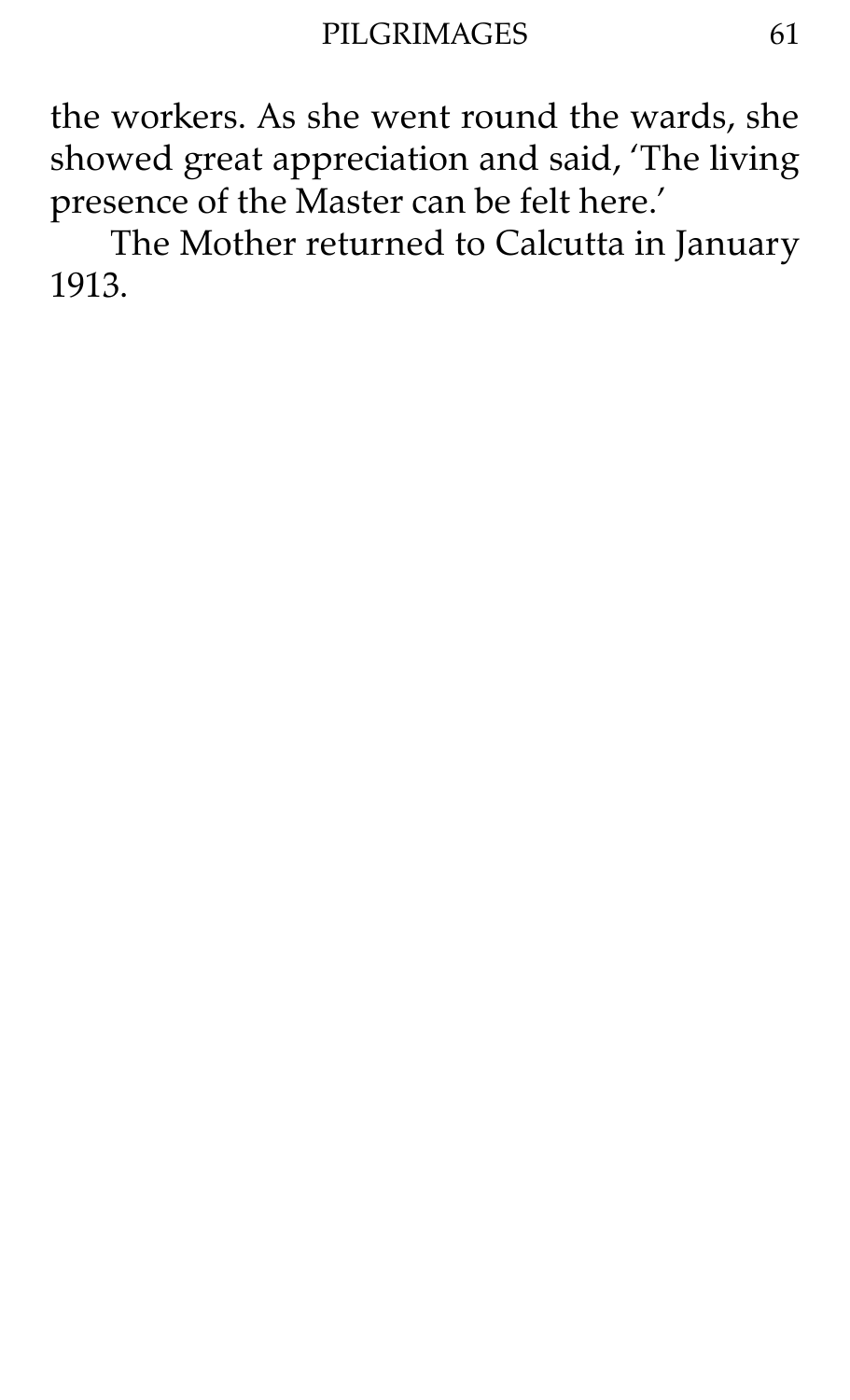#### XII

### IN CALCUTTA AND AT JAYRAMBATI

 Holy Mother during the early period of her life in Calcutta would stay in rented houses at various places. For short visits she would put up at the houses of devotees like Balaram Bose or M., the celebrated author of The Gospel of Sri Ramakrishna. Sometimes she lived on the western side of the Ganga-once at Ghusuri, and twice at Nilambar Mukherjee's garden house.<sup>1</sup> She used to say that from her younger days she had a great love for the Ganga. While staying at Nilambar Mukherjee's garden, along with her companion Yogin-Ma, she performed the Panchatapa austerity, which consists in sitting for japa and meditation amidst five fires-four blazing on four sides and the summer sun abovefrom morning to evening for seven consecutive days. The Mother passed through this fiery ordeal successfully. In this house again once she had

<sup>1</sup> Where the Ramakrishna Math was located prior to shifting to the new Math grounds at Belur Math.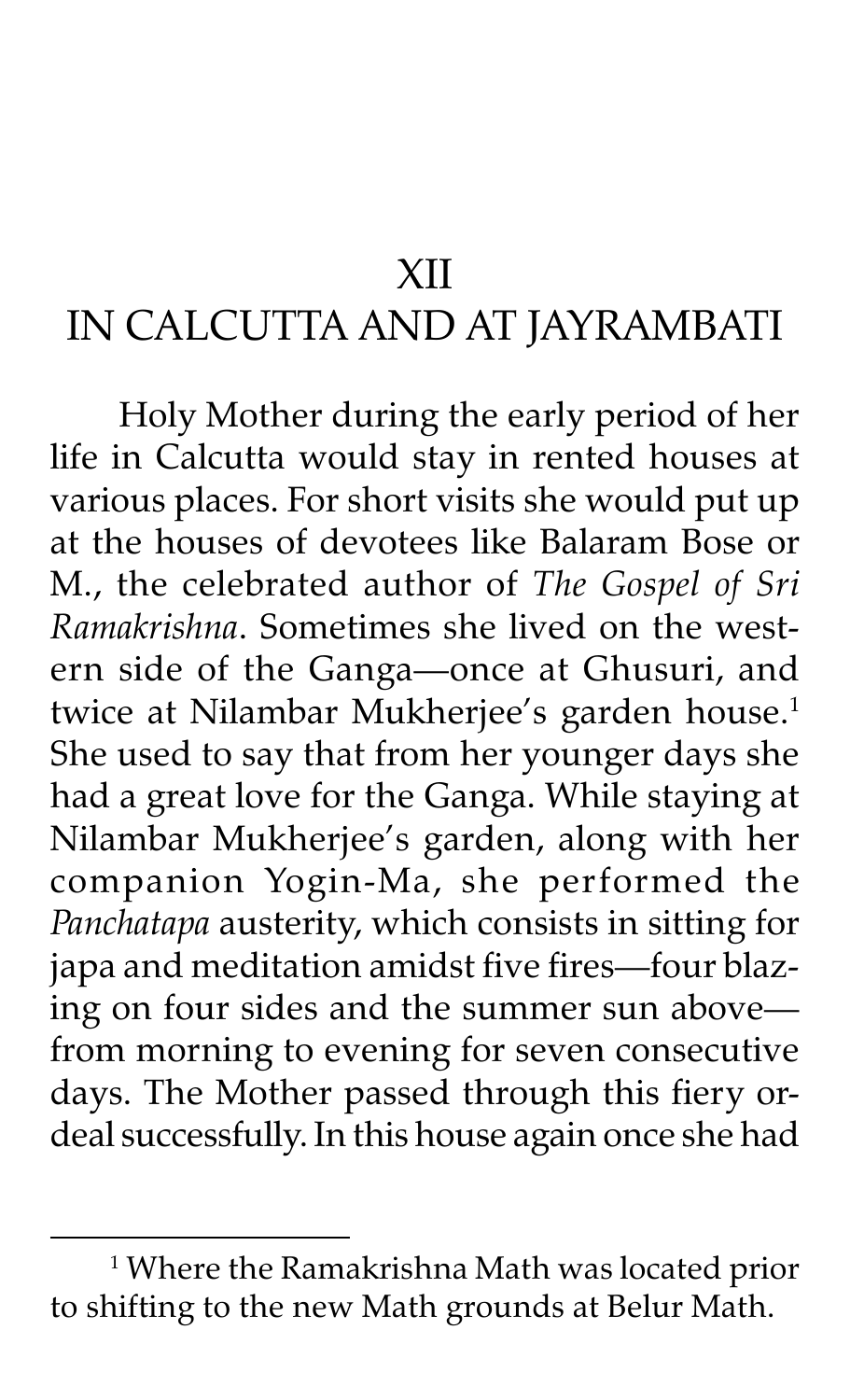a strange vision. She saw that Sri Ramakrishna was walking into the Ganga. As he was doing so his body melted into the water and Swami Vivekananda began to sprinkle that holy water on innumerable people. This vision made such a vivid impression on her mind that for many days she could not bathe in the river considering its holiness.

It was in 1909 that Swami Saradananda built a permanent home for her in Calcutta at the present No. 1, Udbodhan Lane. Now when in Calcutta the Holy Mother would stay here. This house, bearing the sacred memory and association of the Holy Mother, is known as 'The Mother's House' to innumerable devotees and disciples of the Ramakrishna Order. To how many aspiring souls did she give initiation here! Many are the persons who came weary and heavy-laden to have their lacerated hearts soothed, and got infinite solace. When the Mother would be here, all who stayed in the house and all who visited could get access, as it were, into a world which cannot be reached even by hard tapasya. Now she is physically absent, but the association of her memory with the spot is a source of divine inspiration to thousands of devotees who did not have the privilege of seeing her in her lifetime.

While in Calcutta, the Holy Mother was the centre of spiritual attraction to all, but when she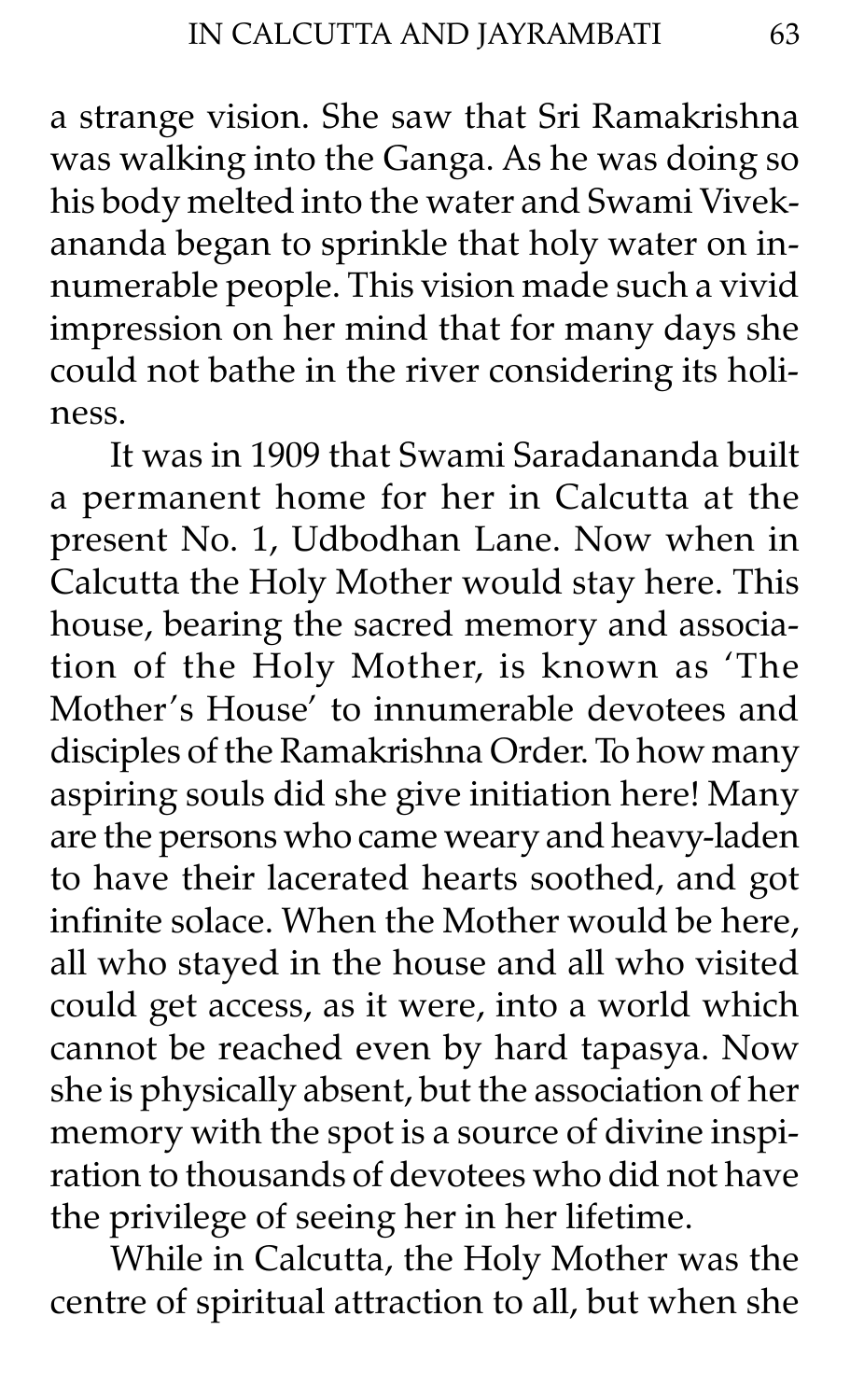would go to her parental home at Jayrambati, she would adjust herself so well to the home-atmosphere that her relations could hardly realize what a great spiritual personality she was. She was there the familiar sister to her brothers taking anxious care of them, and the same 'Sarada' to the elderly village women who had known her from her childhood. Her adjustment was natural and spontaneous. It was with reference to this characteristic that Sri Ramakrishna once humorously remarked that she was like a cat that hid its colour in ashes. At Jayrambati she would be seen working very hard just like any other woman in a poor village family. So long as her mother was alive, she assisted her in everything. When she died the Holy Mother, being the eldest sister, virtually became the guardian of the family. This meant not only responsibility but also considerable annoyance. The youngest of her brothers, who had some education, died prematurely. The three other brothers were entirely different from their sister. When one saw them, one wondered if they could really be relatives of the Holy Mother. Without education or culture, narrowminded and selfish, they judged everything in terms of money. Quarrelling among themselves even over petty things, they made the life of the Holy Mother unbearable and taxed her patience to the utmost. But she bore everything with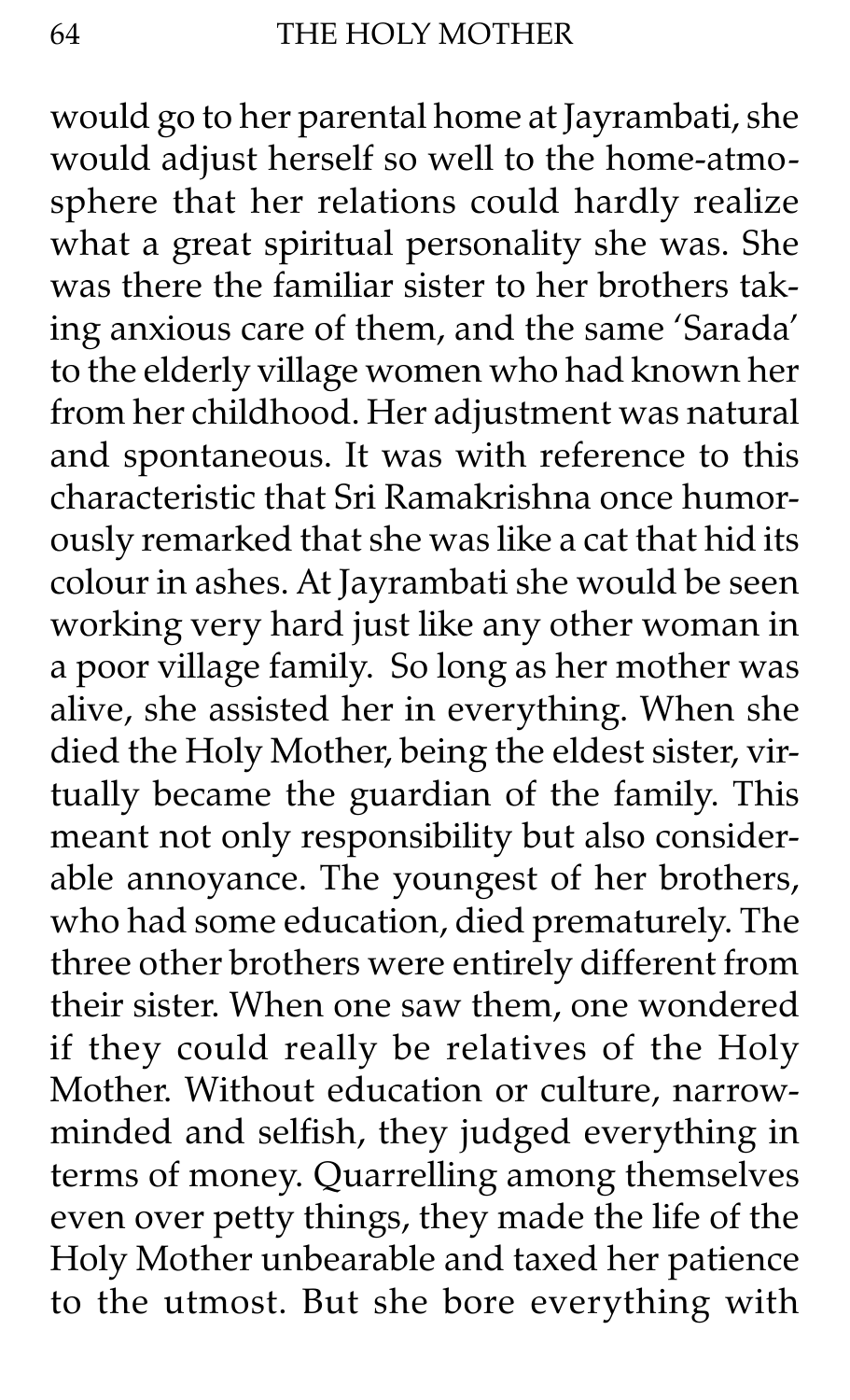superhuman calmness. Apart from her spiritual attainments, for the way in which she maintained her inner peace amidst the volcanic fury that raged round her at Jayrambati, she should to be considered one of the greatest saints. One day two of her brothers quarrelled most ignominiously over some petty property. The Holy Mother came to pacify them, but when she returned to her room she began to laugh as if she had witnessed great fun and remarked, 'They fight for such small things and do not consider that at death everything will be left behind.'

She had not only to take care of her brothers, but also of her brothers' children whom she had to bring up with her own hand. Nalini, Maku and Radhu, three of her nieces, were her constant companions. And there was Surabala, the widow of her youngest brother, who for her craziness was known as the mad aunt, and who was ever a source of trouble to the Holy Mother. Her brothers found in her a sister whose affection could be exploited in terms of material advantage, and her nieces found in her an aunt who would tolerate any amount of their pranks and eccentricities and fulfil any of their demands. None of them realized that much higher things could be had from her. Once she remarked: 'They always ask for money. Even through mistake they do not ask for knowledge and devotion.'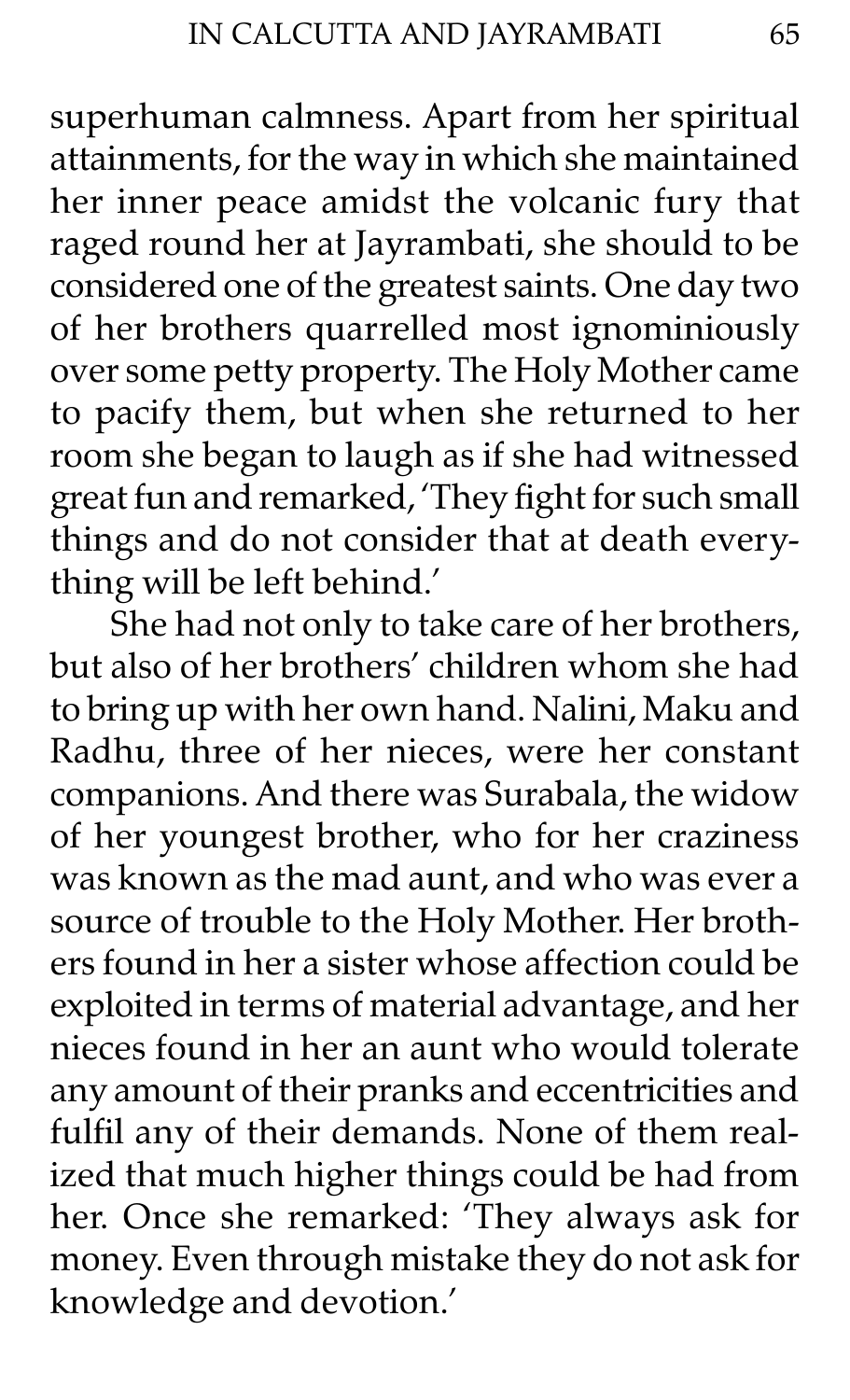After the passing away of the Master, when the Holy Mother had been brooding over her lot and feeling that she had no further interest in life, she had a vision of Sri Ramakrishna. She saw a little girl with a red cloth walking in front of her, and the Master, pointing to the child, said, 'Cling to her as a support.' Some years after, once while she was seated at Jayrambati, she saw the insane widow of her youngest brother walking with her neglected infant daughter, Radhu, crawling behind. As the Holy Mother witnessed the pathetic sight, she felt a peculiar sensation in her heart. She at once rushed to the spot and took Radhu in her arms. As she did this she saw the vision of the Master, who appeared before her and said: 'Cling to this child as your mental support on earth. She is Maya.' From this time on, the Holy Mother showed the utmost interest in this girl, and Radhu found in the Mother the embodiment of all earthly love. But as the girl grew up, she proved herself hardly worthy of Holy Mother's love. She was a queer amalgam of obstinacy and innocence, craziness and simplicity. Being of poor health and debilitated mind, she was the constant source of anxiety to the Mother. Radhu's behaviour and mode of life would often be the cause, not only of trouble, but also of great embarrassment; but the Holy Mother's affection for her was, as it were, a tie that did not allow her mind to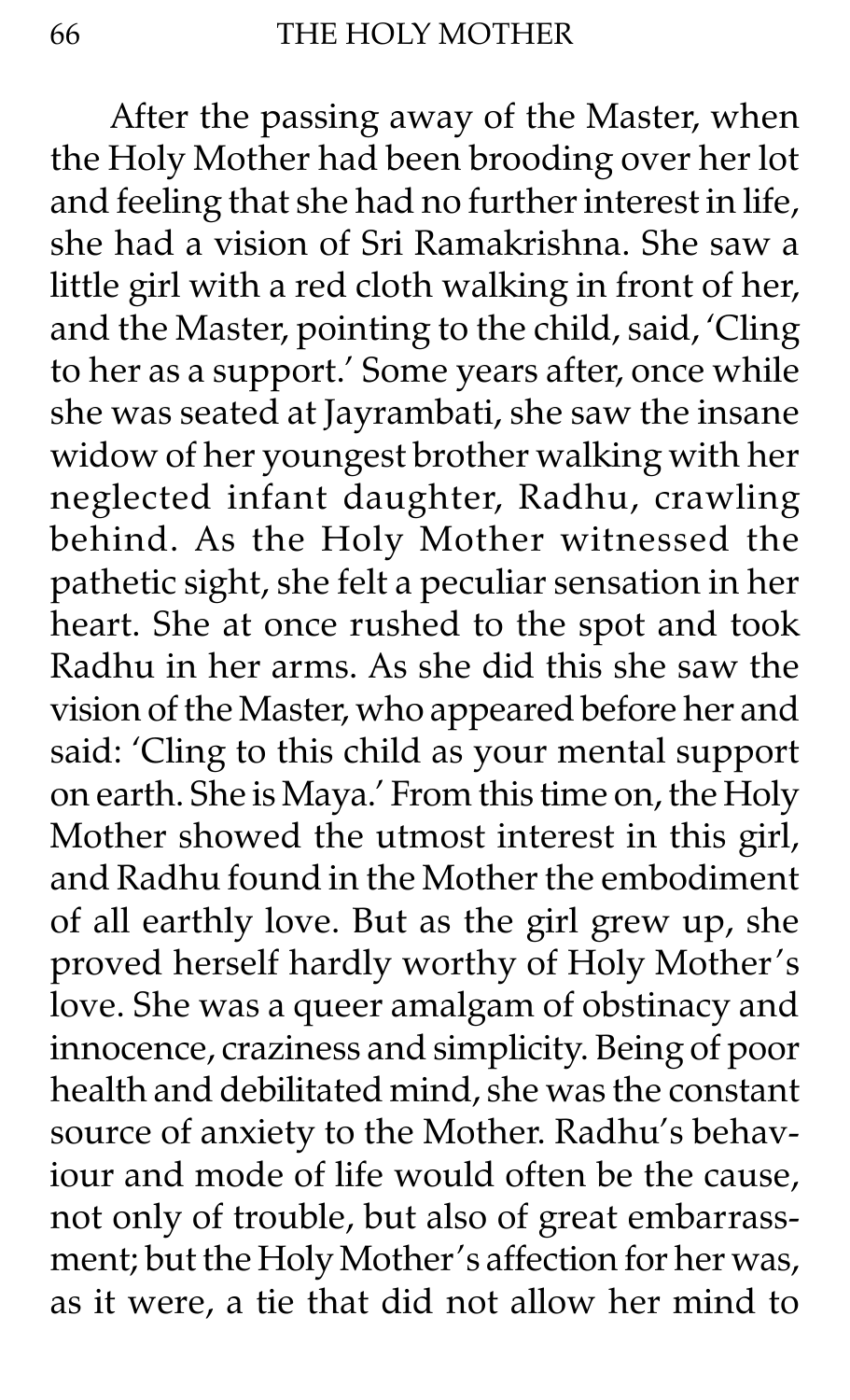soar altogether beyond the earthly plane. Towards the end, when the Holy Mother lost all interest in Radhu, her attendants feared that she would not live long. Actually she passed away soon after.

Girish Chandra Ghosh, the great actor-dramatist and a staunch devotee of Sri Ramakrishna, once remarked as he saw the brothers and relations of the Holy Mother, 'These people must have practised great tapasya in their past lives to deserve so much love and affection from the Holy Mother.' This is true. Where hundreds of persons would consider it a life's privilege to be of the slightest service to the Holy Mother, her relatives actually received personal service from the Mother herself.

Sri Ramakrishna, though a prince of monks, never forgot the slightest duty to his wife. And she, too, in her turn, though adored and literally worshipped as the manifestation of Divine Power on earth, welcomed the drudgery, worries and troubles involved in fulfilling her duties to her relatives, however unworthy they might have been of her love. Once she actually said to her brothers, 'You got me as your sister only because of the piety of my father and mother.'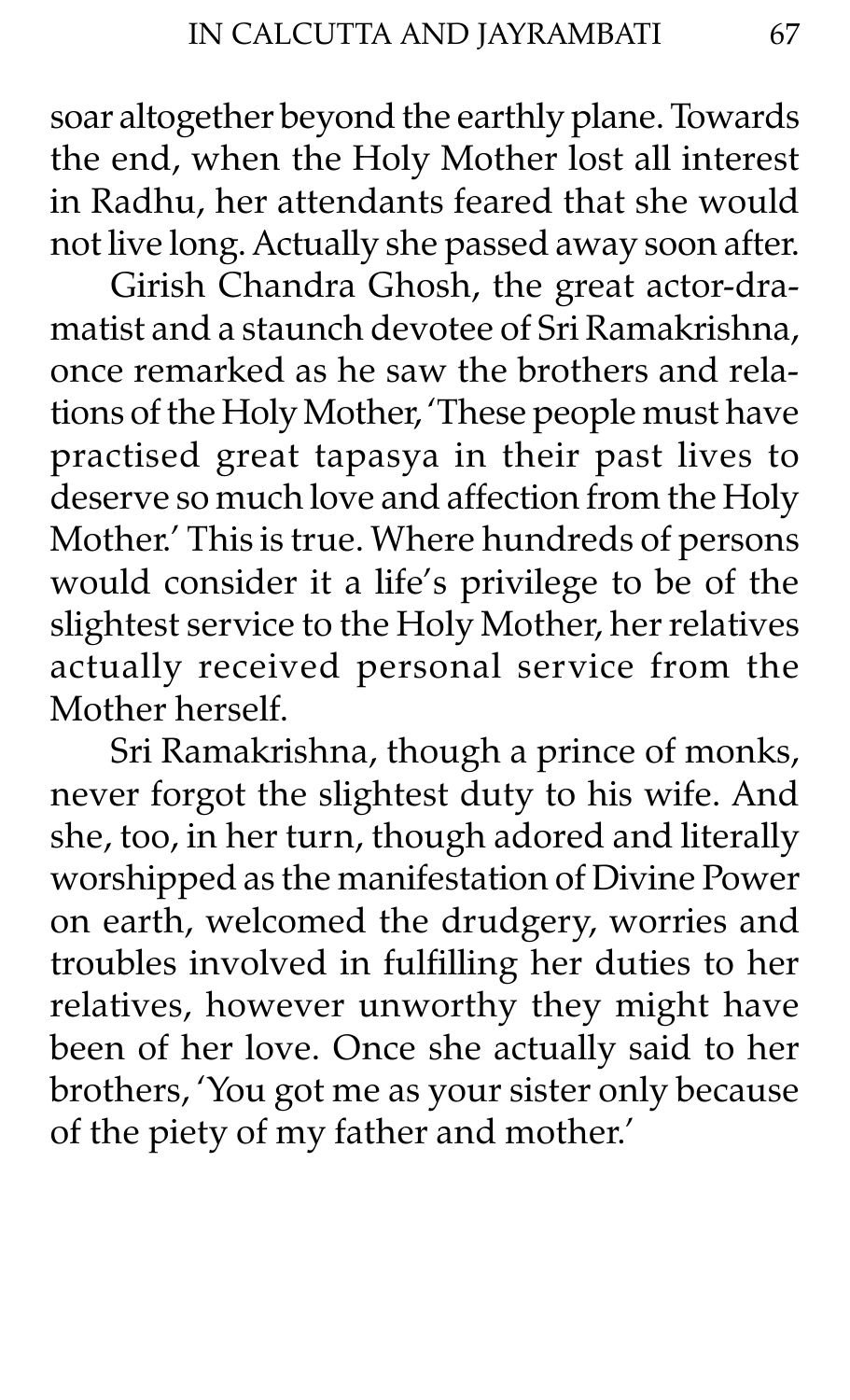# XIII AS A SPIRITUAL FORCE

There were some devotees who at first would not give much importance to the Holy Mother. 'Sri Ramakrishna might have been a great saint, but his wife did not necessarily share his greatnessí was their critical attitude. But gradually as the spiritual personality of the Holy Mother began to unfold, these people had to change their opinions, and their indifference was transformed into great reverence.

Sri Ramakrishna used to say that the sergeant's lamp keeps the sergeant himself in darkness but throws light outside. So to her relations, though the Holy Mother was not worth much more than the worldly advantages she could offer, her spiritual influence spread far and wide. People from all quarters would come to her for solace, guidance, spiritual instruction and initiation. Sri Ramakrishna knew that she would have to do this work in continuation of what he had started, so he gave her special training in that direction. He taught her some mantras-seeds of spiritual growth-made living by his sadhana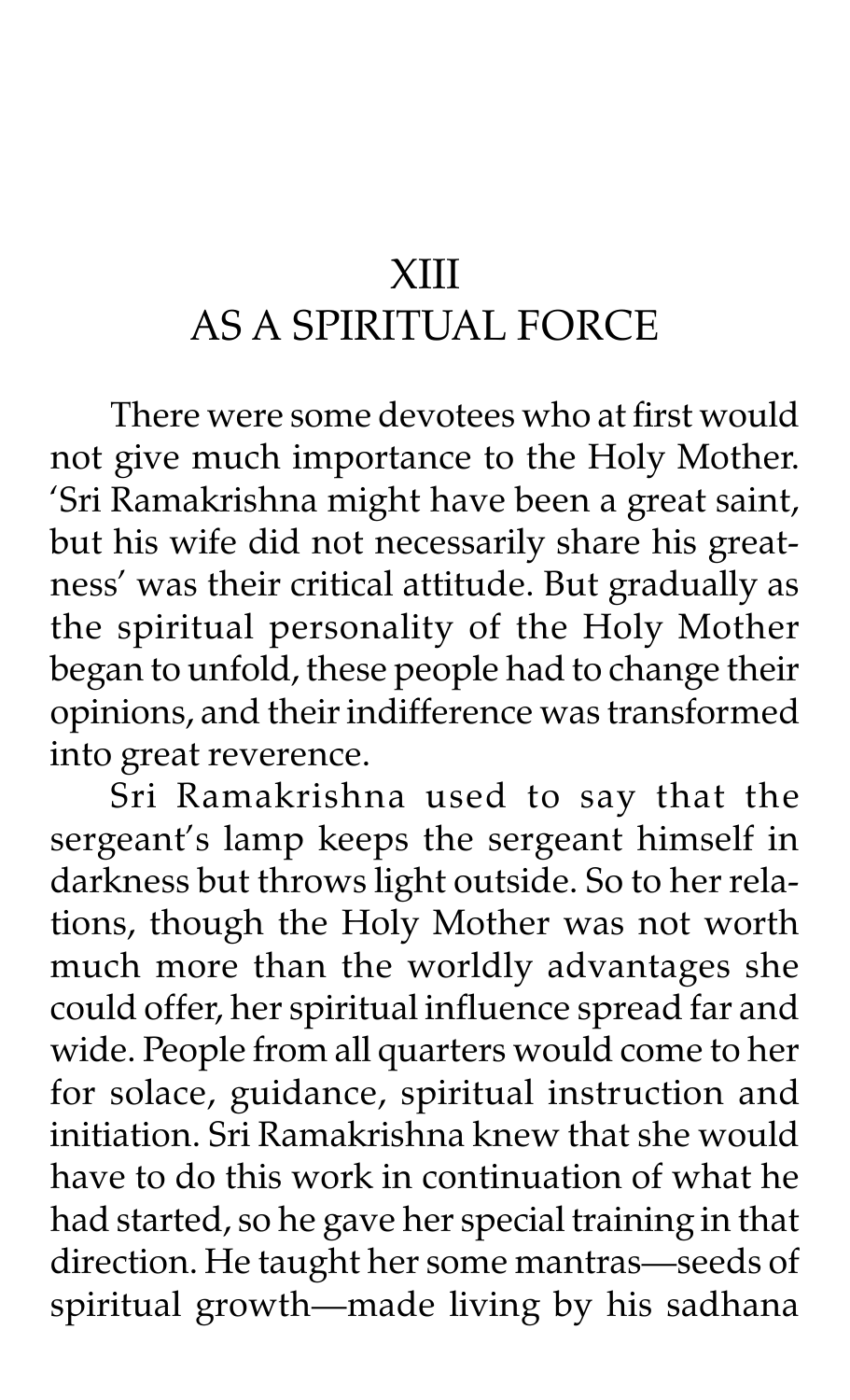which she might give to her future disciples. These she gave unreservedly. While Sri Ramakrishna himself would be very particular in choosing a disciple, the Holy Mother, prompted by her motherly heart, could hardly refuse anyone the favour. Swami Premananda, an intimate disciple of Sri Ramakrishna, once remarked: 'The poison which we cannot assimilate, we send to the Holy Mother.' He meant that the people whom they could not control or reform were sent by them to the Holy Mother. And invariably they would turn over a new leaf after receiving her blessings.

For a real guru, to give initiation means receiving the sins of the disciple on himself. The Holy Mother was conscious of this. She had to pay dearly for making innumerable disciples by accepting physical suffering and ailments. But she could not resist the desire to help others. An attendant once argued with the Holy Mother about the desirability of her not giving initiation, as that brought disease on her. At this she remarked, 'Did the Master come only to eat rasagolla (a kind of Bengal sweet)?' Thereby she meant that she also was not born simply to enjoy the sweet things of life.

It was not for nothing that people flocked to her. Innumerable are the persons who got infinite strength from a single utterance from her lips.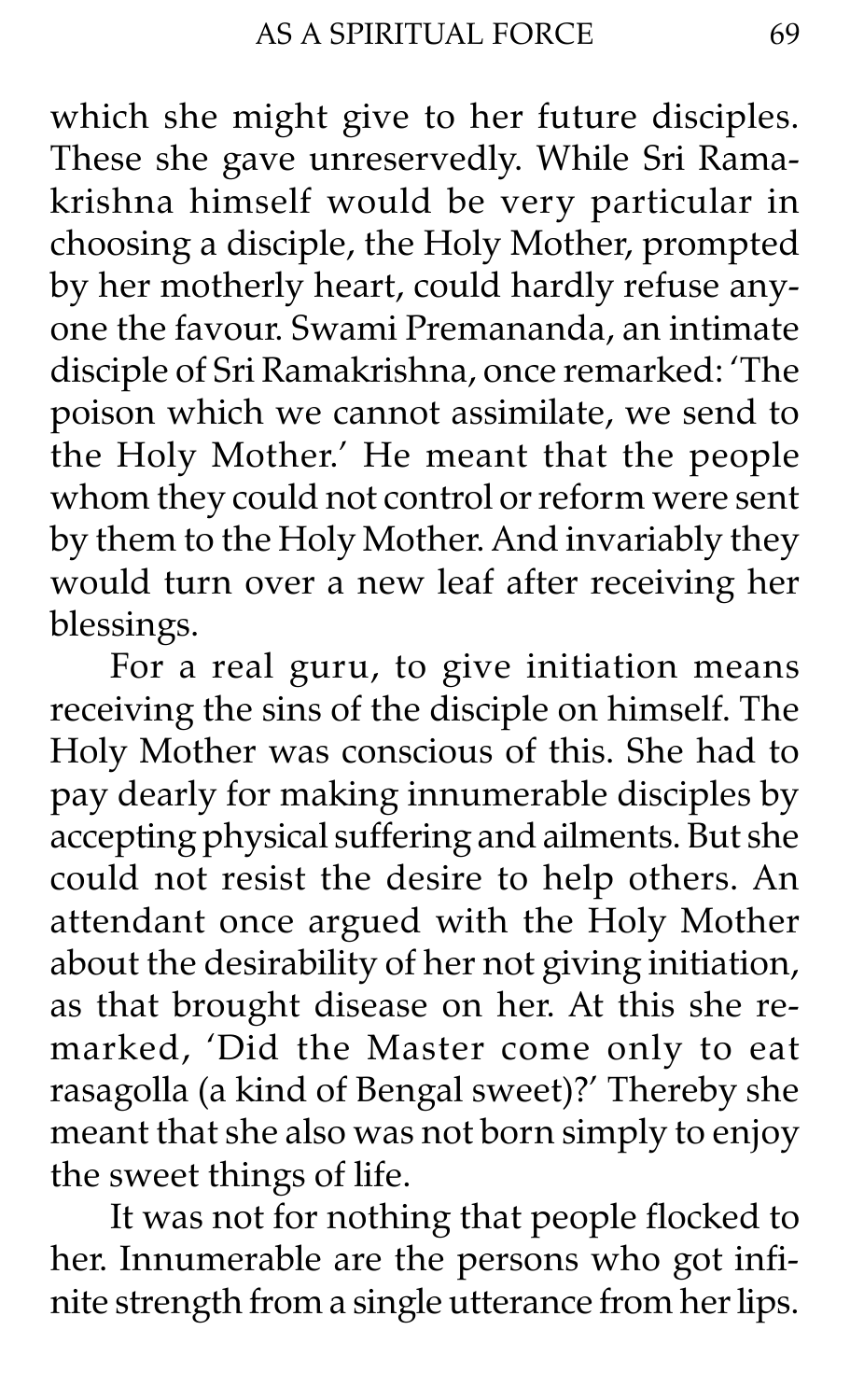Many are the lives which by her influence she saved from a moral crash or a spiritual downfall. She knew how to be equal to the occasion. Outwardly her mode of life was almost similar to that of other women in the village; there was not much to distinguish her. But at times she would rise to her spiritual height, to the wonder and amazement of the people concerned. 'One who has got blessings from me need not worry about final liberation,' 'I and the Master are one.' 'If you meditate on me and remember me, that will be enough.'-Utterances like these would come from her lips when a disciple was found wavering or in distress. Such utterances seemed all the more wonderful when one remembers that she was humility itself and that there was not the least trace of egotism in her. In talks and conversations with her one would always get the impression that she felt she was nothing-the Master was everything. Her unassuming behaviour was so very natural and spontaneous that at times those who were with her felt as if she was no more than a child, even in her advanced age when thousands of people looked to her for guidance, not only in the perplexing situations of this life, but also to solve the problems of the eternal life.

A jewel has different values for different persons. What place the Holy Mother occupied in the spiritual sphere was difficult for ordinary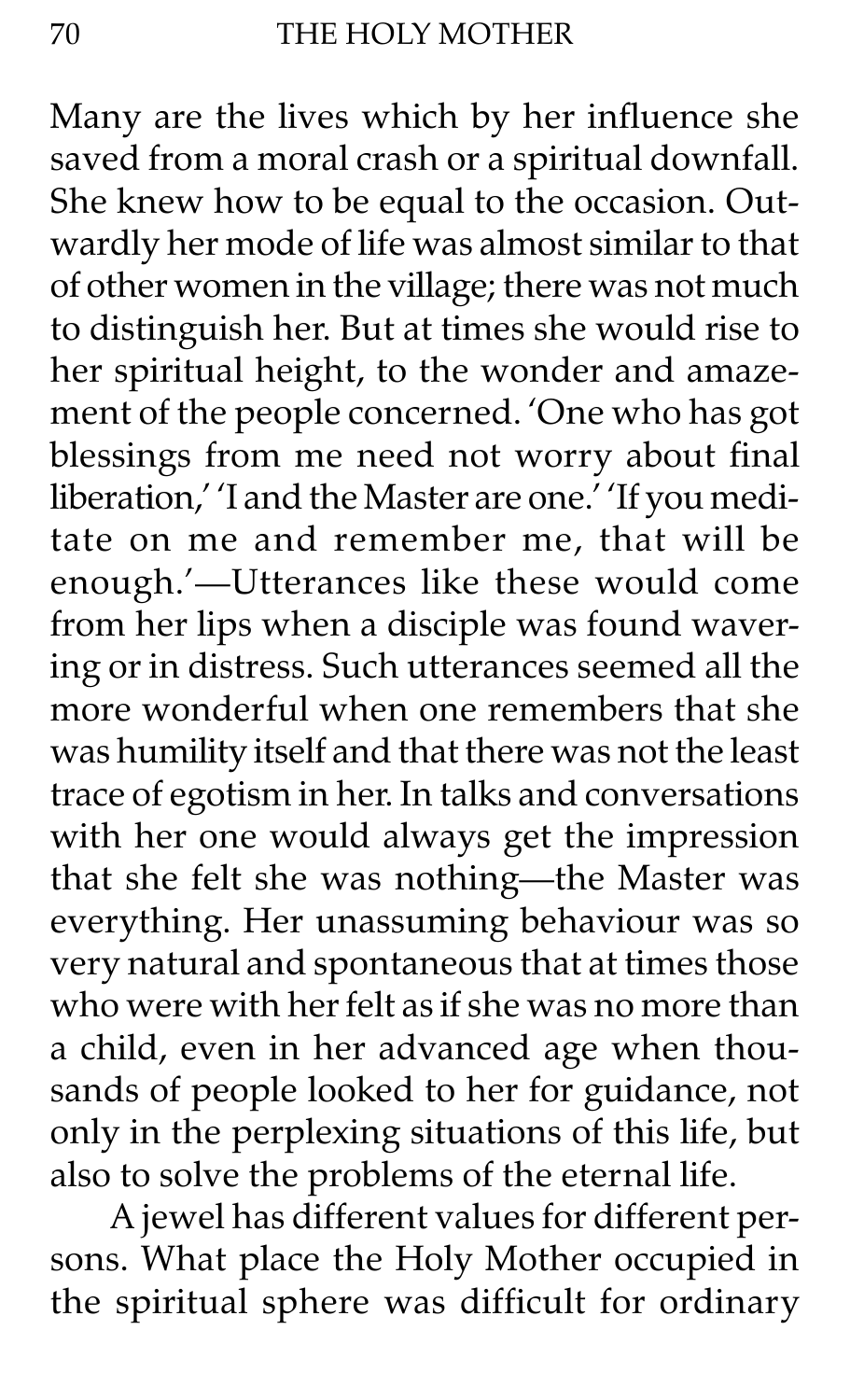persons to judge. A faint glimpse of that could be had when one saw the attitude to her of some who were undoubtedly known as spiritual geniuses. Vivekananda was emboldened to cross the ocean and go to the West to preach only when he got the blessings of the Holy Mother. Her blessings were enough, he thought, to jump into the uncertainty of whatever might await him in strange lands and still stranger conditions. Swami Brahmananda, one of the most towering personalities of the Ramakrishna Order and the first President of the Ramakrishna Mission, when approaching the Holy Mother, would shake with emotion and behave just like a simple and innocent child. Swami Saradananda, who was the guiding figure behind the Ramakrishna Math and Mission, sincerely felt that the Holy Mother might substitute any other man in his place and that man would be able to do exactly the work he was doing-if not more efficiently. Her blessings were the source of all strength to him. This devotion of the great disciples of Sri Ramakrishna was not merely a form of reverence shown to the wife of their Guru; they literally looked upon her as the manifestation of the Divine Mother incarnate and at times actually worshipped her as such. Swami Brahmananda, who had a great reputation for controlling his spiritual sentiment, once on the occasion of the Durga Puja festival worshipped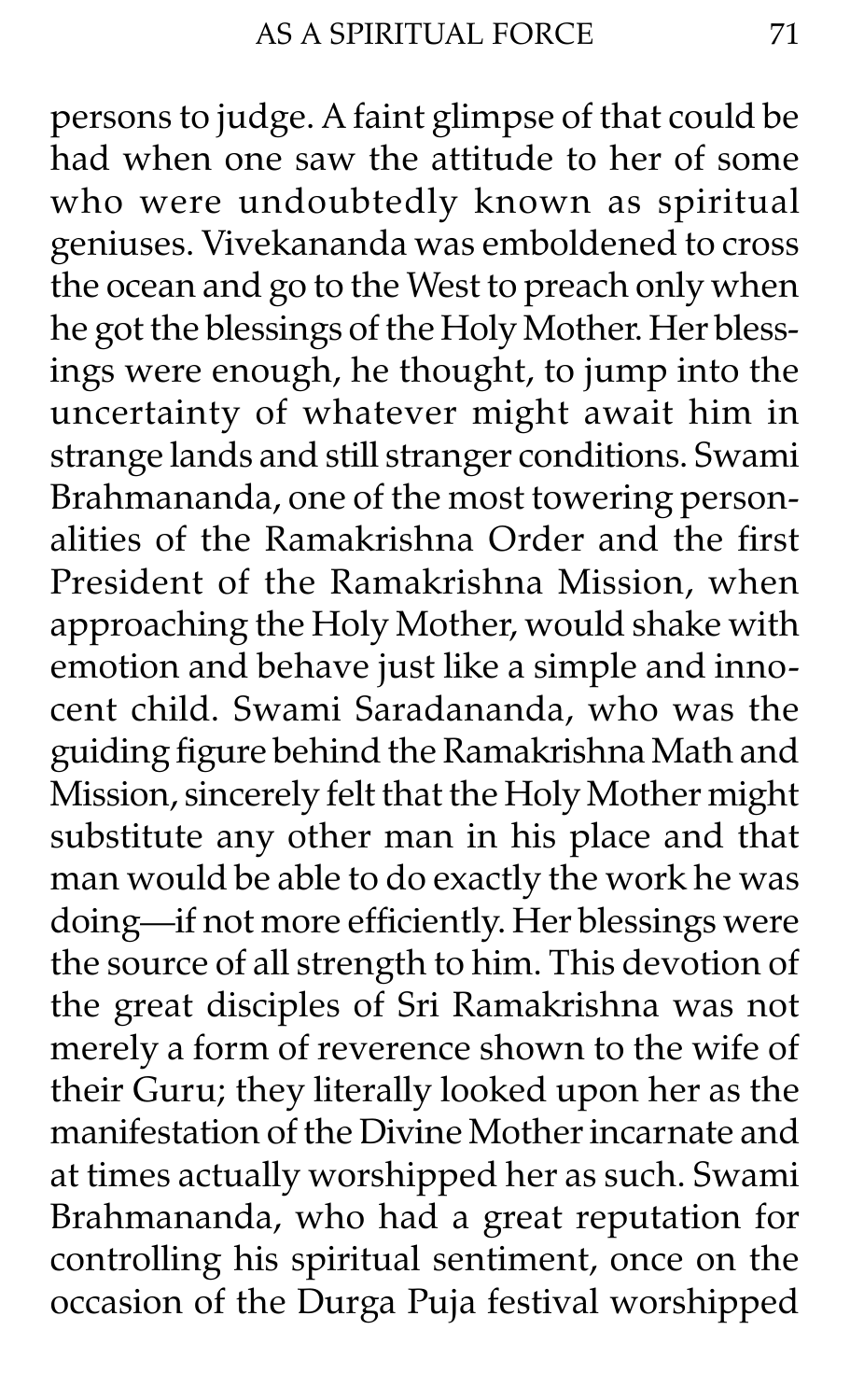her with flowers and sacred leaves as one does the Divine Mother. Swami Saradananda would offer similar worship to her on special days reserved for the worship of the Divine Mother. The remarkable thing was that the Holy Mother was the same unassuming person when she received worship from such persons as when she would undergo the drudgery of duties at her parental home at Jayrambati. A woman devotee once remarked: 'How wonderful are the powers of the Holy Mother! When thousands of persons are literally worshipping her, she is completely unattached to the honours that are being showered on her. This is not possible for any human being. It is enough proof of her divinity.'

Though she had little book-learning, her power to solve the intricate problems of spiritual life was remarkable. Her solutions would always go straight to the heart of the questioner and give him sustenance throughout his whole life.

Why there is so much suffering in God's world is a problem which agitates the mind of every devotee. When the Holy Mother was approached with that question, her answer was: ëCreation means a mixture of happiness and misery. Misery is the symbol of God's compassion. Besides, none suffers for all time. Every action brings its inevitable result, and as such the turn for happiness will surely come.'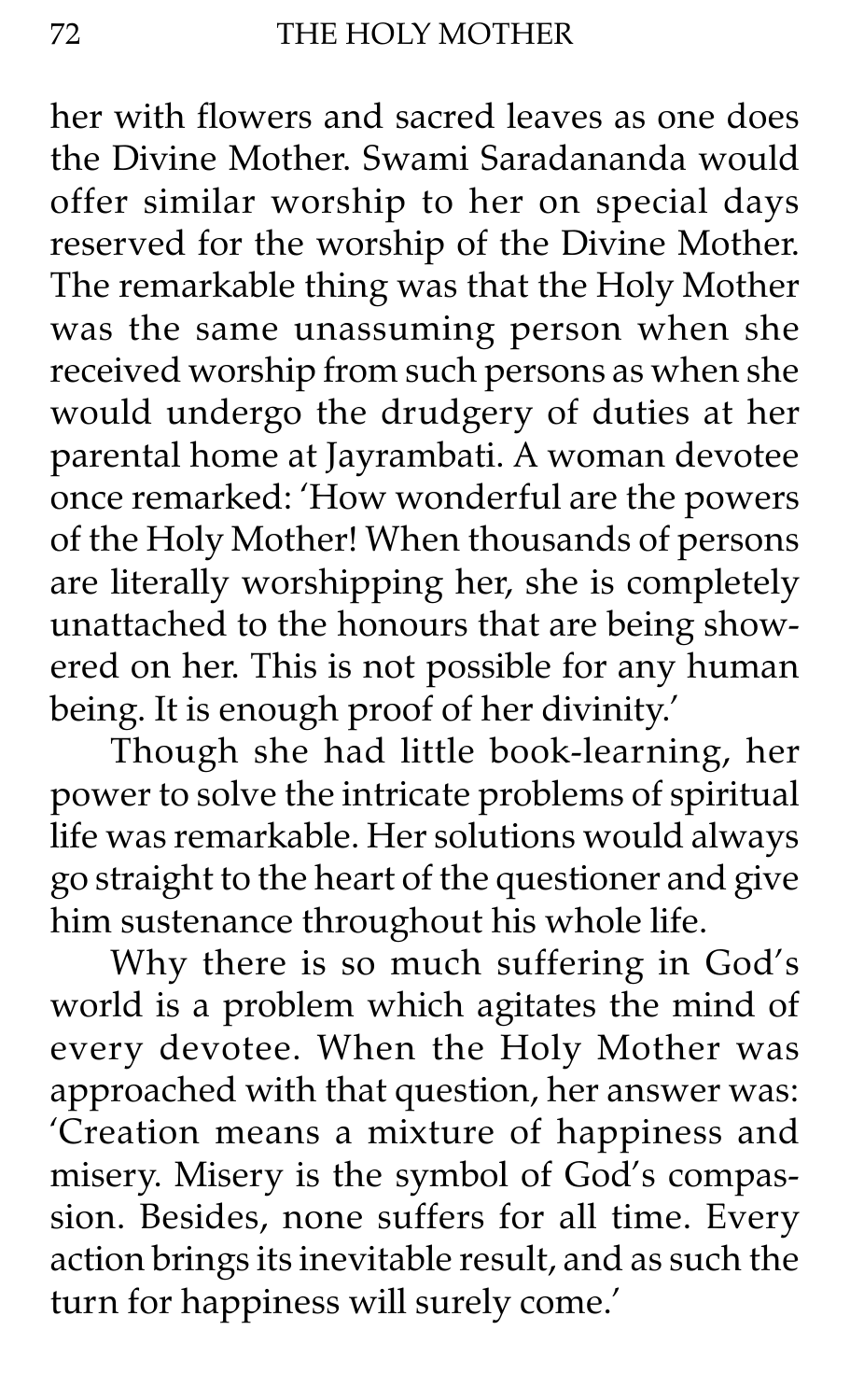'Was there any use in repeating God's name if one did not have love for Him?' asked a disciple. 'If you fall into water, whether willingly or unwillingly, your cloth will get wet all the same, will it not?' was her answer that immediately quietened him.

Why does one not experience God-absorption, though one is constantly repeating God's name-is a problem that perplexes a spiritual aspirant occasionally. When the Holy Mother was asked that question, her practical advice was: 'It will come, by and by. But do not give up japa even if the mind is unwilling and unsteady. You must go on with the repetition of the name and you will find that the mind is gradually getting steadier, like a flame in calm air. Any movement in the air disturbs the steady burning of a flame; even so the presence of any thought or desire makes the mind unsteady. The mantra must be correctly repeated. As incorrect utterance delays progress.'

'But, then, a single utterance of the Lord's name is as effective as a million repetitions if you do it with a steady, concentrated mind. What is the use of repeating the mantra a million times with an absent mind? You must do it whole-heartedly. Then only can you deserve his grace,' was her answer to a similar question on another occasion.

'God's grace is shed on all just as the sun's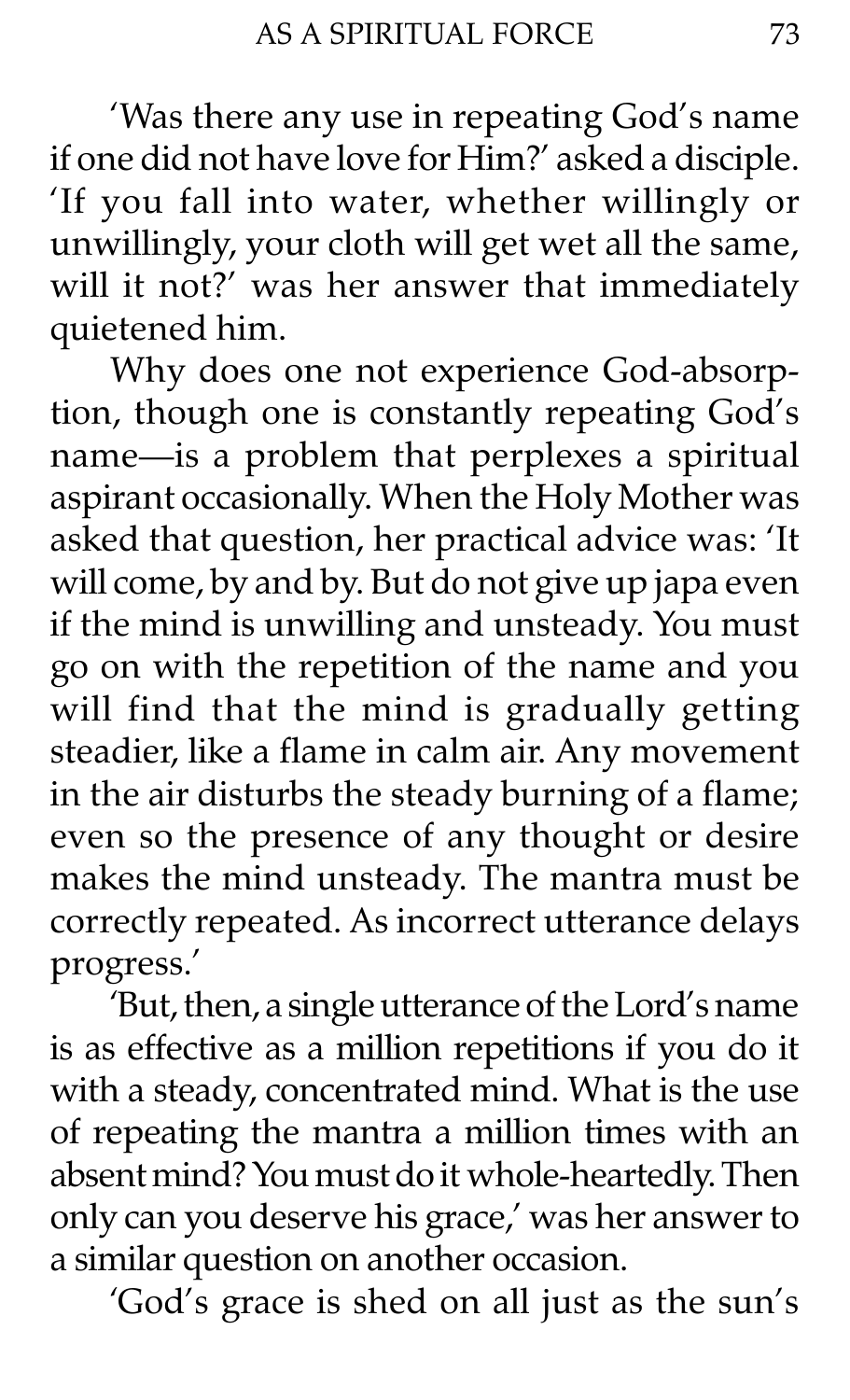light is for all. Then what is the use of spiritual practice?'—asked a devotee trying by logical argument to prove the uselessness of sadhana. ëFood-stuffs are there. The one who will cook them earlier will eat earlier; one who does not at all like to cook will go hungry,' was her simple answer forthcoming.

'We see innumerable creations of God. Were they created one by one or otherwise?' was the question that arose in the mind of a young disciple, and he put it to the Mother in childlike innocence. 'God is not like a painter who draws the eyes, face, nose of every figure. No, He does not work that way. He has a unique power. By his mere will the universe comes into being and at his wish it goes to naught. All the things of the universe have been created all at once and not one by one,' was her answer to that difficult philosophical problem.

Among the disciples of Sri Ramakrishna, Girish Chandra Ghosh had argumentative powers and a combative nature only second to those of Swami Vivekananda. Seized by an impulsive desire to embrace sannyasa, he once went to the Holy Mother at Jayrambati to ask for her permission. With all his natural vehemence he began to argue with the Mother to obtain her approval for his resolve. But she withstood all his arguments and with her quiet answers completely broke his resolution. Her insight into the spiritual nature of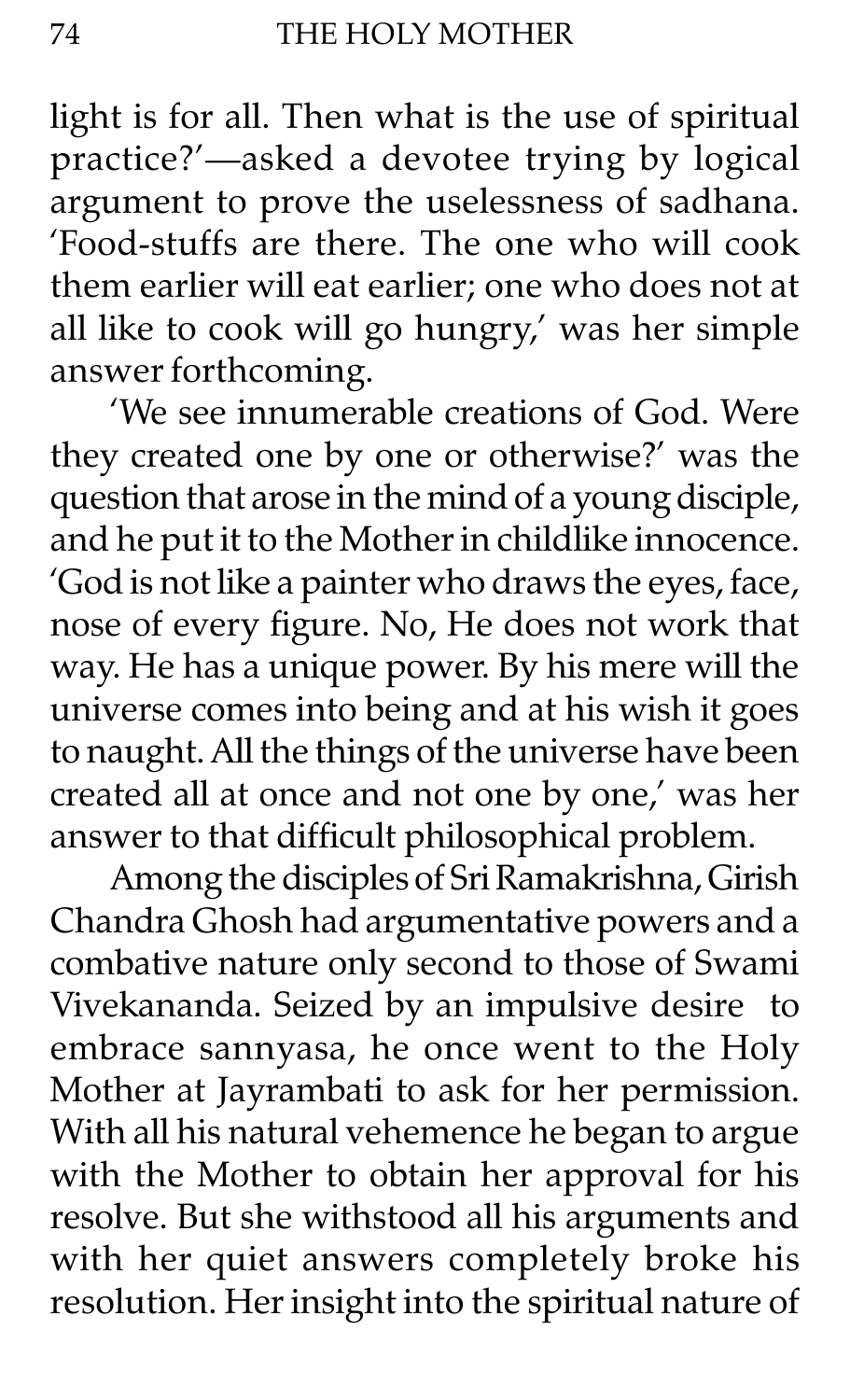persons was very unerring. An important member of the Ramakrishna Order went to her for initiation when young. For a long he had been worshipping a particular deity as his Chosen Ideal but the Mother gave him a different Ideal. When he said that he had for a long time been worshipping another Ideal, she replied quietly: 'No, that is not the Ideal for you. Follow what I have given.' And in a short time the disciple found her words to be true. The same disciple, some time later, suffered from brain-fag as he had strained too much in spiritual practices. As a remedy he tried various things, consulted many physicians, but to no effect. The senior monks of the Order were concerned about his problem but could not give any effective help. He soon went to Jayrambati to the Holy Mother. When he narrated the details of his case, she shuddered to hear of the method which he followed in his meditation. Ah, it was dangerous for him! She corrected his method of meditation, and he was all right in no time.

It was not for nothing that Holy Mother's word was the final word in everything spiritual and secular concerning the Ramakrishna Math and Mission. Her advice, her decision, a mere wish of hers, was like a sacred injunction from on high to the monks and devotees of the Order. This attitude of theirs only deepened as time passed.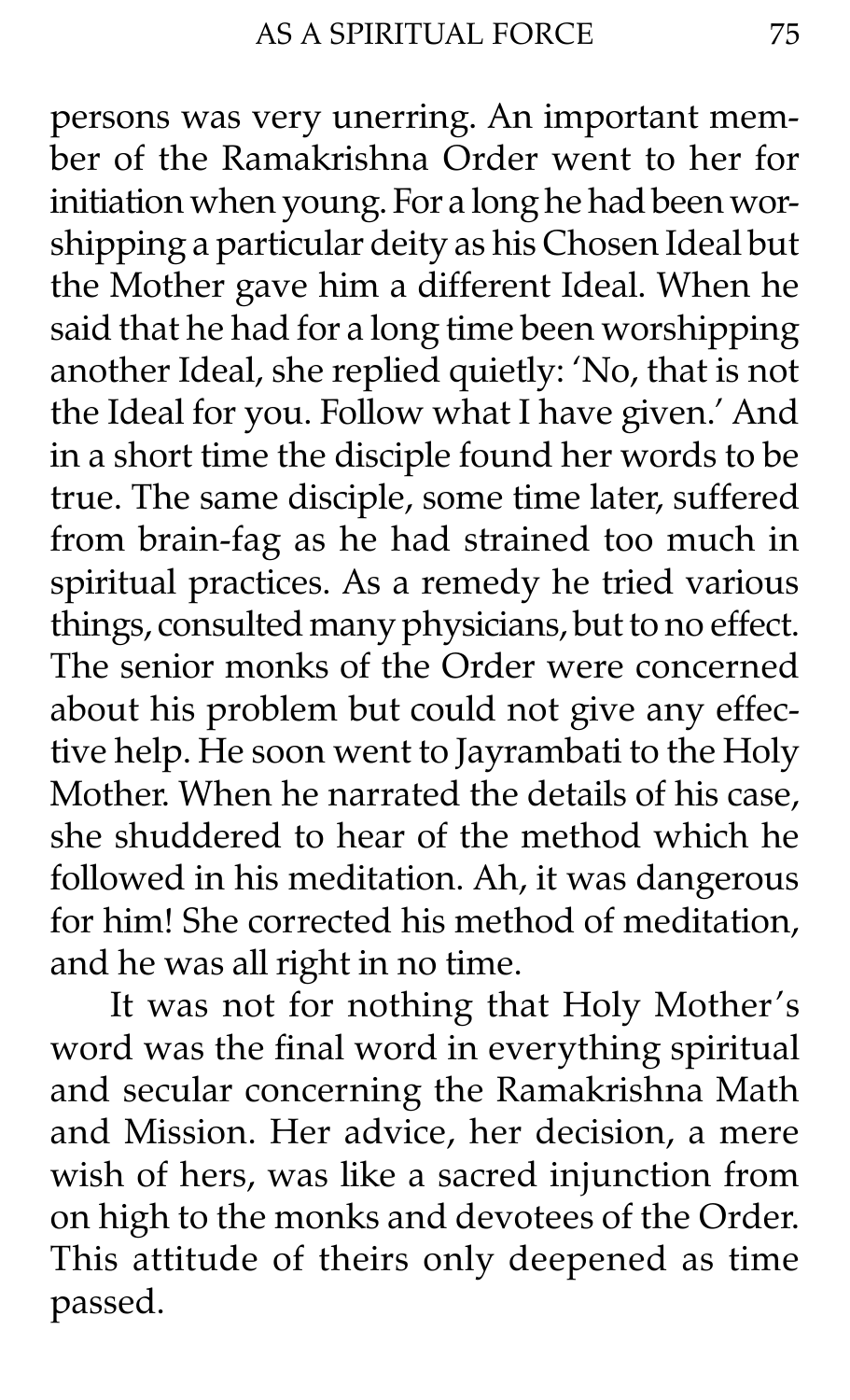## XIV

## THE ALL-LOVING MOTHER

In her life was found a wonderful mixture of the human and the divine. Apart from her spiritual power, the mere human aspects of her life were enough to make her an exemplary character in the eyes of the world. She was indeed the final word in the perfection of Indian womanhood. Her actions always showed the highest dignity and greatest magnanimity. Not even through mistake could she associate herself with anything small or narrow. Even in her ordinary dealings she was head and shoulders above all others in refinement and broadness of outlook. Her life was always a model for others to follow, and it was difficult to find the least trace of imperfection in her actions and behaviour.

But the most dominant trait in her character, overshadowing every other feature, was her motherly love. She might be anything else, but everybody found in her a mother-only her love was stronger than that of one's own mother. Many young men who had lost their mothers early in life, and did not know what a mother's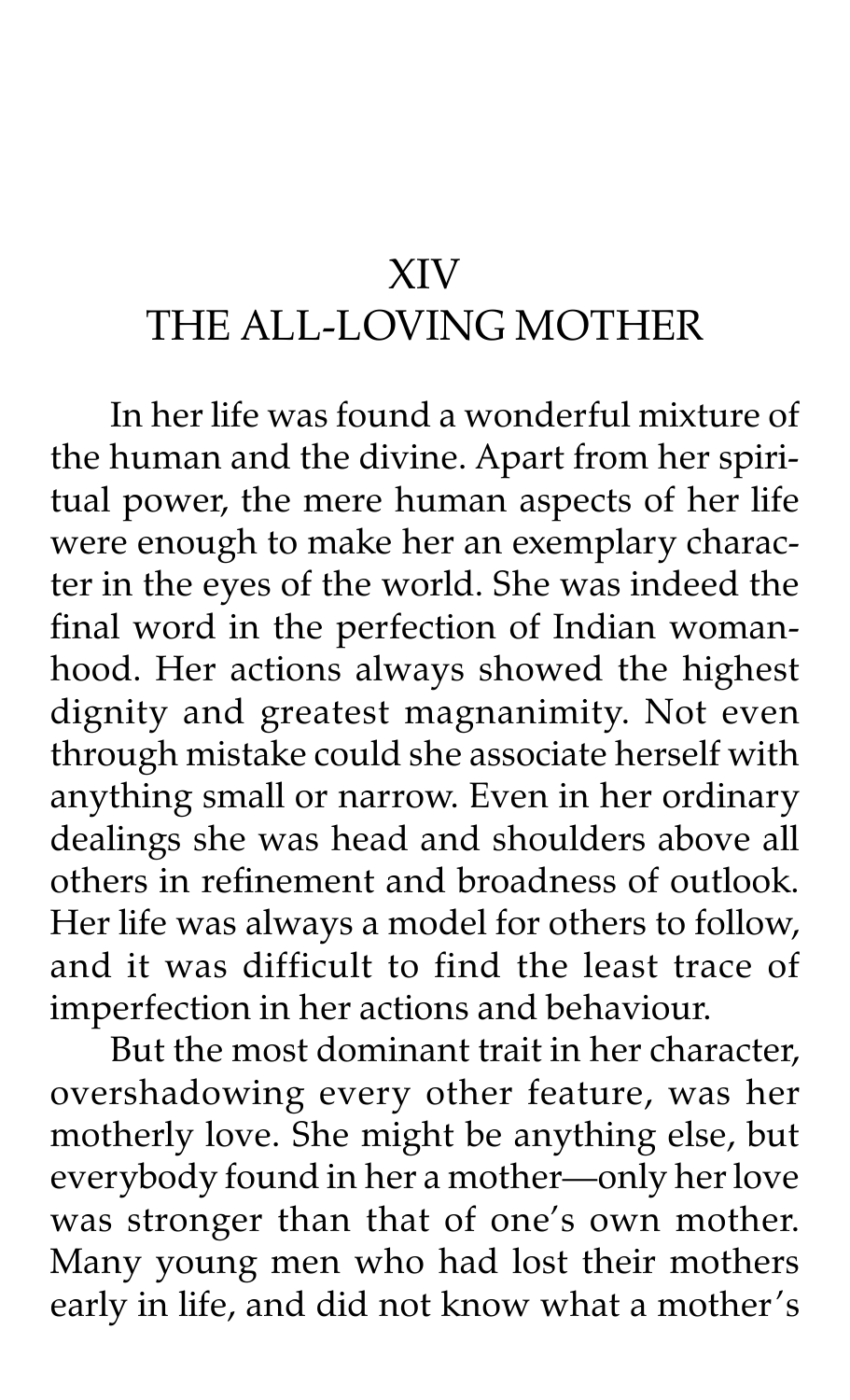love was, had their loss more than compensated when they came in touch with her. Many, after finding a mother in her, did not hanker after anything else in this life or in the life to come. Her love was enough to give them security here and salvation hereafter. They did not even care to know of her spiritual powers. They did not care to see the highest of the Himalayan peaks when they felt themselves sufficiently blessed by touching the foot of that great mountain. There was something in her attitude which soon disarmed all fear and awe. While she was giving initiation, perhaps the disciple was struck with awe and overwhelmed with a feeling of reverence; but once the initiation was over, when she would feed him with sweets just like his own mother, he would at once be just as free with her as he was at his own home. There were instances when she gave her own clothes or blankets to young disciples for their use. Perhaps these disciples would think it sacrilegious to use things which the Mother had used. But her spontaneous motherly attitude would at once remove any such feelings. Does a son hesitate to use anything which his mother gives him? At Jayrambati she would cook for the devotees, wash their plates and cleanse the place they ate. Devotees would sometimes come from a distance, and after staying only two or three days with her would feel so much drawn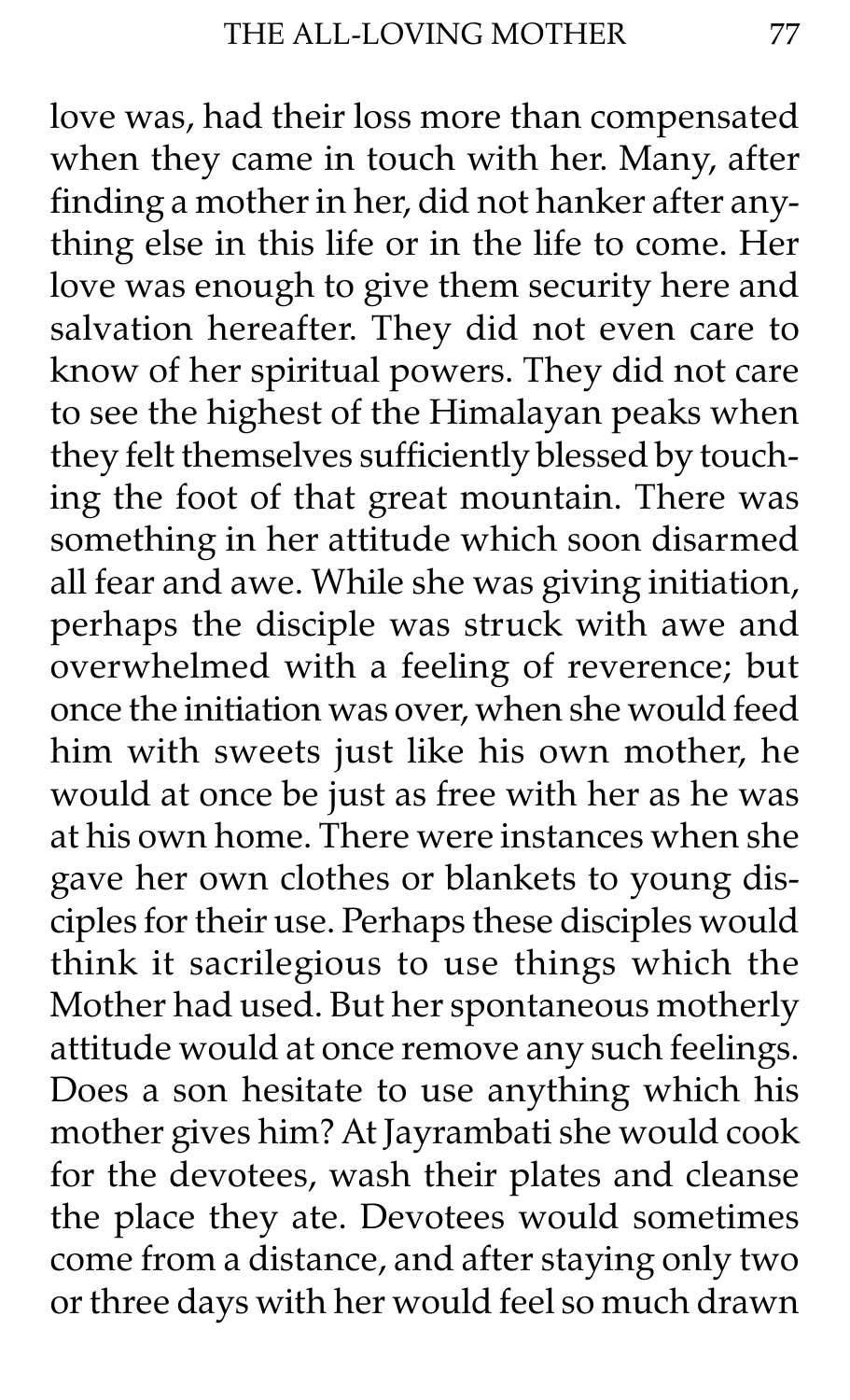to her that they would shed tears while leaving the place. Sometimes as they departed the Mother would watch them, as far as they could be seen, with eyes moistened with the tears of a mother's love. Once a young monk who stayed with her went out on some business. It was almost evening when he returned. But the Mother would not take her meal before he came. How could a mother take her food when the son had not had his!<sup>1</sup> When the disciple saw this, he was overwhelmed with emotion. Even one's own mother is not always so considerate! She was the mother of all. Every soul born of the womb of a woman would find in her a mother. Her love knew no distinction of caste, creed or geographical boundaries. People from the East and West, from the South and the North would come to her to receive her blessings. She might not even be able to speak their language. But the unspoken language of her love was more than enough for them-they would feel blessed.

When Sister Nivedita came to India, Swami Vivekananda was a bit anxious about how to make a place for her in Hindu society. But the Holy Mother accommodated her in her own room. It took tremendous courage and extreme

<sup>1</sup> Typical behaviour of a traditional Hindu mother.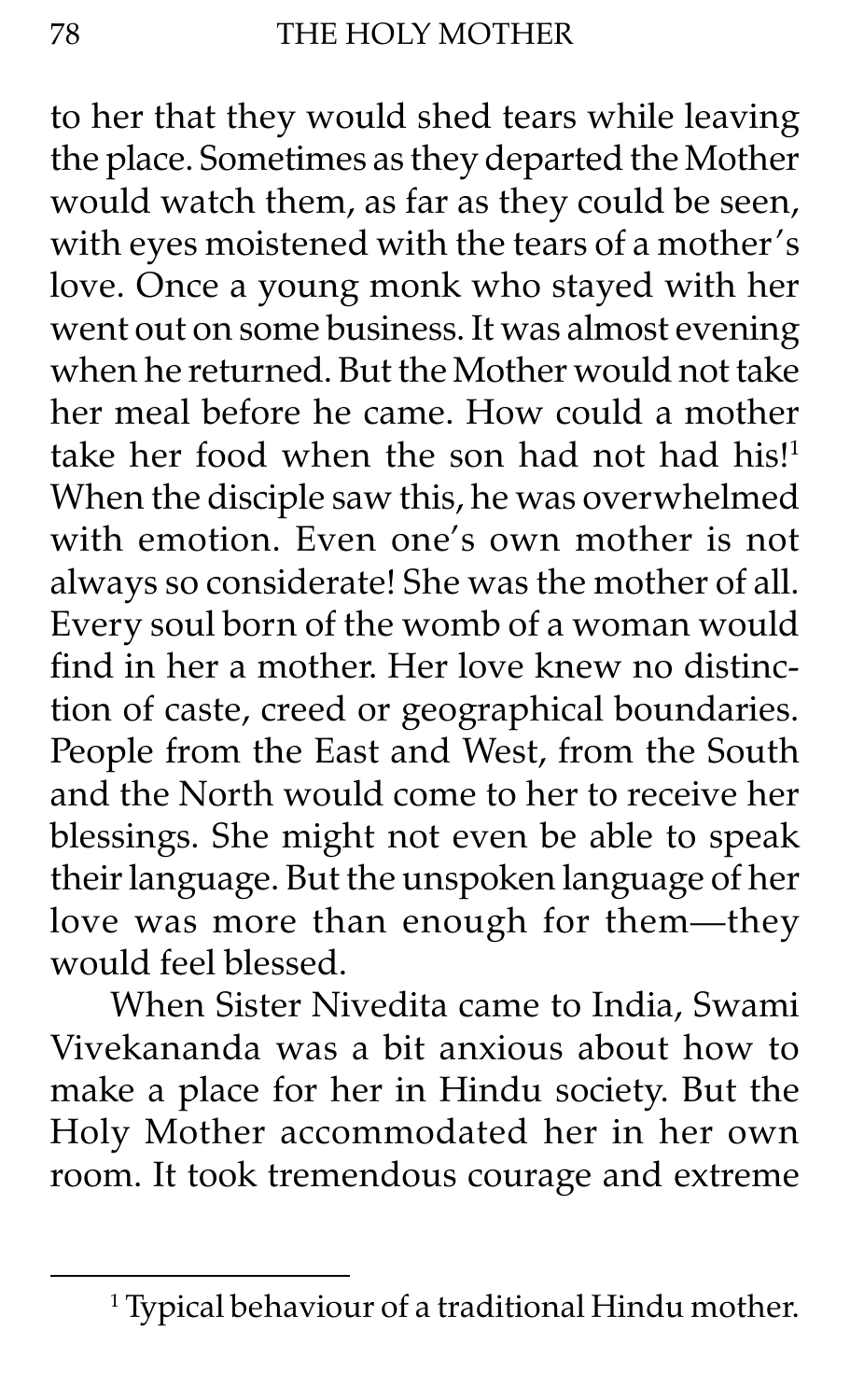broad-mindedness on the part of the Mother, for if the news reached her relations she might have to face social persecution. Was it not remarkable, even for herself, that although she belonged to an orthodox Brahmin family and lacked modern education, she could allow an European lady to stay with her? And that too, in the last century at a time when Hindu society was uncompromising in its rigidity as regards social rules!

Though she belonged to an old world, as it were, hers was an extremely modern mind. Seeing this trait in her, Sister Nivedita very aptly remarked, 'Is she the last of an old order or the beginning of a new?' Many a non-Bengali or non-Indian devotee would go to the Holy Mother, but so great was the breadth of her innate culture that everyone would feel quite at home with her. Once while listening to Easter music at Sister Nivedita's place she became so absorbed that one wondered how, without knowing any western language, she could enter so much into the spirit of the resurrection hymns. Similarly, when the English marriage ritual was being described to her once, her face lit up with joy as she heard the marriage vow, 'For better, for worse, for richer, for poorer, in sickness and in health-till death us do part,' and she exclaimed, 'Oh, the *dharmi* words! the righteous words!'

Her mental penetration was so very keen and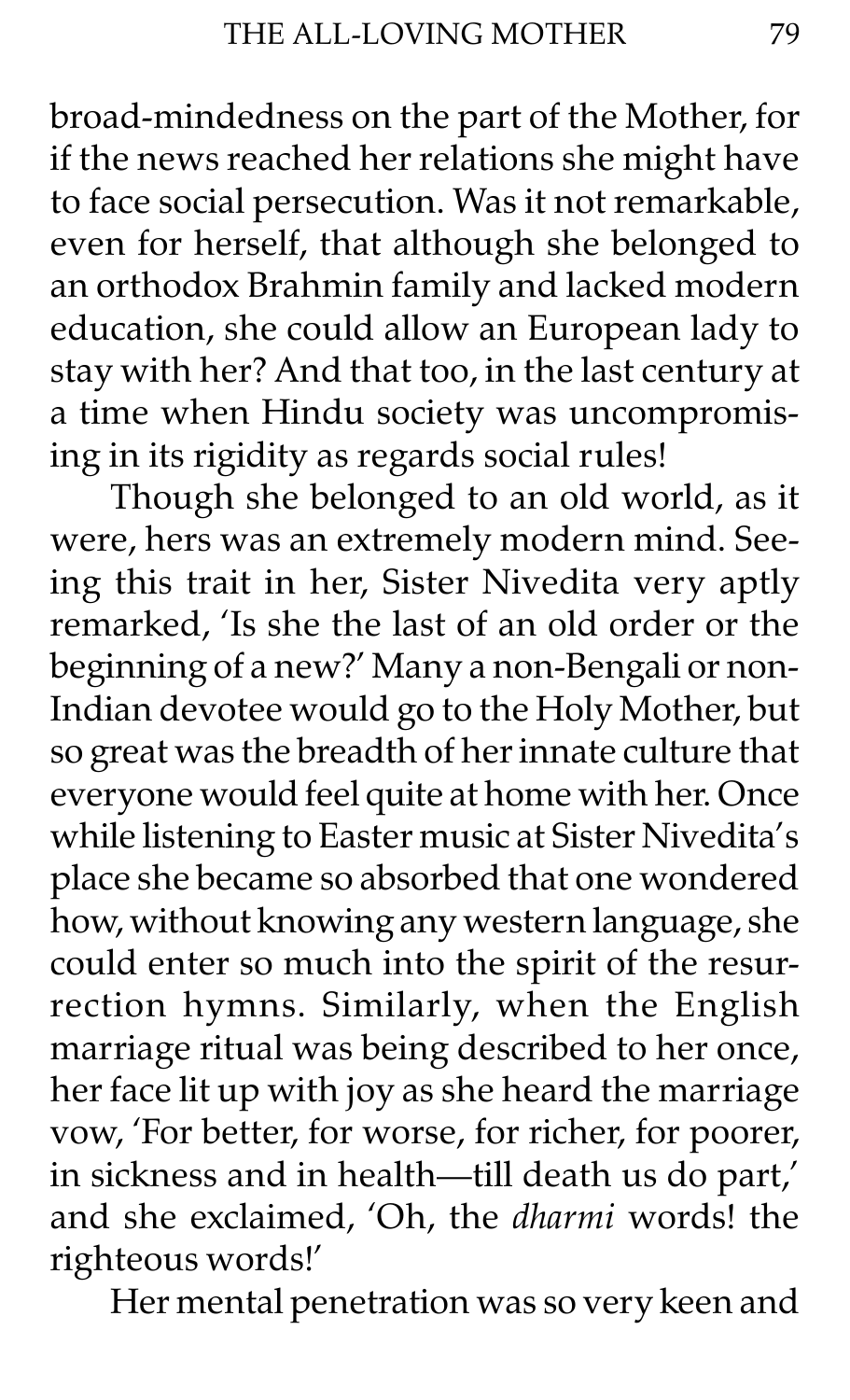her common sense so strong that even in things supposedly outside her sphere she could give a very sound opinion. During the first World War, a disciple told the Mother how President Wilson was trying to ensure the peace of the whole world and prevent war in the future. The Mother's quiet remark was, 'They all speak through the lips and not from the heart.' Once a disciple was telling her of the many facilities of life which the British rule had given to India. Her reply, however, was, 'But is it not a fact that the poverty of the people is increasing more and more?'

Sometimes people belonging to inferior castes would come to her at Jayrambati, but her samesighted attitude towards them would always be unchanged. Only, she would see that they observed the usual caste restrictions in the presence of others, as otherwise there could be a sensation in the village where orthodoxy prevailed.

A coolie-woman came to her one evening with some vegetables sent by a devotee, and had to stop for the night at the house. The woman had fever at night and vomited. Next morning before others awakened the Holy Mother washed the soiled bedding so that the poor woman might not be scolded by anyone.

A Mohammedan, engaged as a labourer, was one day taking a meal in her house. He sat on the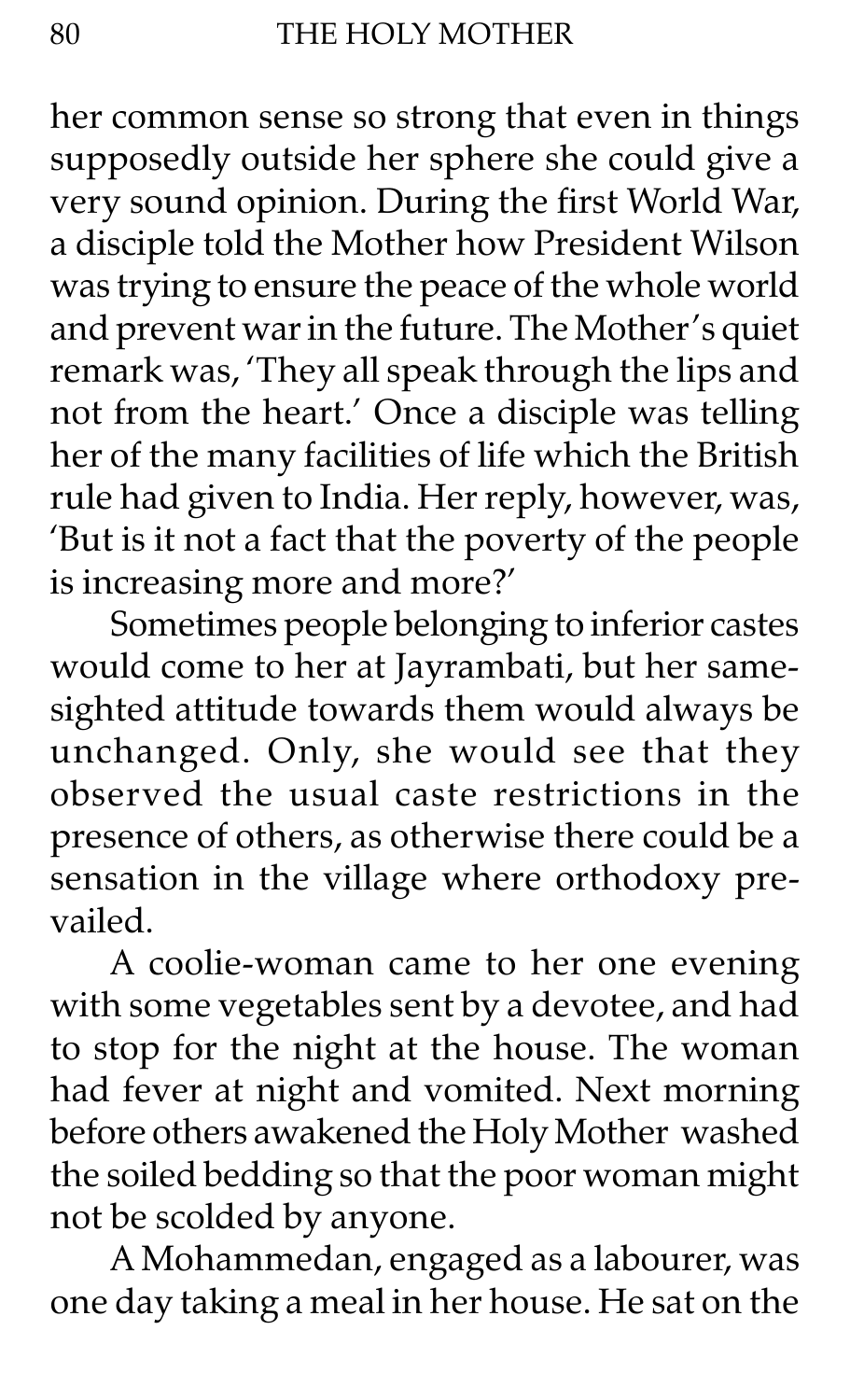verandah of the house. Nalini, a niece of the Mother, was serving him. Owing to caste prejudices Nalini remained at a distance and began to throw the food on the plate of the man. At this the Holy Mother reprimanded her niece and herself served him the meal. After he had finished, the Mother cleansed the spot where he had taken his food. Nalini was shocked and exclaimed: 'What are you doing? Will you not lose caste by this?í

In Calcutta, Radhu fell ill, and two famous physicians treated her. The Holy Mother directed Radhu to take the dust of the feet of the physicians as a mark of respect, though they belonged to a lower caste.

Instances are not uncommon when people of extremely low caste received initiation from her and afterwards sat for their meals in her own room and Mother herself washed their plates. According to social custom it would be considered sinful for them to receive such services from a brahmin. Under ordinary circumstances they themselves would not have stood that. But they felt that she was their very mother, and so what harm if she rendered them such services! It was but natural.

She felt very intensely the poverty and suffering of people in general. She would take great interest in the social service activities of the Rama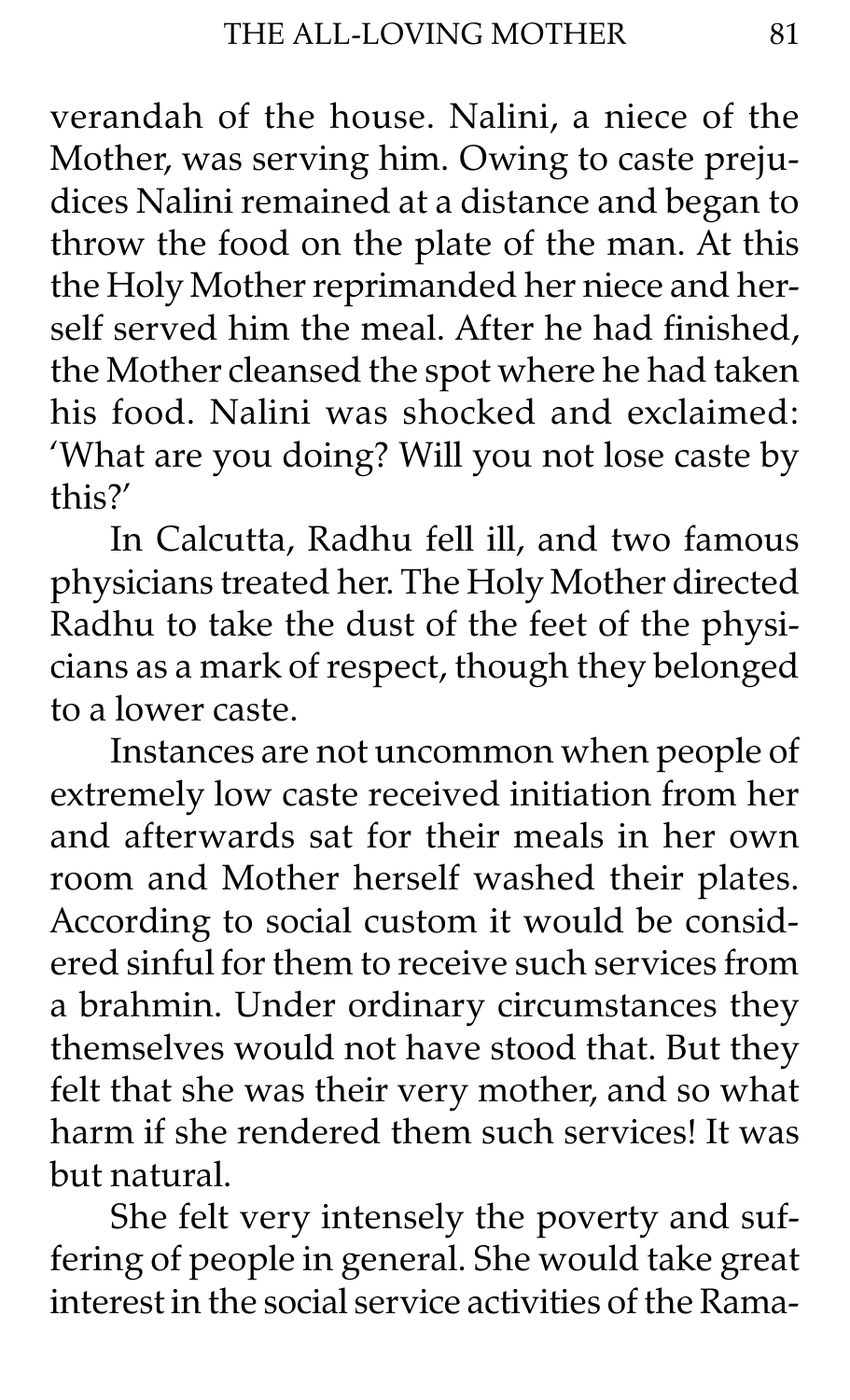krishna Mission. If a monk came to her with a complaint that such work interfered with his meditative life, she would pay no attention to him. 'These are also the Master's works,' she would say. While at Jayrambati she would take a sympathetic interest in the affairs of all the neighbours and was a source of great strength to them. Her compassion and timely help would lighten their burden of sufferings.

Though kindness itself, she was not slow to show indignation when occasion demanded it. When two young women, one of whom was an expectant mother, were made on political suspicion to walk a long distance by the local police and the news reached the Holy Mother, she got extremely upset. 'Is this due to Government orders or the over-zeal of the police officials? Were there no men near by to rescue the poor girls?'she said, greatly agitated in mind. Afterwards she was glad to hear that the women were released.

Even persons who had gone astray did not fail to receive her love and blessings, sometimes even inspite of the meek protests of other devotees. Once she bluntly said, 'If my son rolls in the dust, even then he is my child.' On another occasion she said, 'I am as much the mother of the good as of the bad.' Once a woman who felt guilty of moral turpitude came to see her in Calcutta but dared not enter her room. The Mother understood the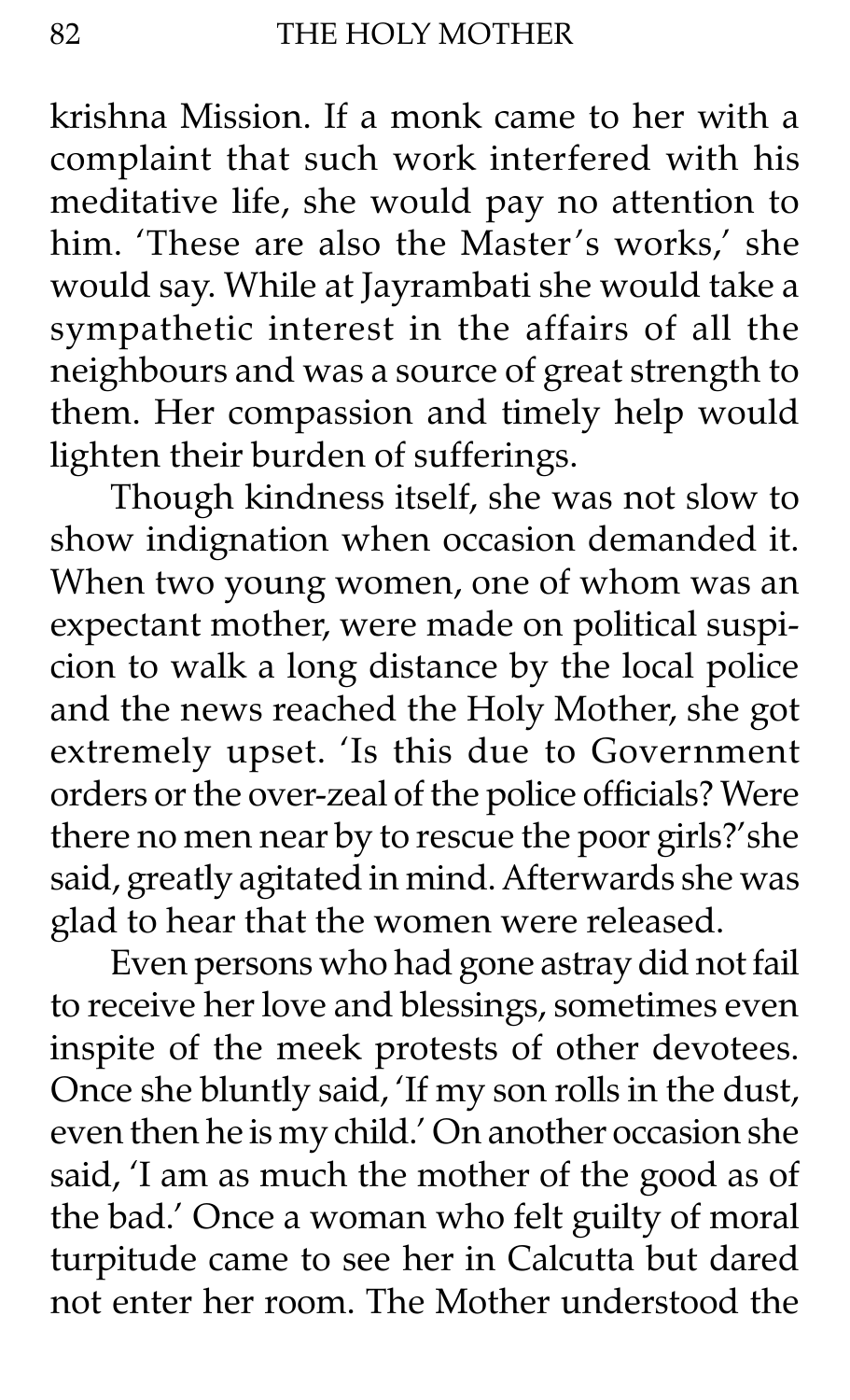whole thing. She herself brought her into her room, caressed her and gave her initiation. 'What if you have done anything wrong? When you are repentant your guilt has been washed away,' said the Mother to give her courage and consolation. The life of the woman was afterwards transformed.

Although many erring persons received a mother's love from her, her love would not give them the freedom to err. The slightest error in conduct would receive her notice. She might not always express it, but if it was needed, the delinquent was sure to get a reprimand from her. The sannyasin who developed pride because of his ochre robe, or the householder who showed scant courtesy to a monk because he was much younger in age, would equally get a warning from her about the dangers that lay ahead. If necessary she could be very stern too. If a person thought that taking shelter under her love, he could afford to do anything he liked, he was mistaken. Occasion would come when she would even order such a person to leave the place immediately. Of course, such occasions were very very rare.

A disciple might feel that her love was a sufficient guarantee against the ills of the present and the future life. But how much the Mother had to think for those whose responsibility she had taken! Even in her old age and even in her illness, she would be found to devote much time to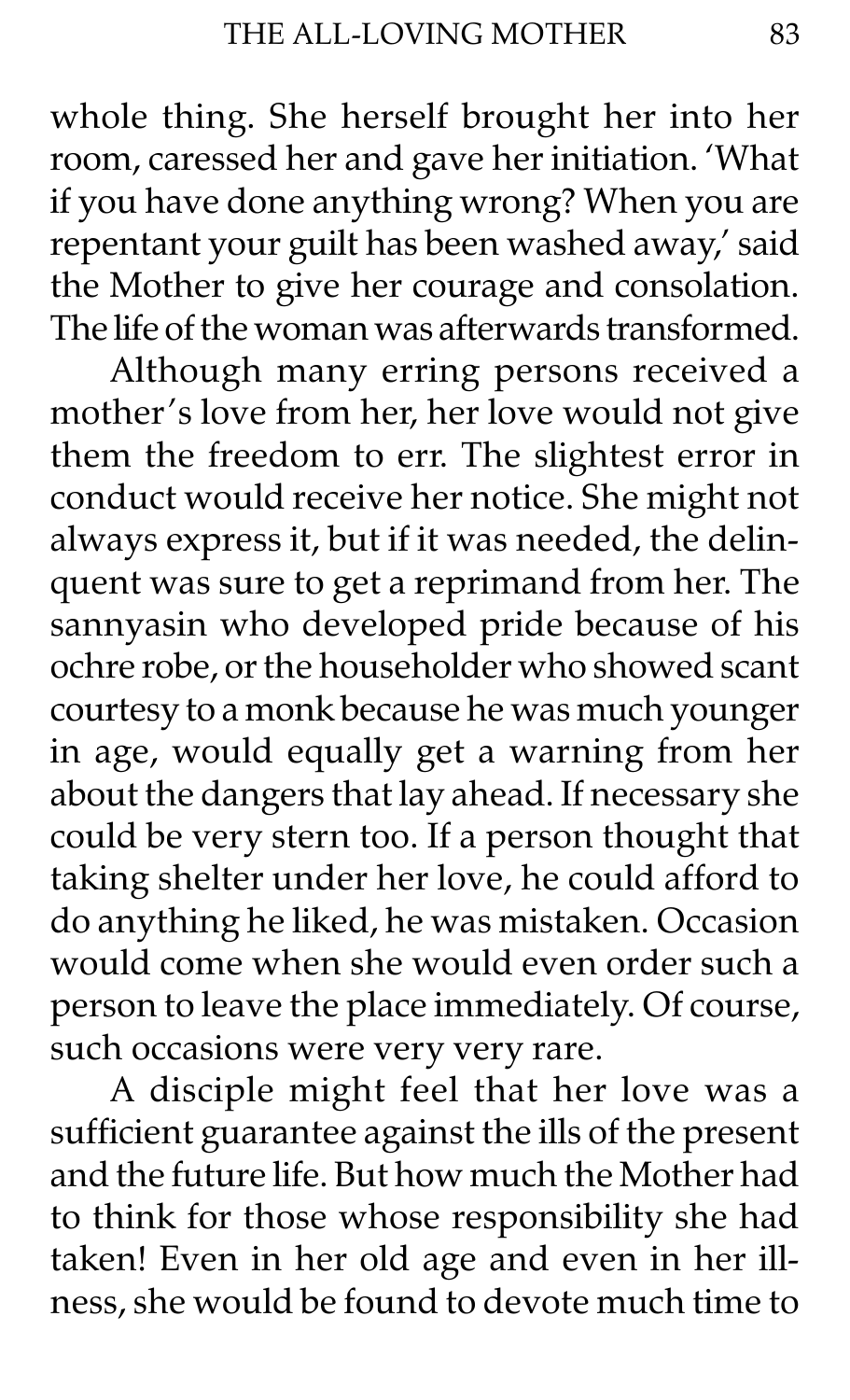prayer and meditation. When asked what was the necessity for her to do any spiritual practice, she would reply she was doing that on behalf of those who had taken refuge in her. No wonder if some disciples, after once getting her affection, felt no necessity of undergoing any spiritual practice at all. Did she not herself say,'If you touch water knowingly or unknowingly, are you not sure to get wet?' She herself once said to a woman disciple in reply to her question as to how she should look upon her, 'It is enough if you think of me even as your mother.' Sometimes her motherly heart could not bear that a disciple should undergo much physical suffering in practising hard tapasya. She would always warn the young aspirant against excess in such things. But at the same time she knew how to rouse to activity an indolent person who had imagined that spiritual progress was compatible with a life of ease.

Earlier, Saradamani's mother had felt sad that her daughter had been given in marriage to one who was half mad, as it were, and who did not lead a worldly life, so that her Sarada would not know what it was to be called 'mother' by her children. At this Sri Ramakrishna told her: 'Dear mother-in-law, you need not feel sorry. Your daughter will have so many children that she will afterwards be tired of being called mother.' His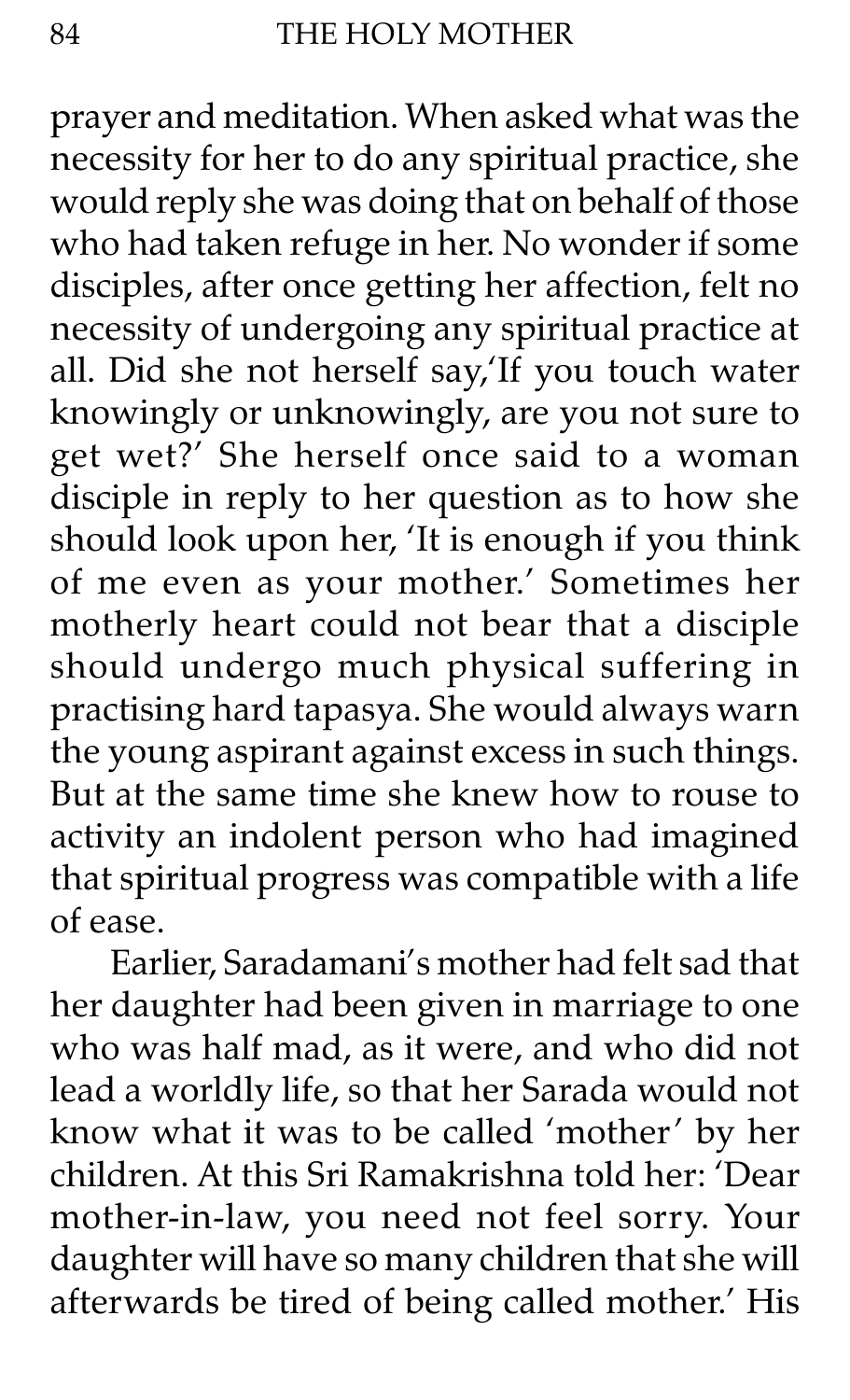prophetic words came to be so true! We do not know whether the Holy Mother was ever tired of her children. But it is a fact that no mother under the sun had so many children as she had to address her as mother. And how great was their affection for her! A devotee actually said to her one day, 'You have got many sons like me, but I have got no mother like you.'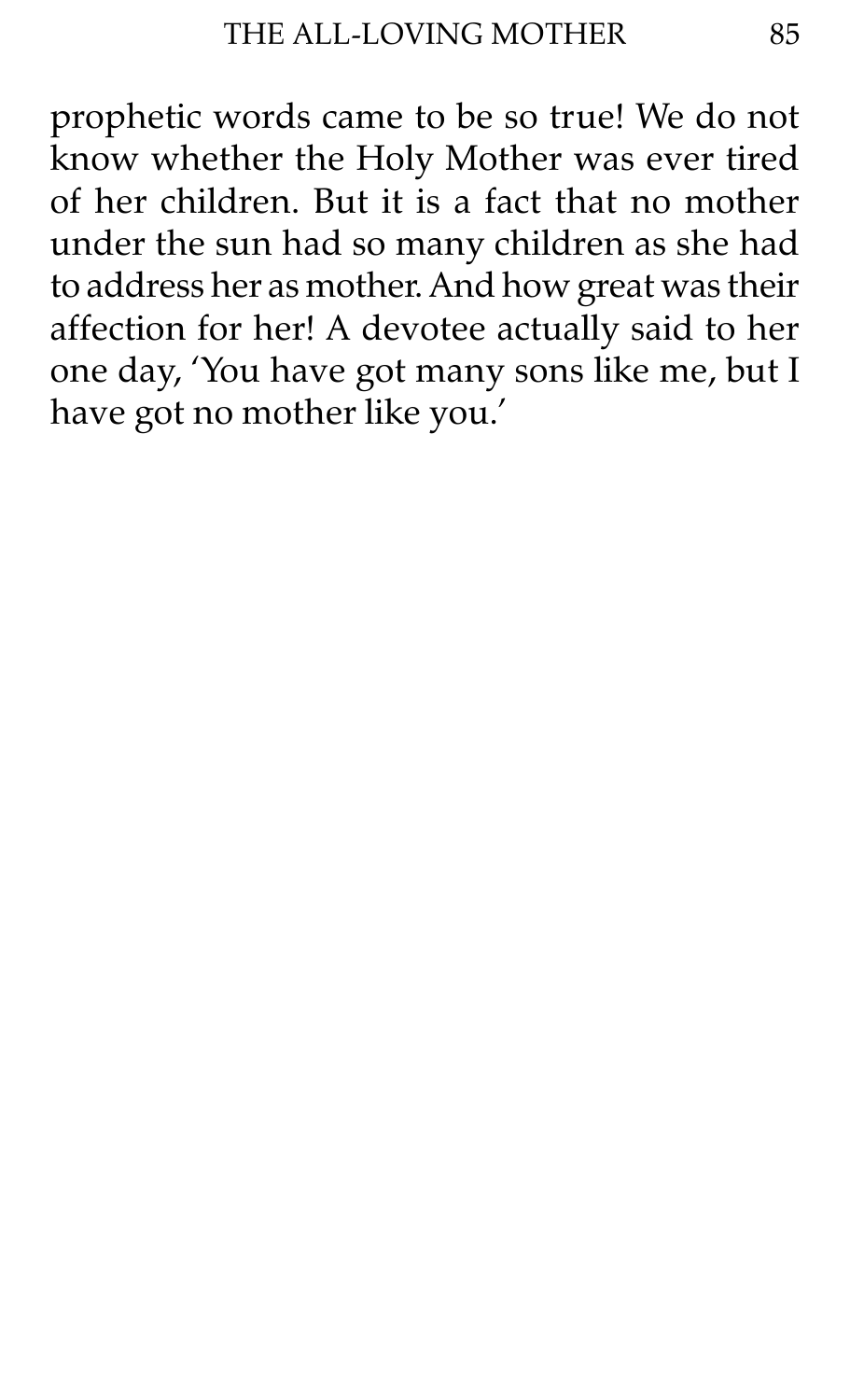## XI LAST DAYS

After the passing of the Master, when the Holy Mother would come to Calcutta, Swami Yogananda was in attendance on her. His service and devotion to her have become proverbial amongst the members of the Ramakrishna Order. After the death of Swami Yogananda, Swami Saradananda took his place and looked to the needs and comforts of the Mother. Among the women disciples of the Master, Yogin-Ma and Golap-Ma were especially devoted to her. When she was in Calcutta they were her constant companions. They would often shield her against the undue intrusion of people and sometimes against the senseless display of devotion by sentimental disciples which would cause her great suffering.

In the latter part of her life she often suffered from malaria when she went to Jayrambati. On such occasions Swami Saradananda himself would go to Jayrambati or send physicians and able hands to attend her. When she would return to Calcutta she would look pale and emaciated, a shadow of her normal self. But no amount of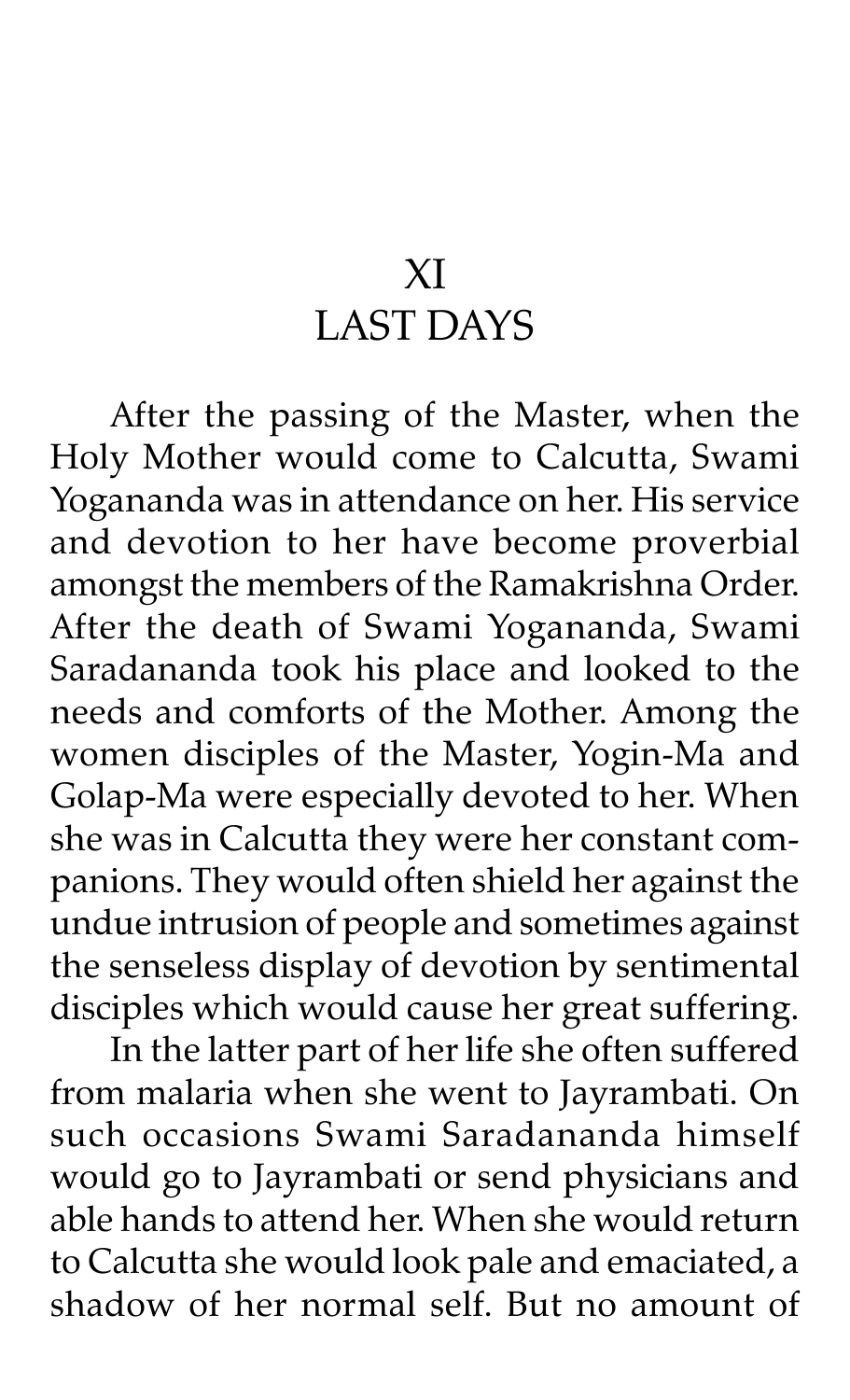suffering could cast any shadow on her spirit. She herself would say that her inner joy was never disturbed throughout her life.

In December 1919, she fell ill from fever. She was brought to Calcutta, but the fever continued to the anxiety of all. Even in her protracted illness she radiated wonderful peace, sweetness and light. She was considerate to all around her and was very careful that none should undergo much trouble in attending her. Sometimes she would behave just like a little girl, and sometimes she would talk in a high spiritual mood. Five days before her passing away, she said to a woman devotee who felt disconsolate at the prospect of her approaching end: 'Why do you fear? You have seen the Master. Just learn to make the whole world your own. No one is an alien. This whole world is your own.' This was her last spiritual utterance. She passed into Mahasamadhi at 1:30 a.m. on 21 July 1920.

The immortal spirit that had for the time being been clothed in mortal flesh was gone. But the example of the life of the Holy Mother lived and the message she left behind are potent means of transforming lives and a source of strength and inspiration to a large number of men and women. When one sees how her influence is spreading like the water of a flood-tide, one asks oneself whether she lived to continue the work of the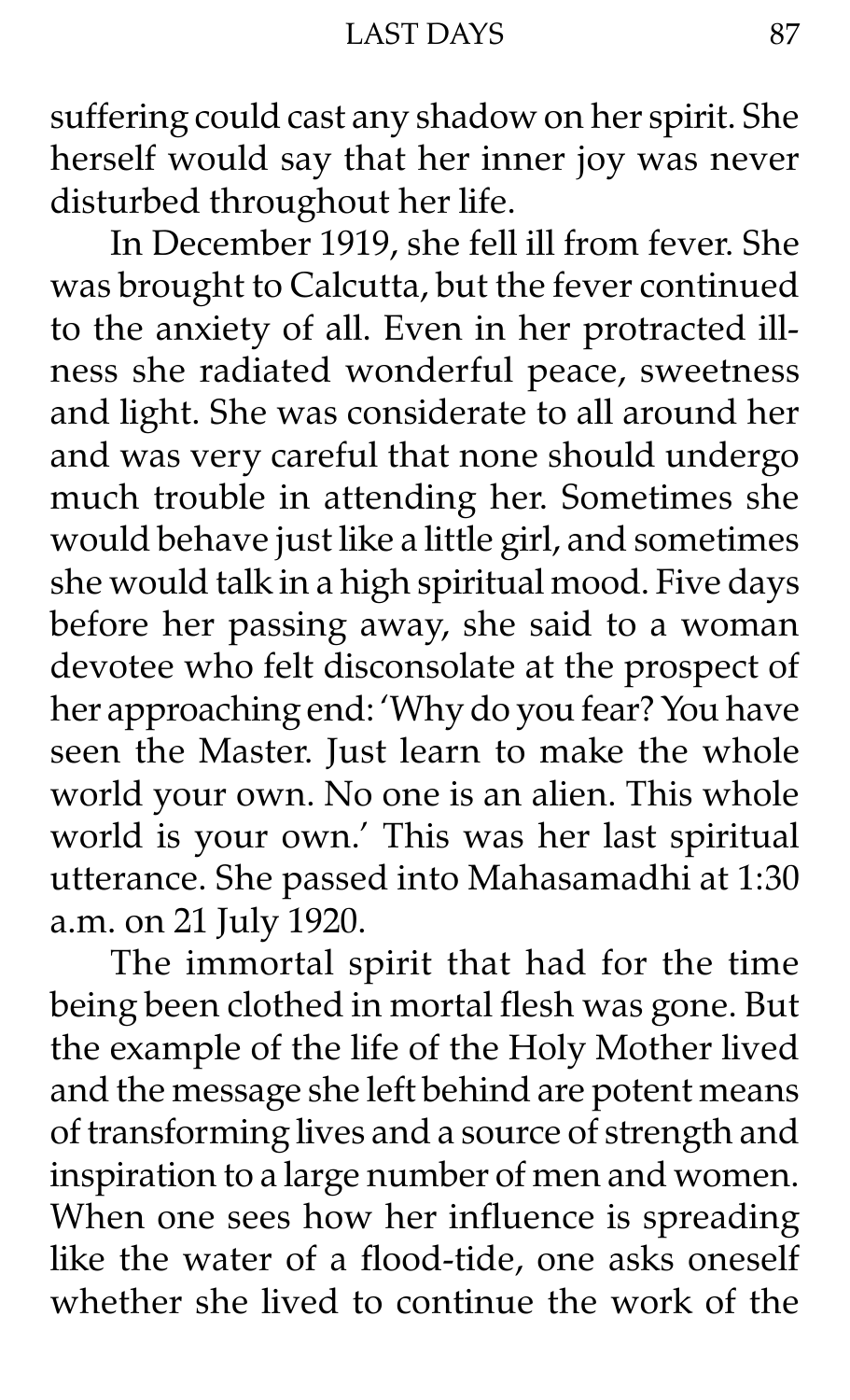Master or to give added strength to his message, whether she was a disciple of Sri Ramakrishna or complementary to him. One wonders whether she was not an essential part of the same divine power that descended on earth to show light to the world and to guide humanity to the heaven of peace and bliss.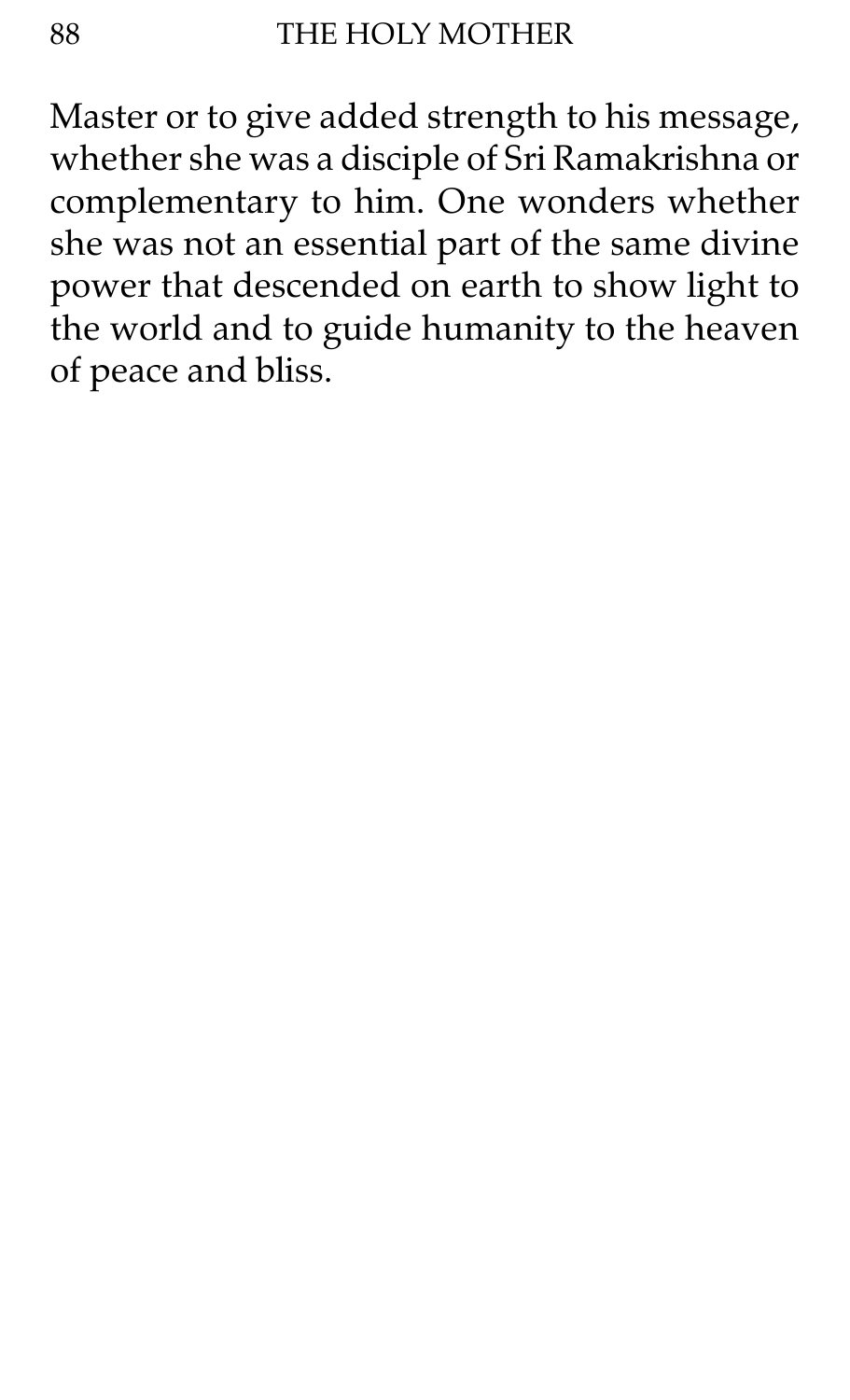## CULLED FROM STRAY TALKS

1. Everything depends upon one's mind. Nothing can be achieved without purity of mind. It is said, 'The aspirant might have received the grace of the guru, the Lord and his devotees; but he comes to grief without the grace of "one".' That 'one' is the mind. The mind of the aspirant must be gracious to him.

2. Don't puzzle the mind with too many inquiries. One finds it difficult to put one single thing into practice, but dares invite distraction by filling the mind with too many things.

3. It is essential to perform spiritual practices in a secluded place. When a plant is young, fencing is necessary, but when it grows big, the cattle cannot do it any harm. So after some years of meditation, when the mind is formed, you can remain anywhere and can associate with any type of person, and the mind will not be much affected.

4. Practise meditation, and by and by your mind will be so calm and fixed that you will find it difficult to keep it away from meditation.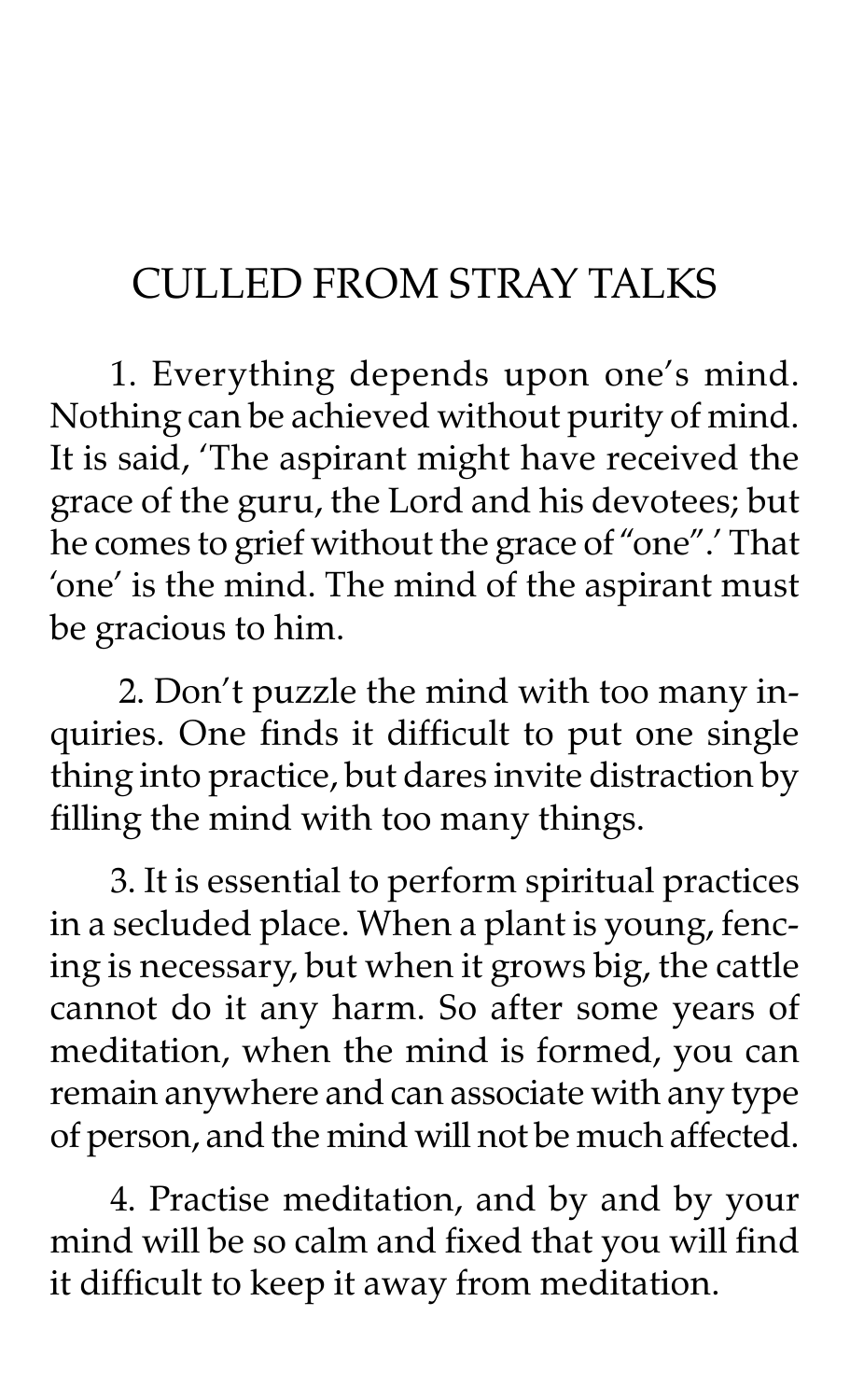5. Whenever the mind goes after anything other than God, consider that as transient and surrender the mind at the sacred feet of the Lord.

6. The less you become attached to the world, the more you will enjoy peace of mind.

7. Many turn toward God as a result of much suffering in life. But one whose mind is offered like a flower to the Lord right from childhood is indeed blessed.

 8. The mind is no better than a wild elephant. It runs with the wind. Therefore one should always discriminate and strive hard for the realization of God.

9. One cannot escape the effect of one's past karma. But then, if a person leads a prayerful life, he gets off with only the prick of a thorn in the leg, whereas he was to suffer from a deep cut.

10. If you do not pray to God, what is that to him? It is only your misfortune.

11. When a man sees defects in others, his own mind first gets polluted. What does he gain by finding faults in others? He only hurts himself by that.

12. From desire this body comes into being. When there is no desire at all, the body falls away.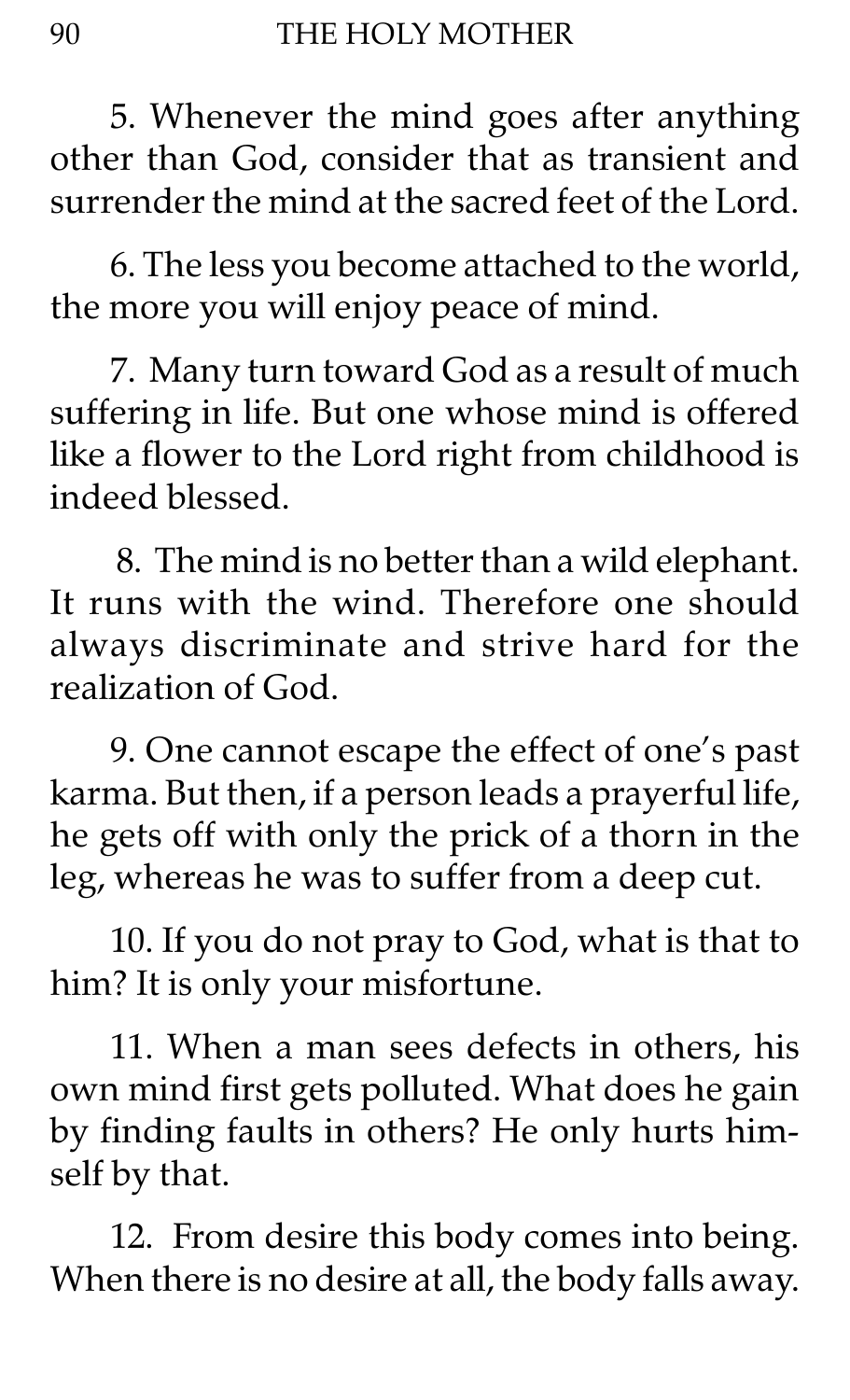With complete cessation of desire there comes the final end.

13. As long as a man has desires there will be no end to his transmigration. It is the desire alone that make him take one body after another. Rebirth is inevitable so long as one has desires.

14. One must perform work. It is only through work that the bondage of work will be cut asunder and one will acquire a spirit of non-attachment. One should not be without work even for a moment.

15. Many are known to do great work under the stress of some strong emotion. But a man's true nature is known by the manner in which he does his insignificant daily tasks.

16. You should do work, no doubt. Work saves the mind from going astray. But then, prayer and meditation also are necessary. You must sit for meditation at least once in the morning and once in the evening. That will be like the helm to a boat. When one sits for meditation in the evening, there should be self-examination in respect of the works done in the course of the day.

17. Just as clouds are blown away by the wind, so the thirst for material pleasure will be driven away by the utterance of the Lord's name.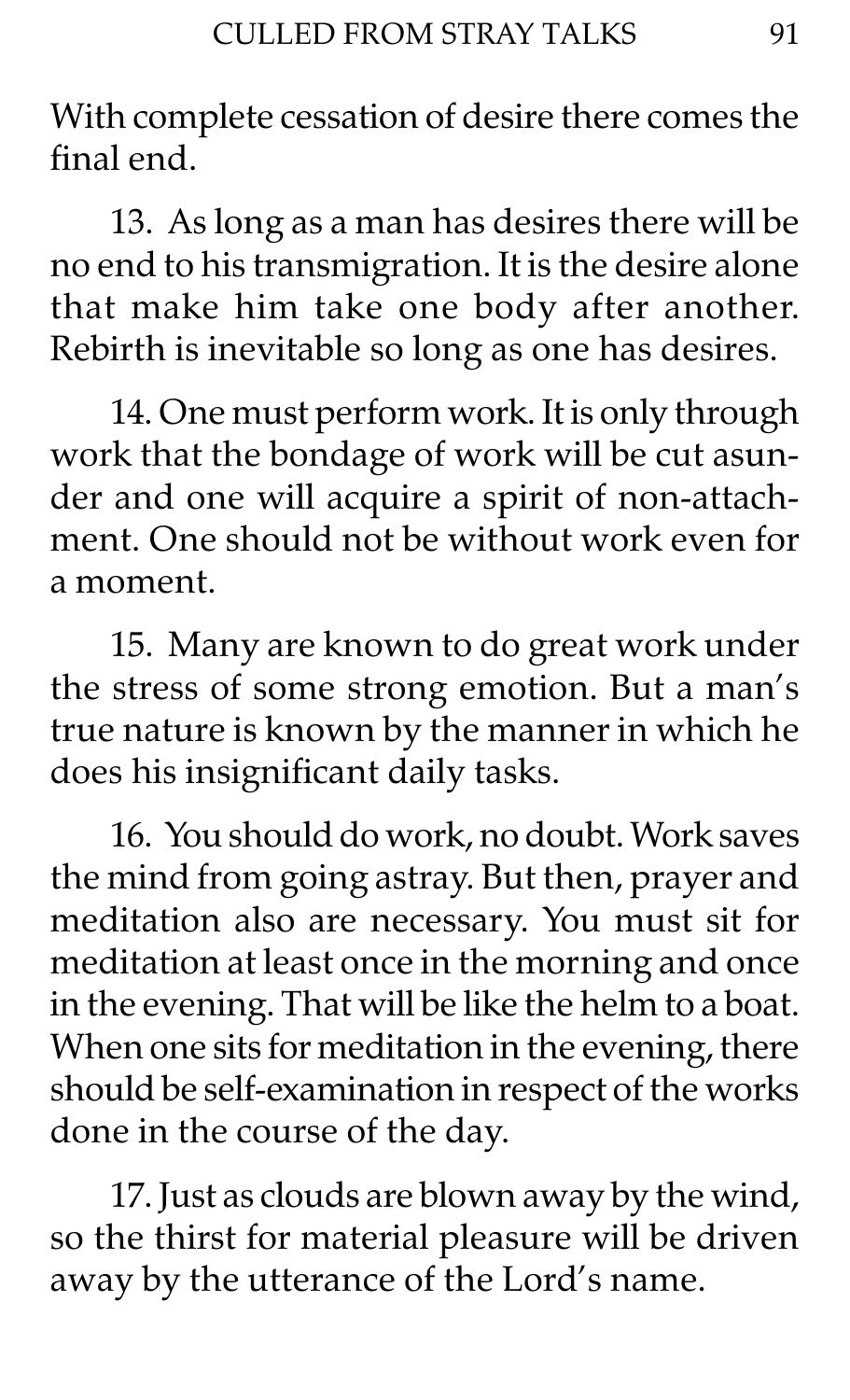18. Even the water which has got a natural tendency to flow downwards, is drawn up to the sky by the sun's rays. In the same way, God's grace lifts up the mind which has got a tendency to run after sense objects.

19. The grace of God is the thing that is needful. One should pray for the grace of God. One must pray sitting on the bank of the river. One will be taken across in proper time.

20. The human teacher utters the mantra into the ear; but God breathes the spirit into the soul.

21. Just surrender yourself to Him; you will then feel His grace.

22. God-realization is just like a candy in the hand of a child. Some people beg the child to part with it. He does not care to give it to them. But without hesitation he hands it over to another whom he likes. All depends on the grace of God. He bestows his grace upon anyone he likes. Grace is the important thing.

23. God cannot be realized without love, yes, sincere love.

24. Have intense devotion to God. One must work hard. How can one achieve anything without effort? You must devote some time for prayer even in the midst of the busiest hour of the day.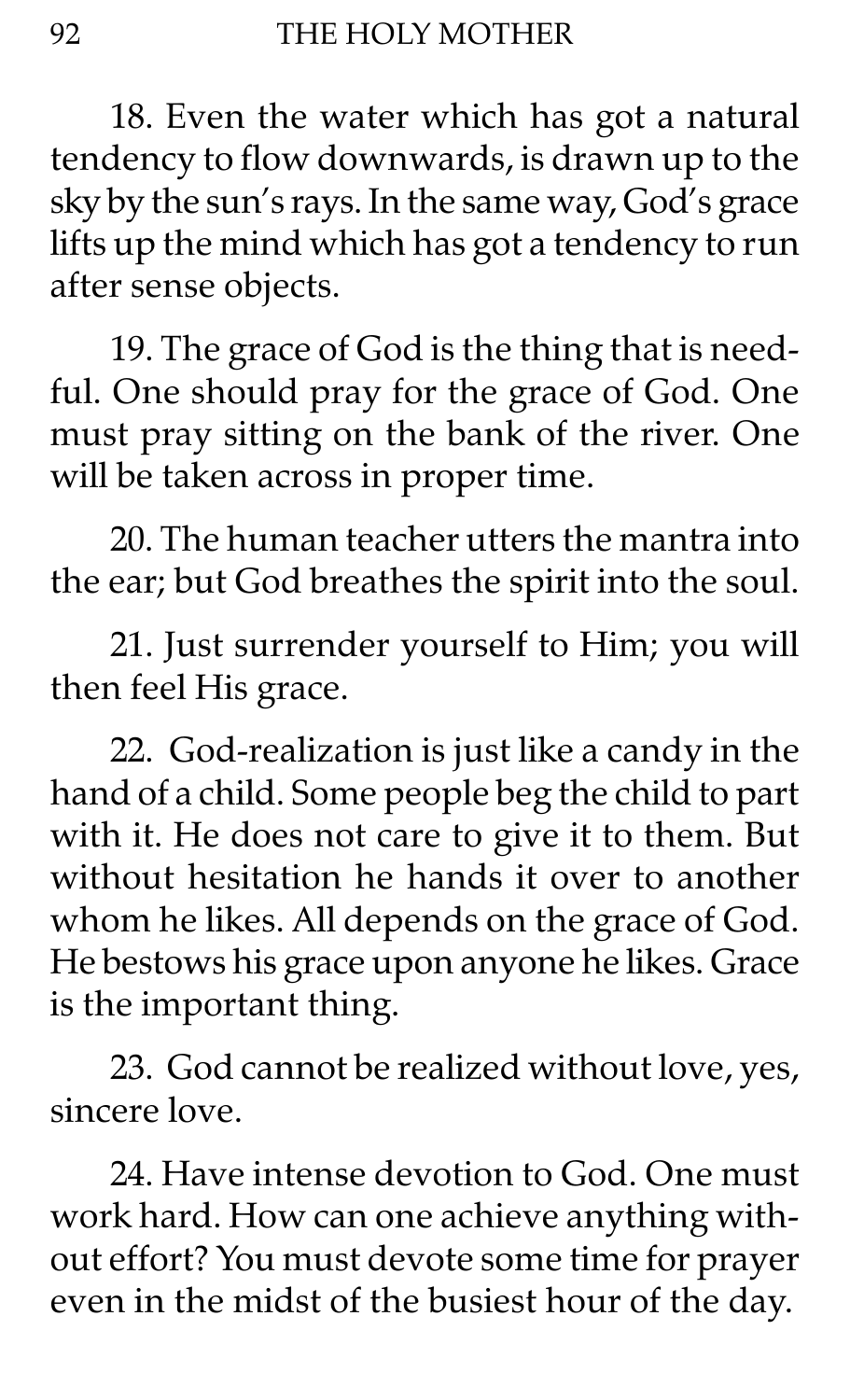25. To pray to God and meditate on him for two minutes even, with a fully concentrated mind, is better than doing so for long hours without it.

26. One's love of God depends entirely upon one's inner feeling. Love of God is the essential thing.

27. Give up this dry discussion, this hodgepodge of philosophy. Who has been able to know God by reasoning?

28. It does not become a woman to argue like that. Even the wise could hardly realize the nature of Brahman by argument. Is Brahman an object of discussion?

29. Neither mantra nor scripture is of any avail; bhakti or devotion alone accomplishes everything.

30. Lay the burden of your mind before Sri Ramakrishna. Tell him your sorrows with your tears. You will find that he will fill your hands with the desired object.

31. Even the impossible becomes possible through devotion.

32. Through these spiritual disciplines the ties of past karma are cut asunder. But the realization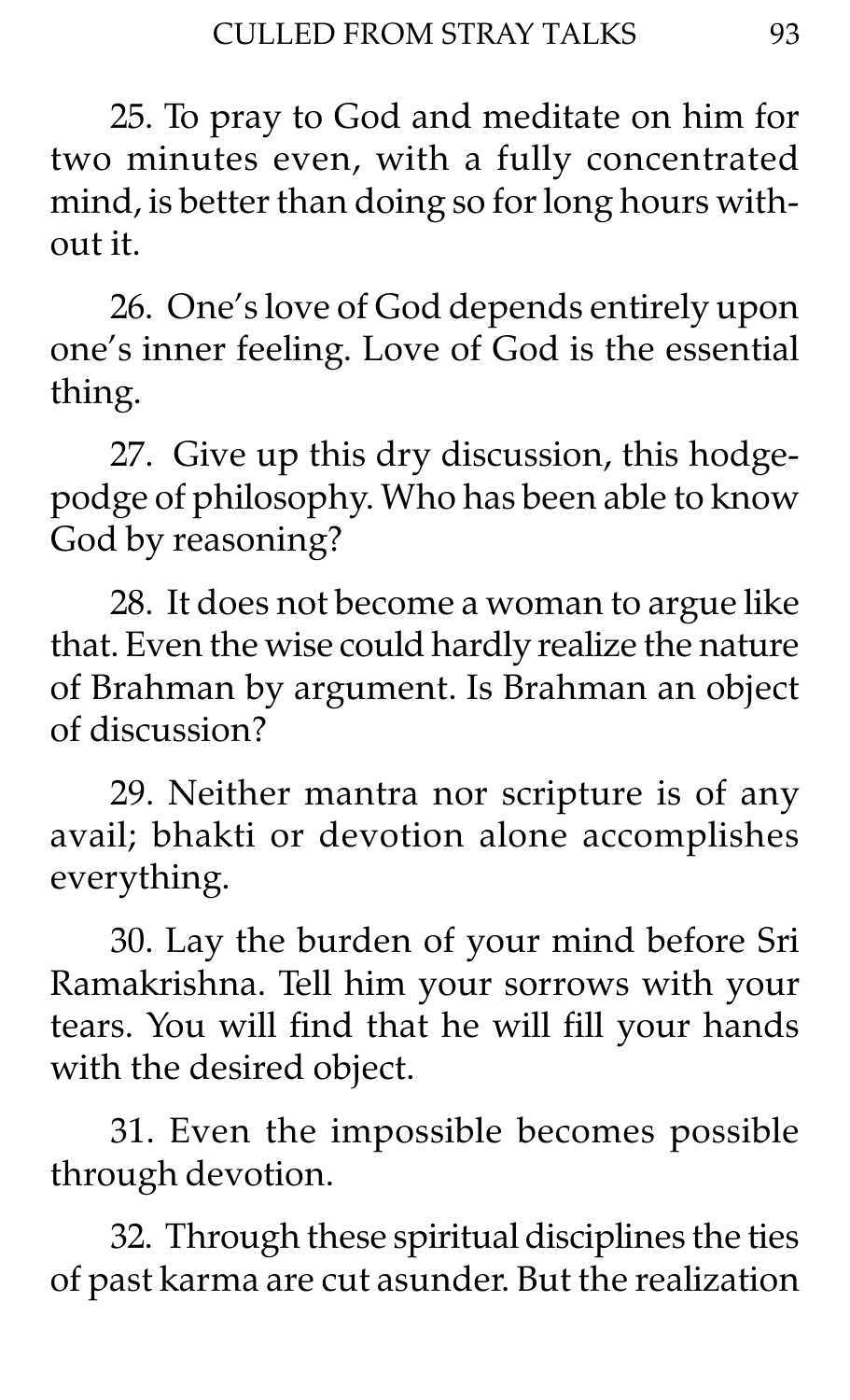of God cannot be achieved without ecstatic love for him.

33. Ordinary human love results in misery. Love for God brings blessedness.

34. It is idle to expect that dangers and difficulties will not come. They are bound to come. But for a devotee they will pass away under the feet like water.

35. What does a man become by realizing God? Does he grow two horns? No, what happens is , he develops discrimination between the real and the unreal, becomes conscious spiritually, and goes beyond life and death. God is realized in spirit. How else can one see God? Has God talked to anyone who is devoid of ecstatic fervour? One sees God in spiritual vision, talks to him, and establishes relationship with him in spirit.

36. Husband, son, body, or whatever it be, is all in maya. All these are maya's bondage. One cannot be freed unless one gets rid of bondage.

37. As you progress in your spiritual practice you will see the same Being in you as in me, and that He is in all men, be they of the lowest castes. Then you will acquire humility.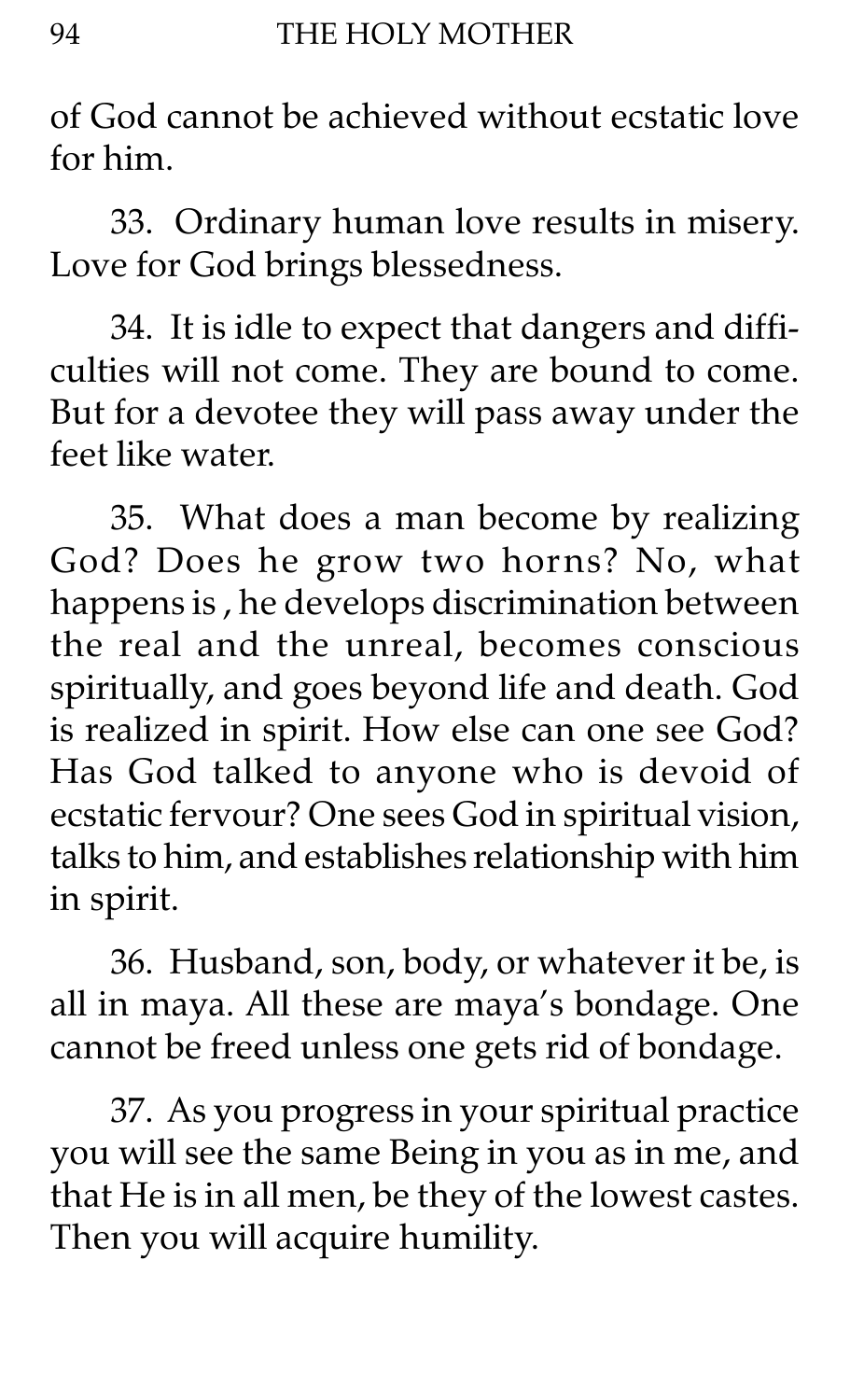38. Can you call him a man who is devoid of compassion? He is a veritable beast.

39. In course of time one does not feel even the existence of God. After attaining enlightenment one sees that Gods and deities are all maya. Everything comes into existence in time and disappears in time. Gods and such things really disappear at the dawn of enlightenment. The aspirant then realizes that the Mother alone pervades the universe. All then become one.

40. Many may take the name of God after their minds have been hardened by the contaminating influence of the world. But he alone is blessed who can devote himself to God from very childhood.

41. Where is that competent student who can understand spiritual instruction? First of all one should be fit; otherwise the instructions prove futile.

42. One should be extremely careful about making His service perfectly flawless. But the truth is, God knows our foolishness, and therefore He forgives us.

43. Spiritual progress becomes easier if husband and wife agree in their view regarding spiritual practice.